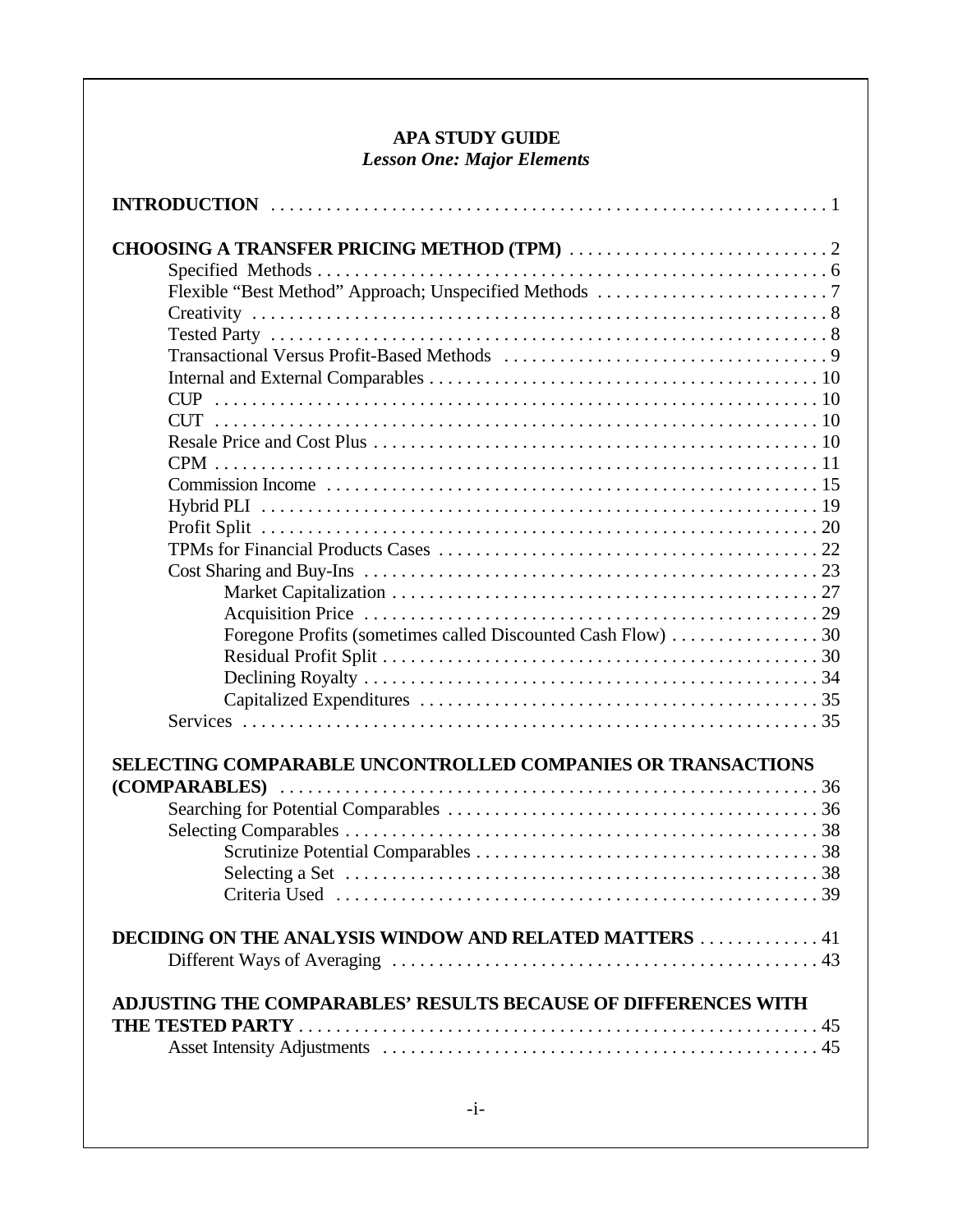| Taxpayers' Proposed Adjustments Supported by Regression Analysis 55      |  |
|--------------------------------------------------------------------------|--|
| <b>CONSTRUCTING A RANGE OF ARM'S LENGTH RESULTS 56</b>                   |  |
|                                                                          |  |
|                                                                          |  |
|                                                                          |  |
|                                                                          |  |
|                                                                          |  |
|                                                                          |  |
|                                                                          |  |
|                                                                          |  |
|                                                                          |  |
|                                                                          |  |
|                                                                          |  |
|                                                                          |  |
|                                                                          |  |
|                                                                          |  |
|                                                                          |  |
|                                                                          |  |
|                                                                          |  |
|                                                                          |  |
|                                                                          |  |
|                                                                          |  |
|                                                                          |  |
|                                                                          |  |
|                                                                          |  |
|                                                                          |  |
|                                                                          |  |
|                                                                          |  |
| <b>EXHIBITS</b>                                                          |  |
| A - Calculations of Buy-in Payments Using Market Capitalization Approach |  |
| B - Memo - CPM Comparables' Abnormal Profit Levels                       |  |
| C - Memo - Consistency in Asset Intensity Adjustments                    |  |
|                                                                          |  |
| D - Formulas for Balance Sheet Adjustments                               |  |
| E. - Slides - Buy-In Payments                                            |  |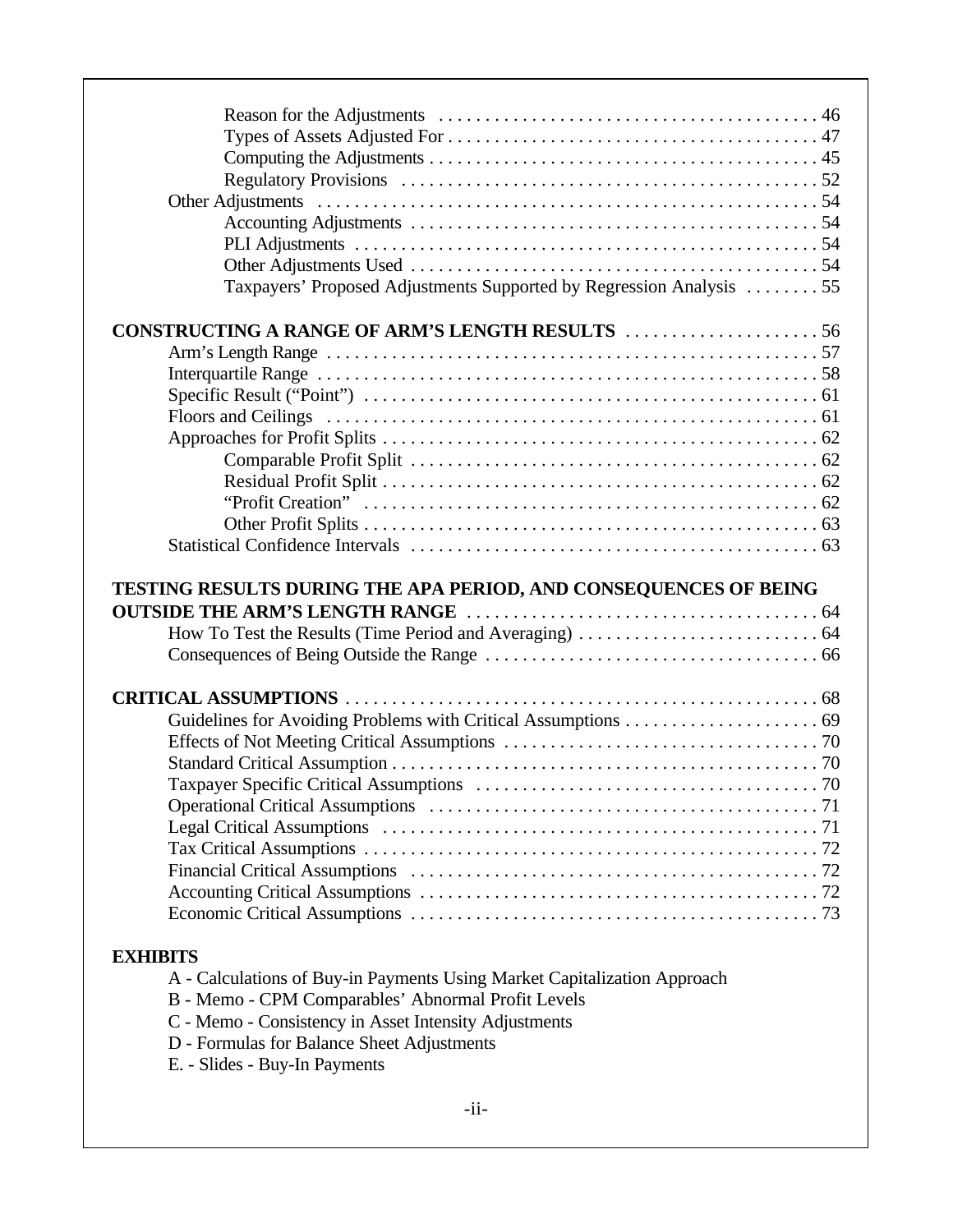F. - Handout - Cost Sharing Buy-In Payments

G. - Slides - Approaches to Valuing Cost Sharing Buy-Ins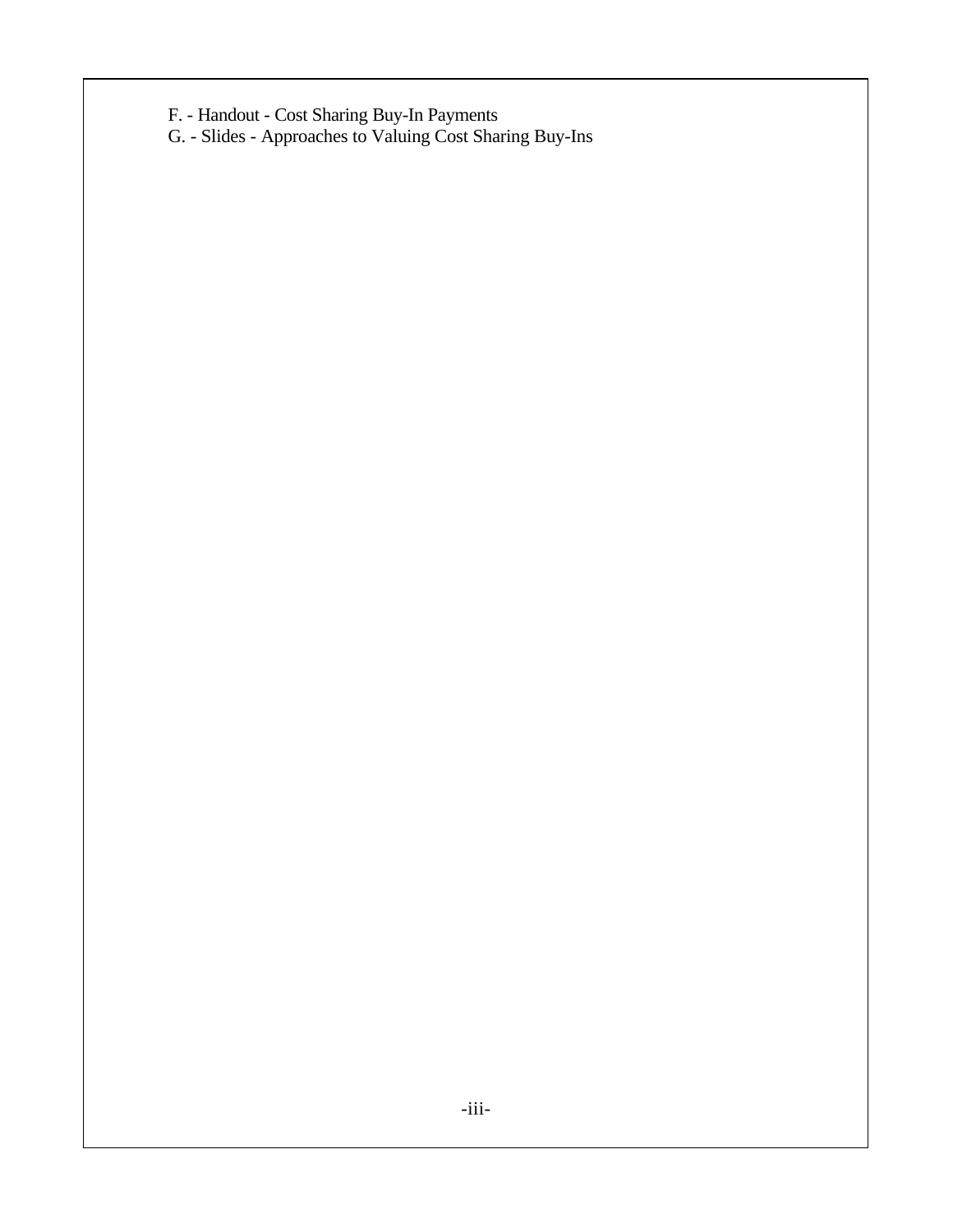## **APA STUDY GUIDE**

## *Lesson One: Major Elements*

# **INTRODUCTION**

An Advance Pricing Agreement (APA) is an agreement between the Service and a taxpayer on transfer pricing methods to allocate income between related parties under Internal Revenue Code (IRC) section 482 and the associated regulations. Revenue Procedure 96- 53 sets out procedures for negotiating and administering APAs. This APA Study Guide offers practical advice to APA Program staff on substantive issues in negotiating APAs.

An APA normally requires agreement on these major substantive items:

- choosing a transfer pricing method (TPM)
- selecting comparable uncontrolled companies or transactions (comparables)
- deciding on the years over which comparables' results are analyzed (the "analysis window"), and related matters
- adjusting the comparables' results because of differences with the tested party
- constructing a range of arm's length results
- testing results during the APA period, and consequences of being outside the arm's length range
- critical assumptions

This Lesson addresses these major items. Lesson 2 [not yet written] addresses certain special topics.

Creativity and flexibility often are key to reaching an agreement. The regulations often do not provide clear guidance for special circumstances, and under the "best method" rule discussed below one should fashion special provisions if needed to reach a fair and reliable result. Further, often two or more approaches to certain issues are possible, and there is no clear basis for preferring one approach over another. (This is true about major issues as well as technical details.) In this case, the Service can give the taxpayer its preferred treatment of some issues in return for getting its own preferred treatment of other issues. Also, in this case the Service might (in the interest of efficient tax administration) work with a reasonable approach proposed by the taxpayer rather than independently develop another approach that might be equally reasonable. Finally, since treaty partners are not bound by U.S. regulations, in the bilateral context the Service may deviate from the U.S. regulations. Some possible flexible approaches include:

- combining two different TPMs (discussed below)
- modifying a TPM to address concerns (discussed below)
- creating critical assumptions to address concerns (discussed below)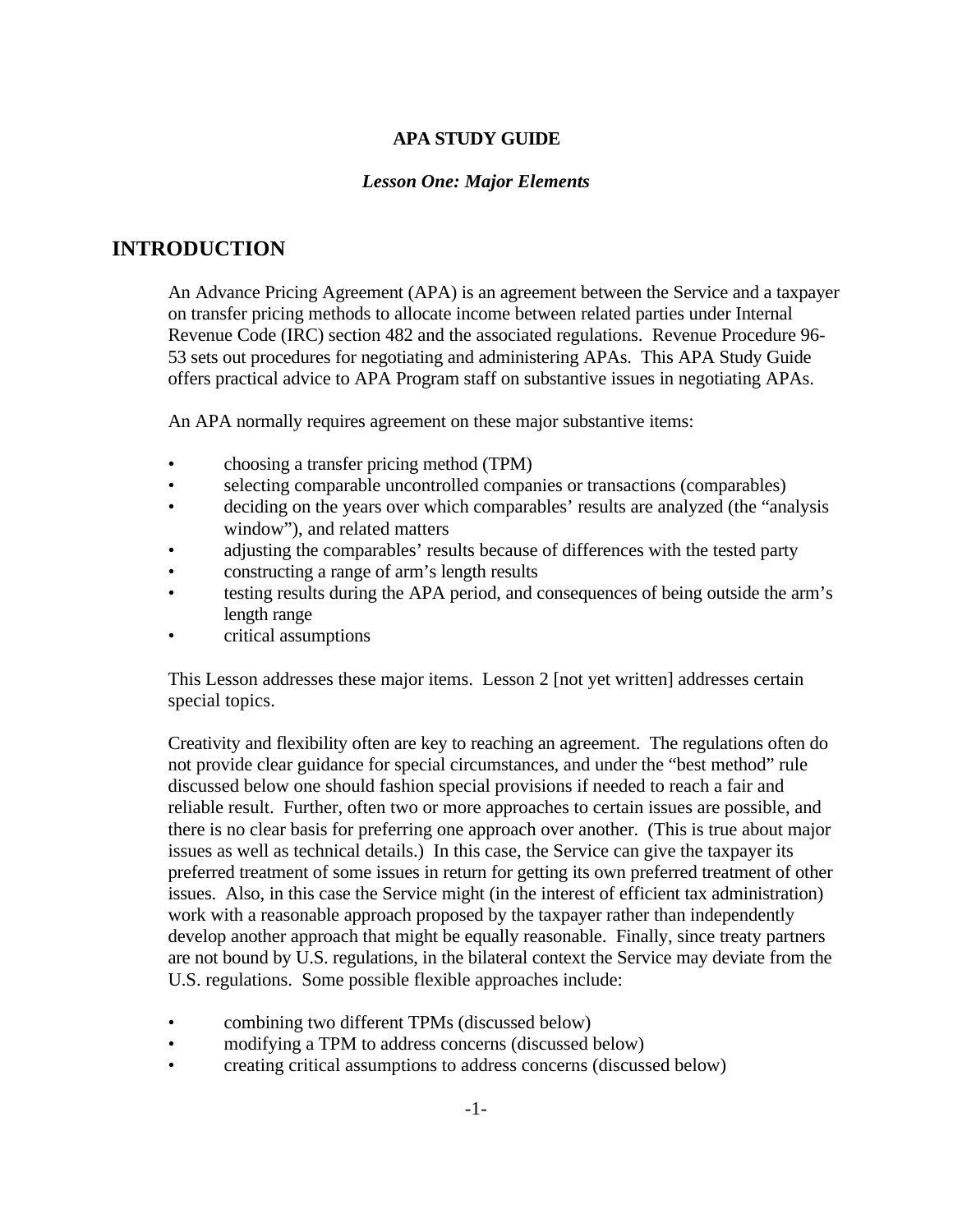# **CHOOSING A TRANSFER PRICING METHOD (TPM)**

The following tables, given here for reference, are explained in the text following.

# **TABLE D1**

# **TPM's Used for** *Transfers of Tangible and Intangible Property* **In APA's Concluded Through December 1999**

| <b>TPM</b>                                                                                                 | Number of<br><b>APAs That</b><br><b>Involve This</b><br><b>TPM</b> |
|------------------------------------------------------------------------------------------------------------|--------------------------------------------------------------------|
| Comparable Uncontrolled Price (CUP) (tangible property only)                                               | 7                                                                  |
| <b>CUP Based on Reference to Published Market Data</b>                                                     | $\overline{2}$                                                     |
| Comparable Uncontrolled Transaction (CUT) (intangible property only)                                       | 12                                                                 |
| Resale Price (tangible property only)                                                                      | 10                                                                 |
| Cost Plus (tangible property only)                                                                         | 10                                                                 |
| Comparable Profits Method (CPM): PLI is operating margin                                                   | 57                                                                 |
| Comparable Profits Method (CPM): PLI is gross margin                                                       | 12                                                                 |
| Comparable Profits Method (CPM): PLI is return on assets or capital<br>employed                            | 17                                                                 |
| Comparable Profits Method (CPM): PLI is Berry ratio (markup on SG&A)                                       | 13                                                                 |
| Comparable Profits Method (CPM): PLI is a markup on costs (normally total<br>costs)                        | 15                                                                 |
| Commission computed as percentage of: sales minus expenses reimbursed by<br>related supplier               | 1                                                                  |
| Operating income point that depends on sales change and on internal<br>management measure of profitability | $\overline{2}$                                                     |
| Comparable Profit Split                                                                                    | $\mathbf{1}$                                                       |
| <b>Residual Profit Split</b>                                                                               | 14                                                                 |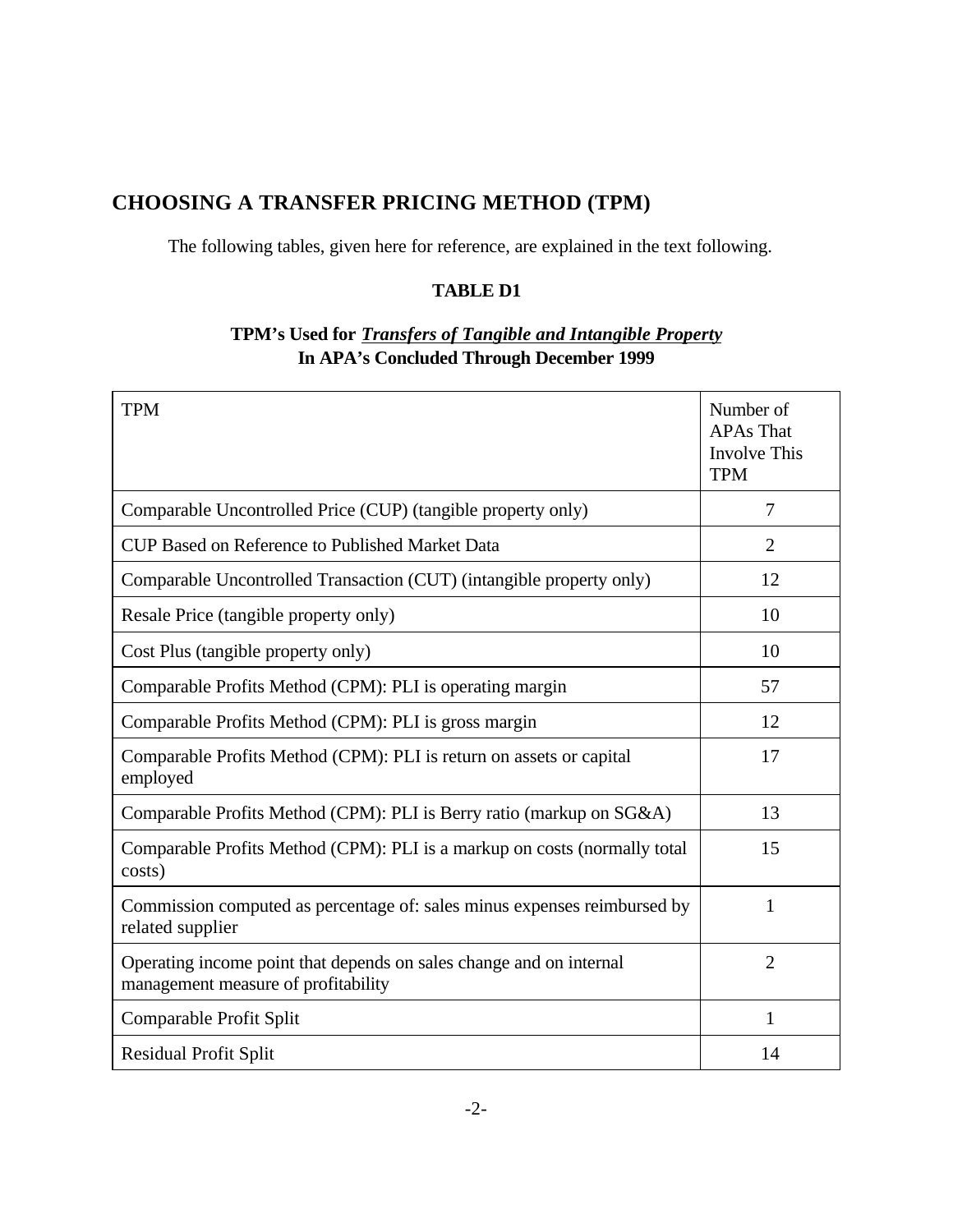| For globally integrated commodity trading, profit split by formula based on<br>compensation and commodity positions                |   |
|------------------------------------------------------------------------------------------------------------------------------------|---|
| Other Profit Split                                                                                                                 | 8 |
| Profit set to sum of a certain return on assets and a certain operating margin;<br>this method combined with an other profit split |   |
| Agreed royalty (fixed rate)                                                                                                        |   |
| Agreed royalty (rate varies with operating margin)                                                                                 |   |
| Agreed royalty (rate varies with ratio of R&D to sales)                                                                            |   |
| Taxpayer's worldwide royalty schedule justified by CPM analysis                                                                    |   |
| R&D cost sharing amount plus a percentage of sales                                                                                 |   |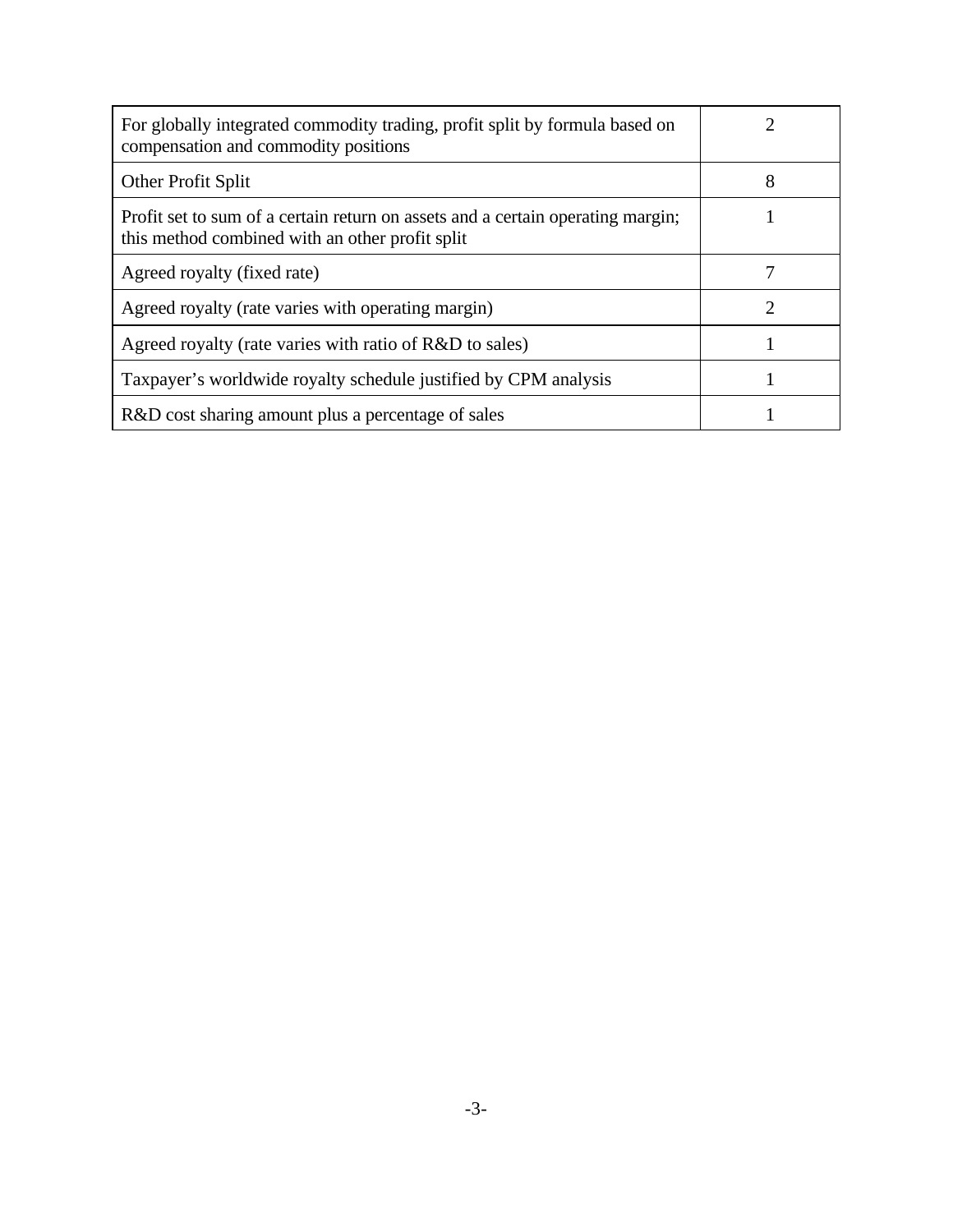# **TABLE D2**

# **TPM's Used for** *Services* **In APA's Concluded Through December 1999**

| <b>TPM</b>                                                                                                                                                        | Number of APAs<br>That Involve This<br><b>TPM</b> |
|-------------------------------------------------------------------------------------------------------------------------------------------------------------------|---------------------------------------------------|
|                                                                                                                                                                   |                                                   |
| Charge-out of cost with no markup                                                                                                                                 | 17                                                |
| Charge-out of cost with markup                                                                                                                                    | 41                                                |
| Commission as percentage of sales                                                                                                                                 | $\overline{2}$                                    |
| Markup on costs, but R&D expenses limited to certain percentage of sales                                                                                          |                                                   |
| Asset-proportionate share of system-wide return on assets, but limited to<br>certain range of markup on costs                                                     |                                                   |
| Profit is the sum of a markup on costs, a percentage of sales of patented<br>products resulting from contract R&D performed by tested party, and<br>other factors | 1                                                 |
| For real estate management, fee is percentage of rents plus percentage of<br>total value of new leases, but not less than a certain markup on costs               | 1                                                 |
| Dollar cap on management fee                                                                                                                                      | 1                                                 |
| Profit split using five-factor formula                                                                                                                            |                                                   |
| Profit split, subject to a floor on operating margin                                                                                                              |                                                   |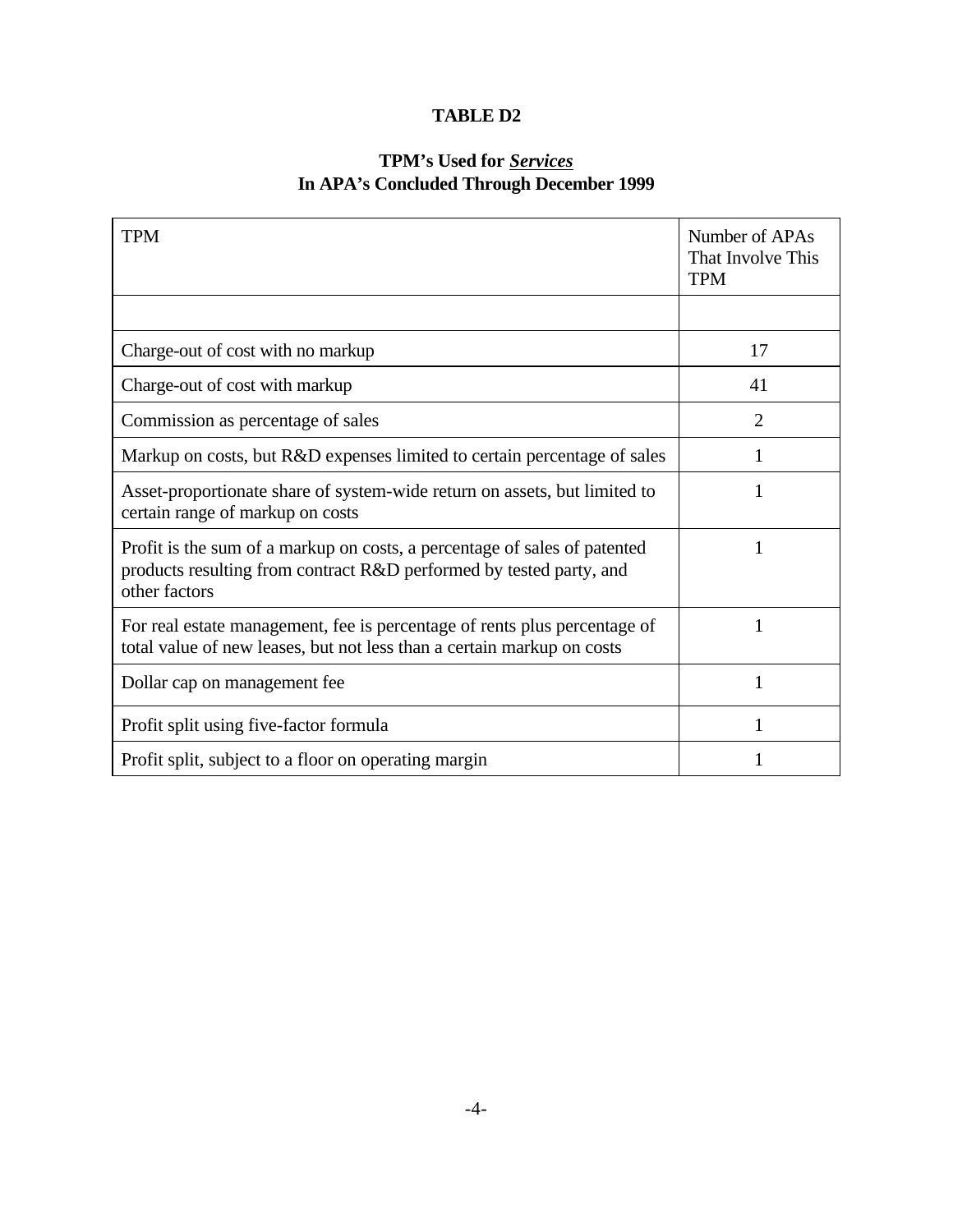## **TABLE D3**

# **TPM's Used for** *Financial Products* **In APA's Concluded Through December 1999**

| <b>TPM</b>                                                          | Number of APAs<br>That Involve This<br><b>TPM</b> |
|---------------------------------------------------------------------|---------------------------------------------------|
| Profit split under Notice 94-40/Prop. Reg. 1.482-8                  | 20                                                |
| Residual profit split                                               | 2                                                 |
| Interbranch allocation (e.g., foreign exchange separate enterprise) | 18                                                |
| Market-based commission                                             | $\mathcal{D}_{\mathcal{L}}$                       |
| Taxpayer's internal allocation system                               |                                                   |

## **TABLE D4**

# **TPM's Used for** *Contributions to Cost Sharing Arrangements* **In APA's Concluded Through December 1999**

| <b>Cost Allocated By</b>   | Number of APAs<br><b>Using This</b><br>Allocation |
|----------------------------|---------------------------------------------------|
|                            |                                                   |
| <b>Sales</b>               |                                                   |
| Sales and production costs | $\overline{2}$                                    |
| Sales and profit           | 2                                                 |
| Profit                     | $\overline{2}$                                    |
| Raw material costs         |                                                   |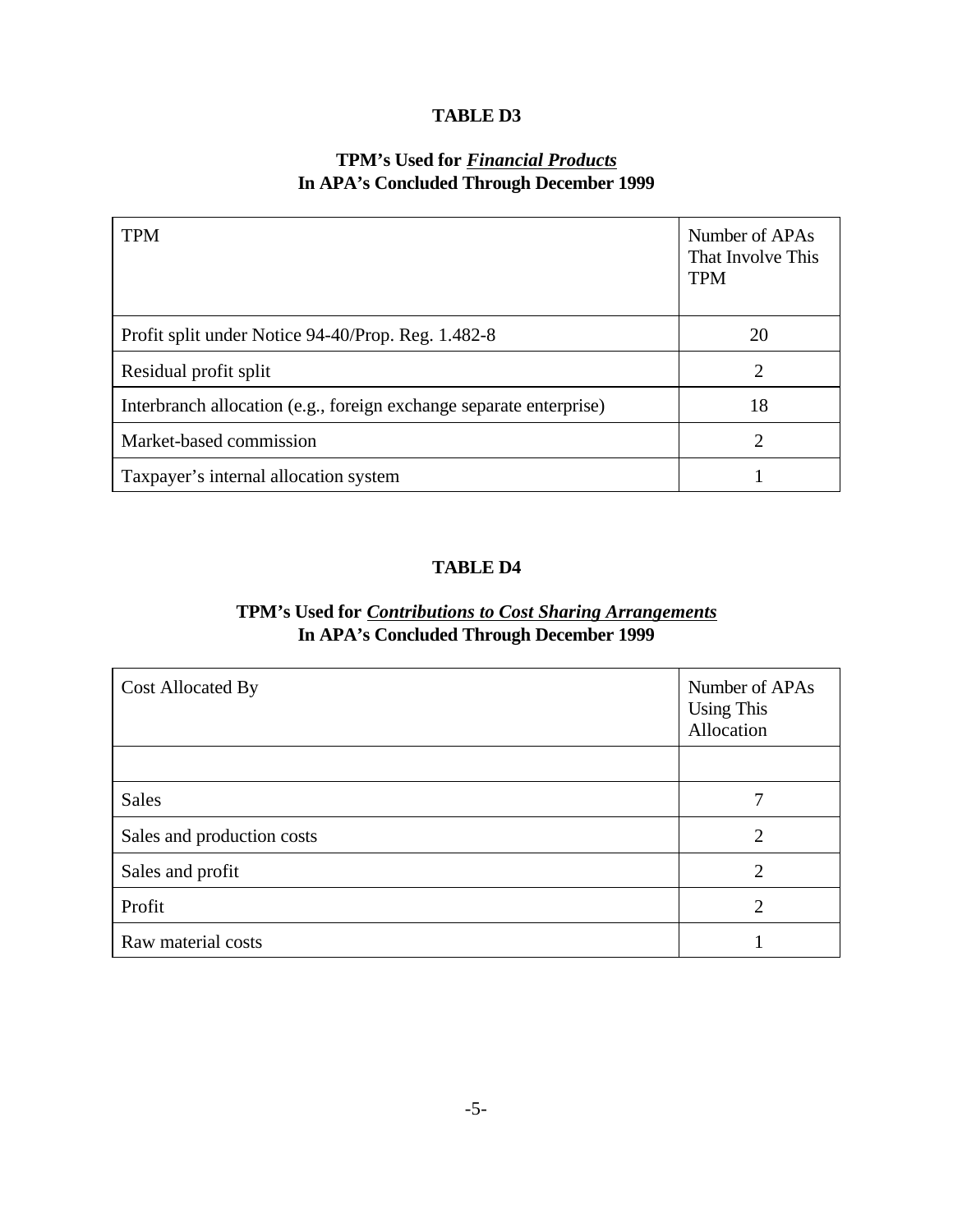## **TABLE D5**

# **TPM's Used for** *Cost Sharing Buy-in Payments* **In APA's Concluded Through December 1999**

| <b>TPM</b>                                                                                                         | Number of APAs<br>That Involve This<br><b>TPM</b> |
|--------------------------------------------------------------------------------------------------------------------|---------------------------------------------------|
| Capitalized R&D                                                                                                    |                                                   |
| The sum of the two payments, one based on capitalized R&D and the other<br>based on residual profit split analysis |                                                   |
| Market capitalization                                                                                              |                                                   |
| Residual profit split with comparable acquisitions check                                                           |                                                   |

## **Specified Methods**

Tables D1- D5 above list the transfer pricing methods (TPMs) used in APAs concluded through December1999. In general, the TPMs shown track the methods specified in the Regulations. Reg. § 1.482–3(a) specifies the following methods to determine income with respect to a transfer of tangible property:

- comparable uncontrolled price ("CUP") method (Reg. § 1.482–3(b))
- resale price method (Reg.  $\S$  1.482–3(c))
- cost plus method (Reg.  $\S$  1.482–3(d))
- comparable profits method ("CPM") (Reg. § 1.482–5)
- profit split method (Reg. § 1.482–6).

Reg. § 1.482–4 specifies the following methods to determine income with respect to a transfer of intangible property:

- comparable uncontrolled transaction ("CUT") method (Reg. § 1.482–4(c))
- comparable profits method ("CPM") (Reg. § 1.482–5)
- profit split method (Reg. § 1.482–6)

The Regulations also provide methods applicable to transactions other than the transfer of tangible or intangible property. Reg. § 1.482–2(a) provides rules concerning the proper treatment of loans or advances between controlled taxpayers. Reg. § 1.482–2(b) deals with provision of services, providing that services ordinarily should bear an arm's length charge, and that in certain circumstances an arm's length charge may be deemed to be the cost of providing the services. Finally, Reg. § 1.482–7 provides rules for qualified cost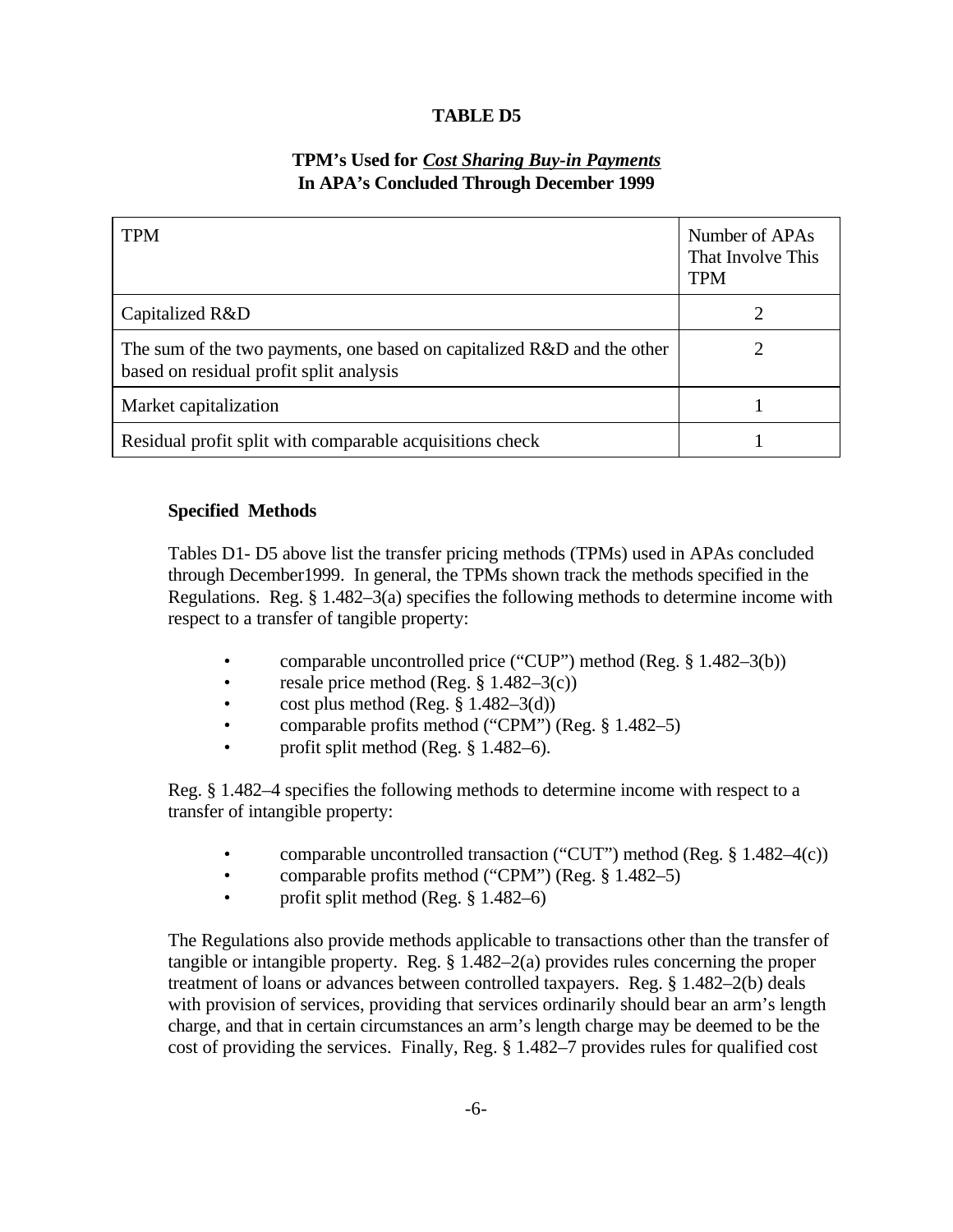sharing arrangements under which the parties agree to share the costs of development of intangibles in proportion to their shares of reasonably anticipated benefits from their use of the intangibles assigned to them under the agreement. APAs dealing with such cost sharing agreements can deal with both the method of allocating costs among the parties, and the determination of the amount of the "buy in" payment due when one party to a cost sharing arrangement makes preexisting intangibles available for the benefit of all participants.

#### **Flexible "Best Method" Approach; Unspecified Methods**

Under the Regulations, there is no strict hierarchy of methods. Further, particular transaction types are not assigned exclusively to particular methods. Instead, the Regulations prescribe a more flexible "best method" approach. The best method is the method that provides the most reliable measure of an arm's length result. Reg. §  $1.482-1(c)(1)$ . Moreover, methods not specified in these sections may be used if they provide a more reliable result; such methods are referred to as "unspecified methods."

Usually, data based on results of transactions between unrelated parties provide the most objective basis for determining an arm's length price. Reg. § 1.482–1(c)(2). In such cases, reliability is a function of the degree of comparability between the controlled transactions or taxpayers and the uncontrolled comparable transactions or parties, the quality of the data and assumptions used in the analysis, and the sensitivity of the results to deficiencies in the data and assumptions. Reg.  $\S 1.482-1(c)(2)$ . Factors affecting comparability include the industry involved, the functions performed, the risks assumed, contractual terms, the relevant market and market level, and other considerations. Reg. §  $1.482-1(d)(3)$ . Moreover, "[i]f there are material differences between the controlled and uncontrolled transactions, adjustments must be made if the effect of such differences on prices or profits can be ascertained with sufficient accuracy to improve the reliability of the results." Reg.  $\S 1.482 - 1(d)(2)$ .

Thus, one normally cannot say that a TPM in the abstract is the most reliable. Rather, one picks the most reliable combination of TPM, comparables, and adjustments. TPMs are discussed in this section, comparable selection in the next section, and adjustments to the comparables' data in a later section. However, because these topics are closely linked, concepts about comparables and adjustments will be introduced in this section as needed.

Choosing the best method often requires considerable judgment. The need for judgment results in a large number of controversies between taxpayers and the Service, and is one reason the APA Program was established as an alternative dispute resolution forum. APA cases often are more difficult than a typical transfer pricing case. (If a case is easy to resolve, there is less need to resort to the APA process.) Since the best method is highly fact specific to a particular case, the APA Team must develop a clear, detailed understanding of the taxpayer's business, including the taxpayer's functions and risks, the industry involved, market conditions, and contractual terms. This factual development is much easier to accomplish in a cooperative effort with taxpayers than in an adversarial setting such as audit and litigation.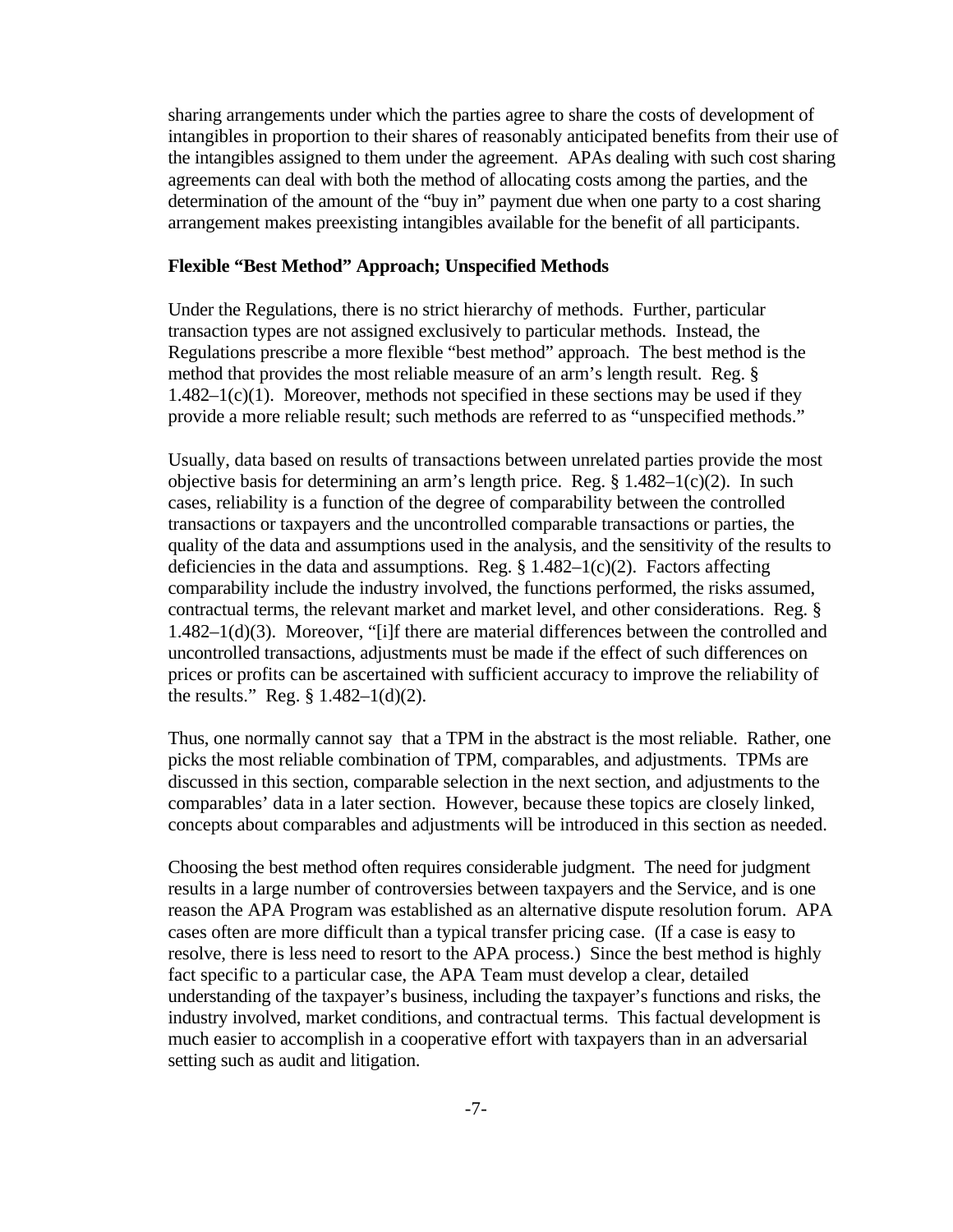The APA process has proven a valuable way for the Service to learn more about taxpayers' businesses, and their concerns and difficulties in attempting voluntarily to comply with their tax obligations. This experience can enable the Service to provide better and more timely guidance about TPMs to taxpayers in general (not limited to those in the APA Program). A good example concerns "global dealing" cases. In these cases, a global financial institution or affiliated group of companies would continuously trade securities and other financial products on a twenty-four hour basis, with responsibility for the "book" of positions passing from location to location in accordance with the passing of normal business hours in a given location. Existing rules created uncertainty regarding the appropriate treatment of such fact patterns. The Service's early experience with "global dealing" APAs was described in Notice 94–40, 1994–1 C.B. 351. This Notice described the methods that had been used for a particular type of global dealing case. This Notice and further APA experience informed the Service's proposed "global dealing" regulations (63 Fed. Reg. 11177 [REG–208299–90] (March 6, 1998)).

The APA Program's experience also can help the Office of Associate Chief Counsel (International) to provide better advice about TPMs to the field. An example is that the APA Program's experience with cost sharing buy-ins (discussed below) has informed the Service's advice given to the field on some audits of buy-ins.

Some types of TPMs used in APAs are discussed below. First, however, here are some general remarks and concepts.

### **Creativity**

The various TPMs are sometimes used in a creative manner, based on the economic circumstances and the legitimate concerns of both the Service and the taxpayer. For example, if an APA's TPM features a gross margin target for a U.S. distributor that purchases from a related foreign manufacturer, the Service may be concerned about excessive advertising expenses. Indeed, since advertising expenses do not affect gross margin, a taxpayer could, while staying within the prescribed gross margin range, conduct a large advertising campaign that primarily benefits a related foreign manufacturer that owns the brand name. The advertising would reduce U.S. operating profit and taxable income, but the benefits of the advertising would rest largely with the foreign parent. To prevent this situation, an APA could specify that, for purposes of computing the distributor's gross margin, advertising expenses above a certain level will be subtracted from sales (and thus decrease the gross margin). Then the taxpayer could not freely increase advertising expenses while staying within its gross margin range.

As another example, an APA using a CPM might specify a particular gross margin range, but subject to the need to meet a certain operating margin range. (Such a case would have been counted in Table D1 above as one instance of a CPM with an gross margin profit level indicator (PLI), plus one instance of a CPM with an operating margin PLI.).

### **Tested Party**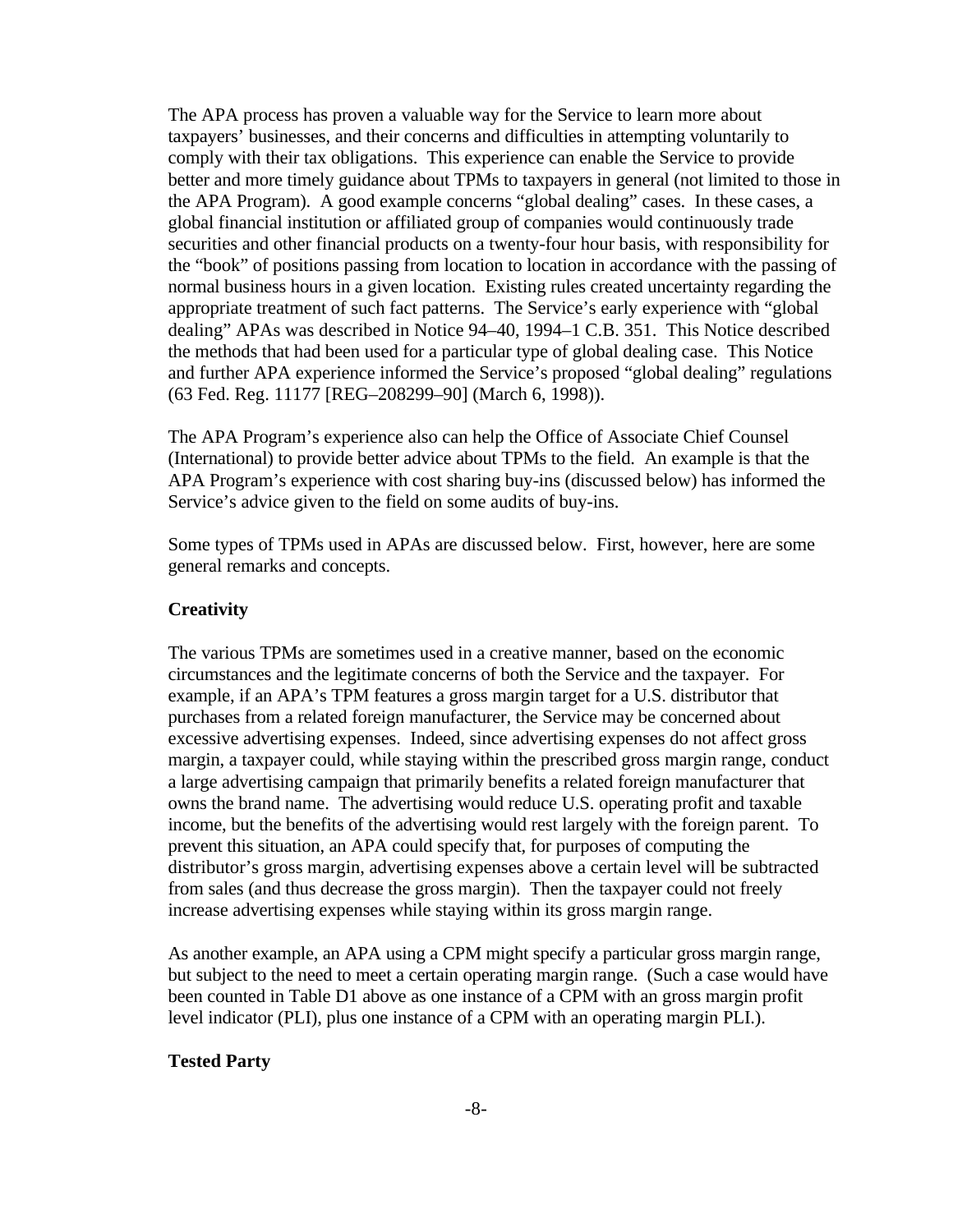In reviewing the methods discussed below, bear in mind the concept of "tested party." Controlled transactions must involve two related parties. With some TPMs, only the results of one of these parties are tested. For instance, consider a parent company that manufactures products that it sells to its subsidiary for wholesale distribution. With the resale price method under Reg. § 1.482–3(c), only the distributor's gross margin is tested. With the cost plus method under Reg. § 1.482–3(d), only the manufacturer's markup on cost of goods sold is tested. With the comparable profits method under Reg. § 1.482–5, one party's profitability (normally that of the simpler party, with no or fewer pertinent intangible assets) is tested. As another example, for provision of services under Reg. § 1.482–2(b), typically only the provider of services is tested.

With some TPMs, the prices or results of both parties are tested. For example, with the comparable uncontrolled price method under Reg. § 1.482–3(b), the price charged between the related parties is tested . Similarly, with the comparable uncontrolled transaction method under Reg. § 1.482–4(c), the compensation for intangibles paid between the related parties is tested. With profit split methods under Reg. § 1.482–6, and for financial products cases under Prop. Reg. § 1.482–8, the split of profits between the related parties is tested in light of each party's contributions. With cost sharing under Reg. § 482–7, the parties' sharing of costs is tested in light of the parties' reasonably anticipated benefits.

The choice of tested party (together with the choice of TPM) can reflect a choice about how to allocate risk. Consider a manufacturer selling to a controlled distributor. Testing only the distributor (for example, using a CPM with an operating margin PLI) assigns the distributor a particular profit range. The distributor must then earn a profit within that range without regard to the system profit (i.e., the combined profit from manufacturing and distribution). Thus, the distributor might be guaranteed a certain positive profit level even when the manufacturer is sustaining substantial losses and the system profit is negative. One treaty partner has called this situation "profit creation" since it assigns profit to one party despite an overall loss. In particular cases this result may be a correct assignment of risk. However, in some cases one could argue for a sharing of risk, for example a profit split approach, in which both parties are tested. A profit split approach would lead to less "profit creation" when the system profit is negative and conversely would give the distributor more profit when the system profit is large.

#### **Transactional Versus Profit-Based Methods**

Some TPMs, such as CUP, CUT, resale price, and cost plus, use comparable uncontrolled transactions to determine an arm's length price or range of prices. For example, the CUP method computes an arm's length price or range of prices for the transfer of goods based on a comparable uncontrolled price for the same or similar goods. Such methods are called "transactional" methods. Other methods, such as CPM and profit split methods, use comparable uncontrolled companies to determine appropriate aggregate profit levels for the tested party. For example, the CPM method specifies a particular profitability benchmark for the tested party. Such methods are called "profit-based" methods. Sometimes a profit-based method is most reliable because closely comparable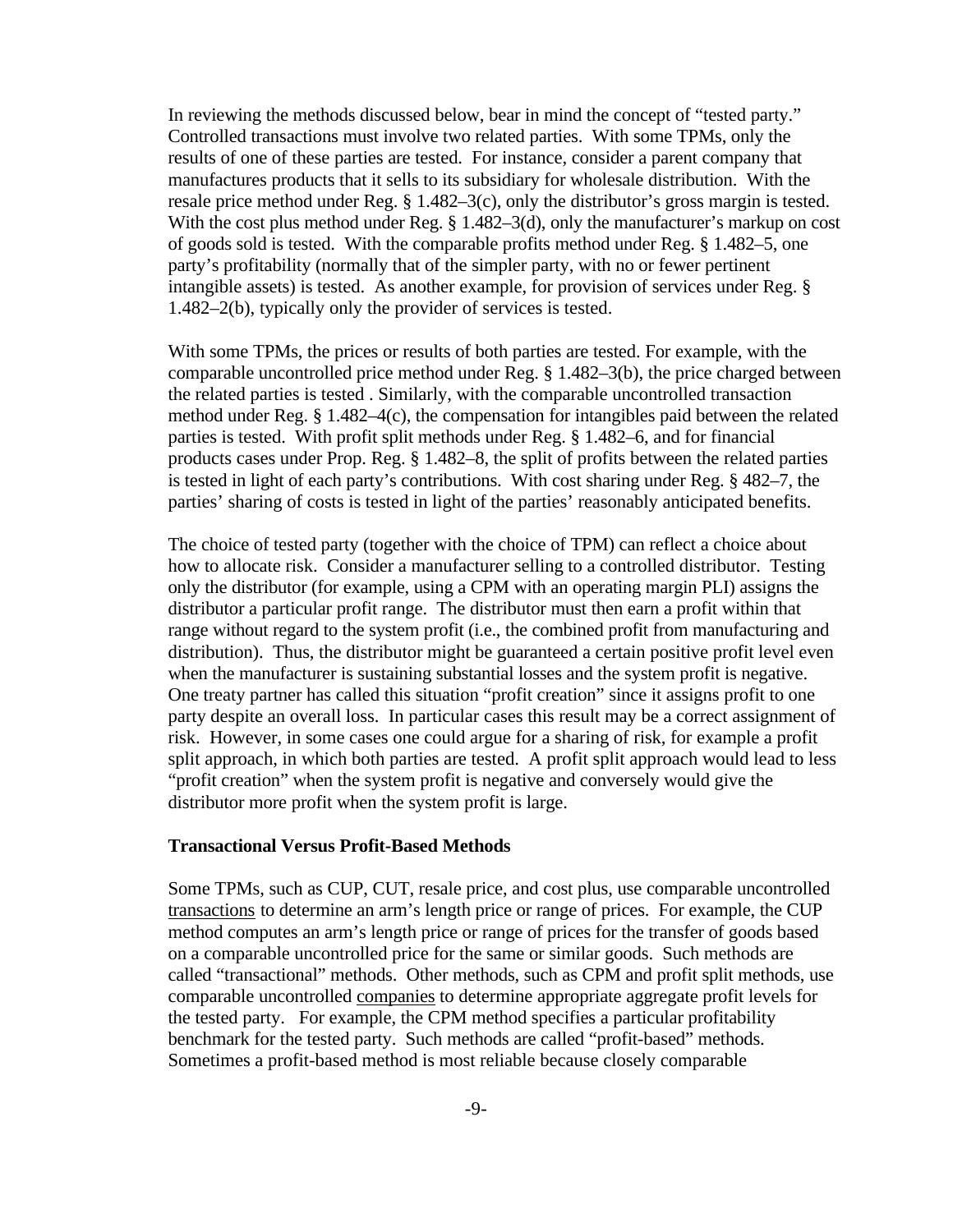uncontrolled transactional data are not available.

### **Internal and External Comparables**

For transactional methods, one can distinguish "internal" versus "external" comparable uncontrolled transactions. Internal comparables are based on transactions between a member of the controlled group being analyzed and an uncontrolled party. For example, to determine an arm's length price or range of prices for a manufacturer M to sell a specific good to a related distributor D, one might consider either the price that M charges unrelated distributors for this good, or the price at which D buys this good from unrelated manufacturers. External comparables are based on transactions not involving a member of the controlled group being analyzed. In the scenario just given, an external comparable transaction would be a price charged between a manufacturer and distributor who are not related to each other and are not members of the controlled group under analysis. Internal comparables are sometimes preferable to external comparables because (1) more complete financial data and/or descriptive information may be available, and (2) the internal transactions may involve circumstances that are more similar to the circumstances of the transaction being tested.

## **CUP**

The CUP method has been used when one can identify uncontrolled transactions with the required degree of comparability between products, contractual terms, and economic conditions. See Reg.  $\S 1.482-3(b)(2)(ii)$ . If the covered product is a commodity, then publicly available market data may provide a comparable price that could be used to establish a CUP. In many other cases, however, data concerning external CUPs is difficult to obtain. Unrelated taxpayers dealing in the comparable product ordinarily would also deal in other items as well, and it is sometimes difficult to separate the pricing of the relevant transactions from the other results, based on publicly available data. Thus, in the APA Program's experience, there has been a tendency to use internal CUPs.

### **CUT**

A CUT is a CUP for transfers of intangible property. As with the CUP method, APAs applying the CUT method have tended to rely on internal transactions between the taxpayer and unrelated parties since it has often been difficult to identify an external CUT. For example, in a case dealing with a royalty for a nonroutine intangible such as a trademark, it can be difficult to identify an unrelated party royalty arrangement that is sufficiently comparable, due to the unique nature of the nonroutine intangibles. (Lesson 2 [not yet written] discusses how to determine arm's length royalty rates.)

### **Resale Price and Cost Plus**

As of December 31, 1999, ten APAs had used a transactional resale price method, and another ten had used a transactional cost plus method. As with the CUP and CUT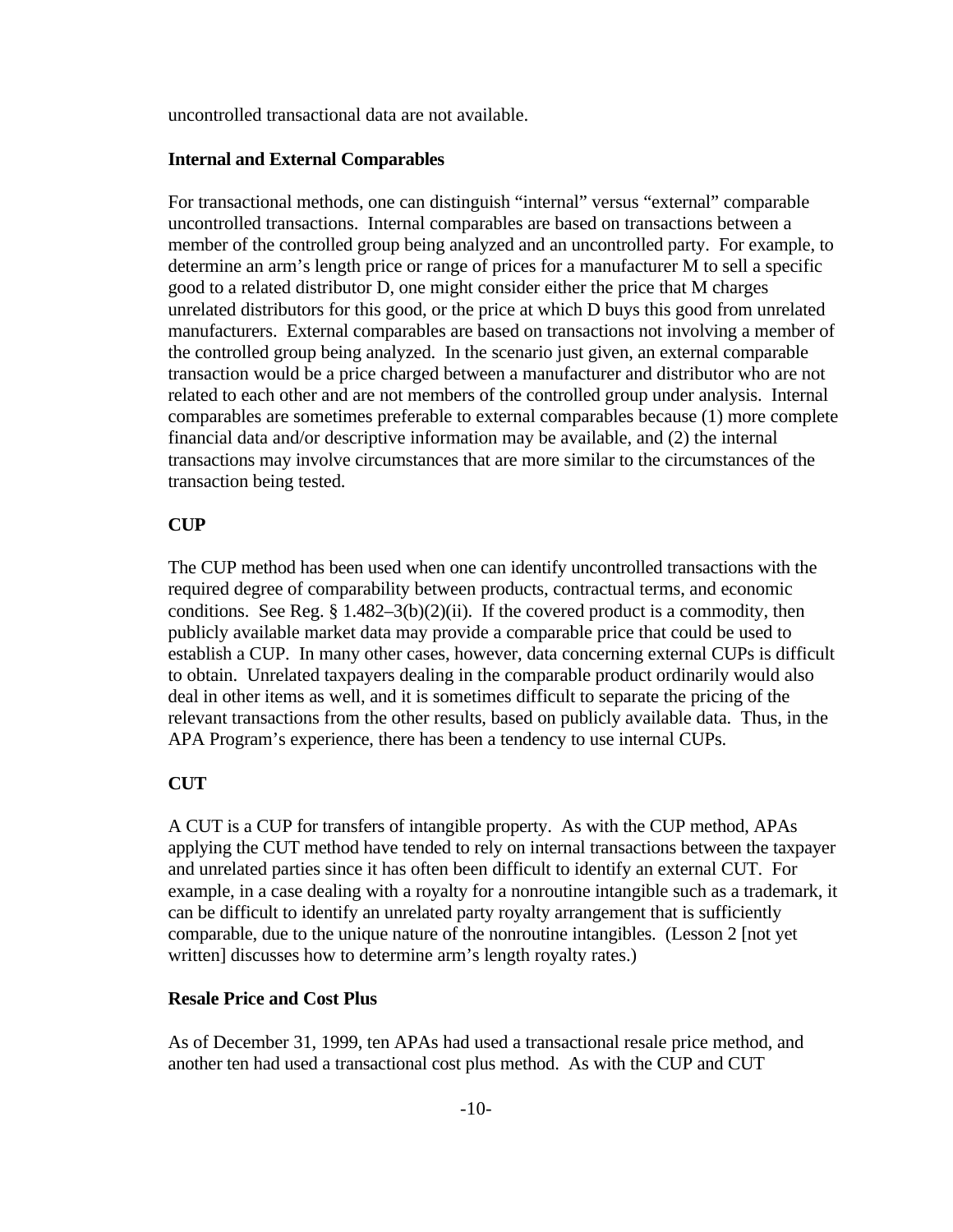approaches, internal comparables tend to be more reliable than external comparables. However, because product similarity is less important for the resale price and cost plus methods than for the CUP method (see Reg.  $\S 1.482-3(c)(3)(ii)(B)$ ,  $-3(d)(3)(ii)(B)$ ), external comparables in many cases can be used.

It is sometimes hard to distinguish a transactional resale price method from a CPM with a gross margin PLI (discussed below), and to distinguish a transactional cost plus price method from a CPM with a markup on cost of goods as the PLI (discussed below). The difference in both cases is one of degree rather than kind. A transactional method focuses on prices for individual or narrow groups of transactions, while a CPM looks at profits from broader groups of transactions or all of a company's transactions. When dealing with treaty partners that do not favor a CPM approach, it sometimes helps to use the term "resale price" or "cost plus" rather than "CPM".

### **CPM**

The CPM is frequently applied in APAs. Reliable public data on comparable business activities of independent companies is often more readily available than potential CUP data. Also, comparability of resources employed, functions, risks, and other important considerations for the CPM method is more likely to exist than the comparability of product that is important for the CUP method.

The CPM is most commonly used with a profit level indicator, or PLI (defined below), such as operating margin or return on assets, that is based on operating profit. In such cases, the CPM does not require comparability between the tested party and the comparables regarding the classification of expenses as cost of goods sold or operating expenses, since that classification does not affect operating profit. The cost plus and resale price methods, in contrast, depend on such comparability. Reg. §§ 1.482-5(c)(3)(ii),  $1.482-3(c)(3)(iii)(B)$ ,  $1.482-3(d)(3)(iii)(B)$ . Also, in such cases the degree of functional comparability required to obtain a reliable result under the CPM is generally less than that required under the resale price or cost plus methods. Because differences in functions performed often are reflected in operating expenses, taxpayers performing different functions may have very different gross profit margins but earn similar levels of operating profit. Reg.  $\frac{8}{3}$  1.482–5(c)(2)(ii).

As can be seen from Table D6, several profit level indicators ("PLIs") have been used with the CPM. A PLI is a measure of a company's profitability that is used to compare comparables with the tested party. The regulations specifically mention only return on assets, operating margin, and Berry ratio, but state that other PLIs "may be used if they provide reliable measures" of arm's length results. Reg. 1.482-5(b)(4). The choice of PLI turns on all the factors contained in the Regulations, including availability and reliability of information, and the nature of the tested party's activities.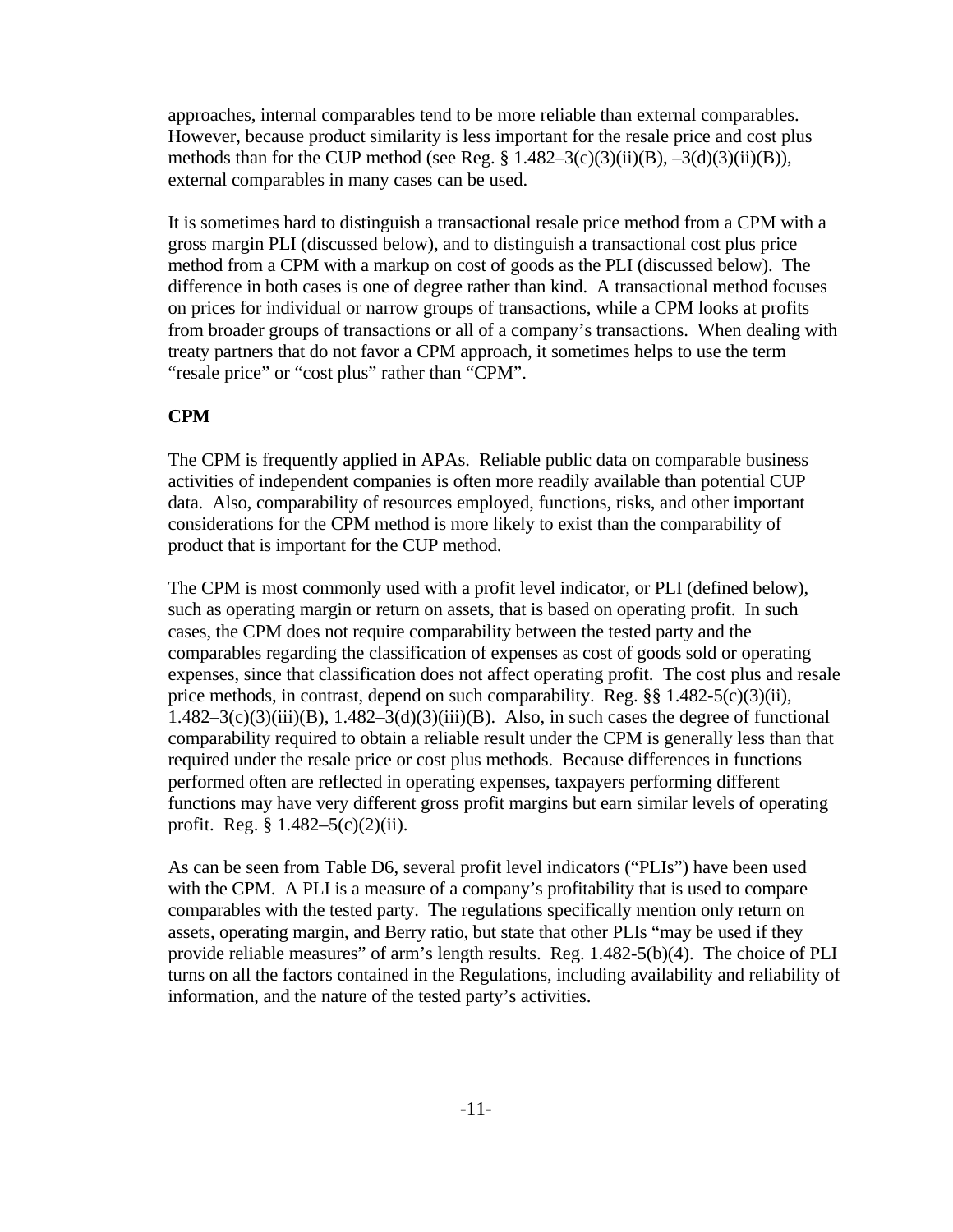## **TABLE D6 Profit Level Indicators (PLIs)**

| <b>PLI</b>                           | <b>Definition</b>                                                                                                                                                                                                   |  |  |
|--------------------------------------|---------------------------------------------------------------------------------------------------------------------------------------------------------------------------------------------------------------------|--|--|
| return on assets $(ROA)^1$           | operating profit divided by the value of assets (normally, only<br>tangible assets) actively employed in the business <sup>2</sup>                                                                                  |  |  |
| return on invested capital<br>(ROIC) | operating profit divided by the following: the value of assets<br>(normally, only tangible assets) actively employed in the<br>business, minus non-interest bearing liabilities (NIBLs) such<br>as accounts payable |  |  |
| operating margin (OM)                | operating profit divided by sales                                                                                                                                                                                   |  |  |
| gross margin $(GM)$                  | gross profit divided by sales                                                                                                                                                                                       |  |  |
| Berry ratio <sup>3</sup>             | gross profit divided by operating expenses $4$                                                                                                                                                                      |  |  |
| markup on total costs                | operating profit divided by total costs <sup>5</sup>                                                                                                                                                                |  |  |
| markup on cost of goods sold         | gross profit divided by cost of goods sold                                                                                                                                                                          |  |  |

<sup>1</sup>The regulations use the term "return on capital employed" for this PLI. That term can be abbreviated as "ROCE". The APA Program uses ROCE as a synonym for ROA. However, some practitioners use ROCE as a synonym for ROIC, on the next line of this table.

<sup>2</sup>The regulations use the term "operating assets," which is defined in Reg.  $\S$  1.482-5(d)(6). This definition does not exclude intangible property. However, the APA Program normally excludes intangible property for reasons discussed below and then, to be consistent, excludes amortization of intangible property from the calculation of operating profit.

<sup>3</sup>Named after Professor Charles Berry, who used the Berry ratio when serving as an expert witness in *E.I. DuPont de Nemours & Co. v. United States*, 608 F.2d 445 (Ct.Cl. 1979). The regulations do not use the term "Berry ratio," but the term is widely used in practice.

<sup>4</sup>Operating expenses means selling, general, and administrative, expenses, including depreciation. This is consistent with the definition in Reg. § 1.482-5(d)(4).

Since gross profit equals operating profit plus operating expenses, the definition of Berry ratio given above is equivalent to the sum of operating profit and operating expenses, all divided by operating expenses; this in turn is equivalent to 1 plus the ratio of operating profit to operating expenses. Therefore, if the company has positive profits the Berry ratio is greater than one.

<sup>5</sup>Total costs, which equals cost of goods sold plus operating expenses, is sometimes referred to as "fully loaded costs."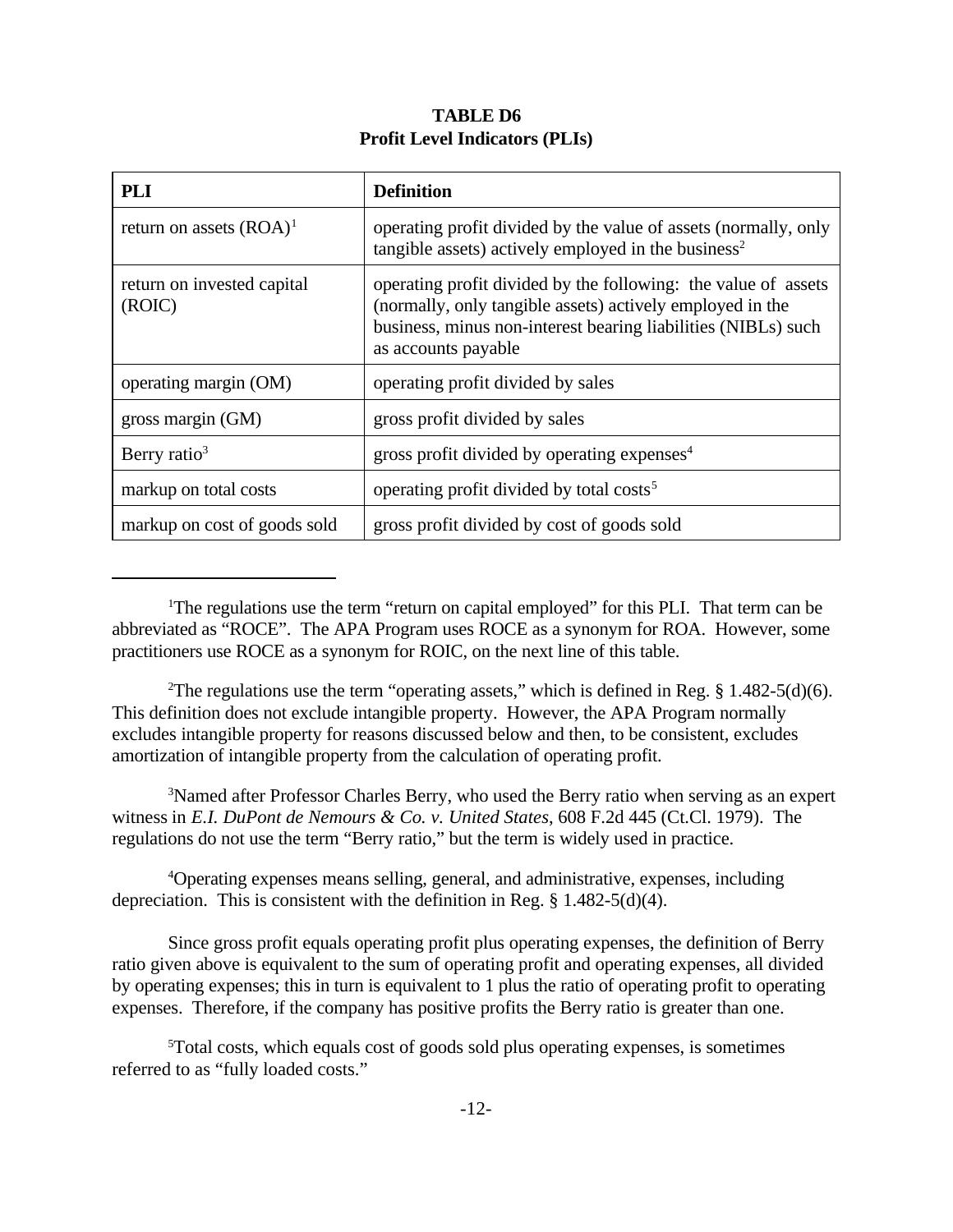The first two PLIs listed divide operating profit by a balance sheet figure. The definition of each balance sheet figure is based on tangible assets actively employed in the business. This consists of all assets, minus intangible assets such as goodwill, minus investments (e.g., in subsidiaries), minus excess cash and cash equivalents (e.g., cash and cash equivalents beyond the amount needed for working capital). (Practitioners sometimes use slightly different definitions.) The regulations instead use the term "operating assets" and in turn define that term.<sup>6</sup> While the regulations allow for measuring all companies' assets on a consistent basis in terms of either book or fair market value, in the APA Program's experience one cannot get the fair market value of assets for all companies. Also, while the definition in the regulations may leave intangible assets in the asset base, in the APA Program's experience it is difficult to include the tested party's and the comparables' intangibles on a consistent basis. For example, intangibles acquired through purchase normally are listed on a company's books but intangibles developed internally are not. Therefore, the APA Program normally leaves intangibles out of the asset base. To be consistent, the APA Program then excludes amortization of intangible property from the calculation of operating profit. (That is, such amortization is not counted as an operating expense.)

This type of PLI may be most reliable if the level of tangible operating assets has a high correlation to profitability. Reg.  $\S 1.482-5(b)(4)(i)$ . For example, a manufacturer's operating assets such as property, plant, and equipment could have more impact on profitability than a distributor's operating assets, since often the primary value added by a distributor is based on services it provides, which are often less dependent on the level of operating assets. The reliability of this type of PLI can also depend on the structure of the taxpayer's tangible assets and their similarity to those of the comparables, since different asset categories can have different rates of return. (For example, fixed assets may be more risky than accounts receivable and thus command a higher return.) The reliability also can be diminished if the comparables vary substantially from the tested party in their relative amounts of tangible and intangible assets, since intangible assets are left out of the asset base but contribute to profitability. Finally, the reliability can be diminished if there are problems in using book values as a proxy for the fair market values of tangible assets. For example, a company may have facilities that show a very low book value because of depreciation but in fact are still substantially productive.

The difference between ROA anc ROIC is that ROA focuses on the assets used, while ROIC focuses on the amount of debt and equity capital that is invested in the company. Consider two companies that each have operating assets totaling \$200. Suppose the first company has no non-interest-bearing liabilities (NIBLs), and the second company has \$100 of NIBLs in the form of accounts payable. Both have operating assets (the denominator for

 ${}^{6}$ Reg. §§ 1.482-5(b)(4)(1), 1.482-5(d)(6). (This definition applies only to ROA; the regulations do not mention ROIC.) Also, the regulations mandate using the average of the beginning and end of year asset levels "unless substantial fluctuations . . . make this an inaccurate measure of the average value over the year," in which case a more accurate measure of that average value must be used. Reg. § 1.482-5(d)(6).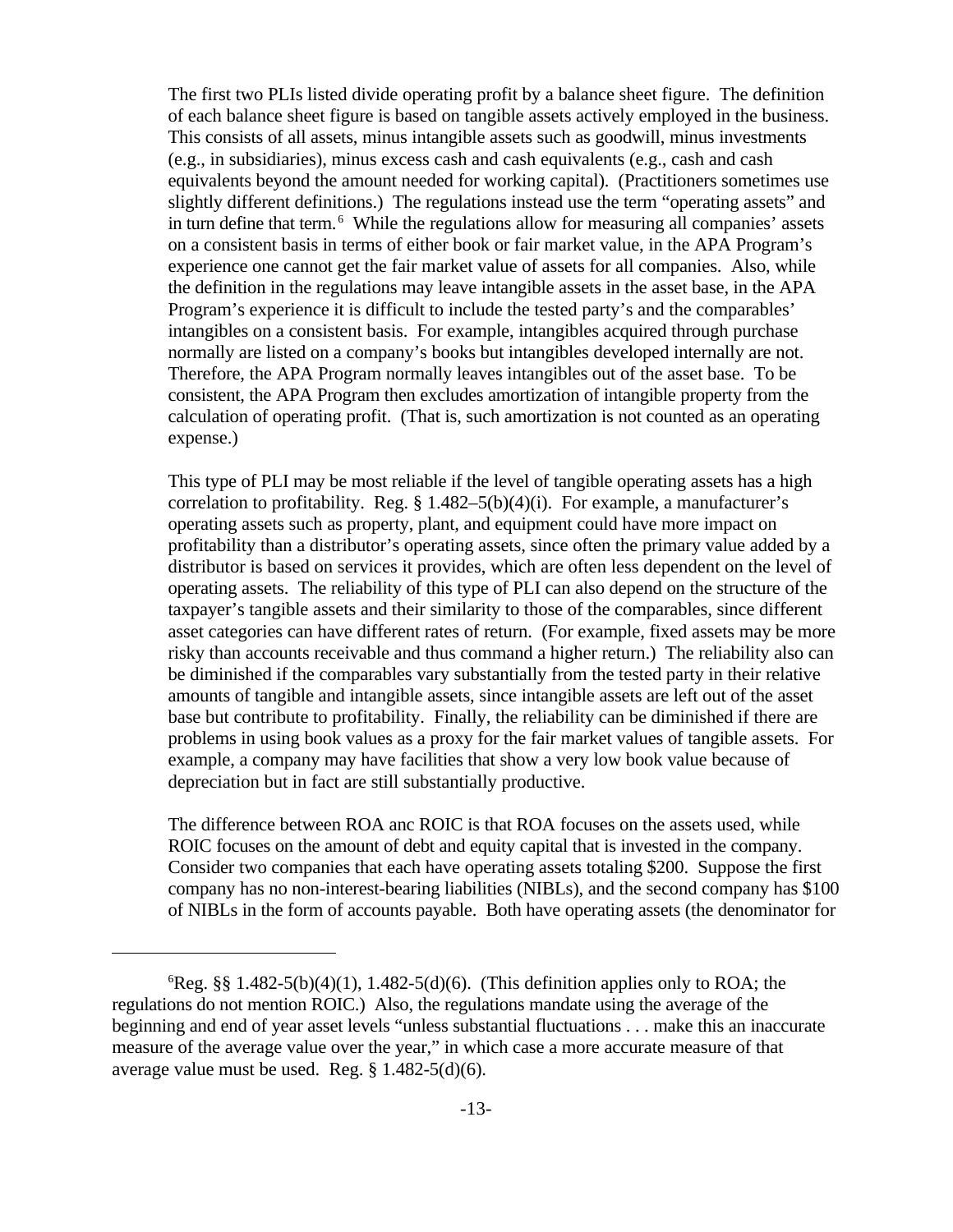the ROA PLI) of \$200. However, when it comes to invested capital (the denominator for the ROIC PLI), the first company has \$200 while the second company has \$100. The first company requires \$200 in debt and equity financing; the second requires only \$100, since its suppliers are providing the other \$100 needed to run the business. As discussed later in connection with asset intensity adjustments, many economists who use ROA make an adjustment for NIBLs such as accounts payable, which narrows the differences in results achieved using ROA and ROIC.

Other PLIs consist of ratios between income statement items. These include operating margin ("OM"), gross margin ("GM"), Berry ratio, markup on total costs, and markup on cost of goods sold. For technical reasons, the denominator in the PLI's definition generally should be an item that does not reflect controlled transactions. Thus, the operating margin and gross margin PLIs (which have sales in the denominator) generally are used for tested parties (often distributors) that sell to unrelated parties, while the markup on costs PLIs (which have total costs or cost of goods sold in the denominator) generally are used for tested parties (often manufacturers) that buy from unrelated parties. The Berry ratio PLI, which has operating expenses in the denominator, in principle could be used in either case.

PLIs based on income statement items are often used when fixed assets do not play a central role in generating operating profits. This is often the case for wholesale distributors and for service providers. Also, income statement-based PLIs may be more reliable when balance-sheet-based PLIs are unreliable for reasons discussed above. For example, consider a wholesale distributor tested party and wholesale distributor comparables that each perform a significant marketing function and hold significant marketing intangibles. Suppose that compared to the comparables, the tested party holds relatively little inventory and extends relatively little credit to its customers. Then the tested party's ratio of intangible to tangible assets may be substantially greater than the comparables' ratios; as discussed above, in such circumstances balance-sheet-based PLIs are less reliable. The tested party's intangible asset to sales ratio might however be similar to comparables' ratios. For example, each company may have dealer networks that have value in proportion to sales. Then each company's intangibles would contribute about the same amount to the operating margin, so that an operating margin PLI might be reliable.

Operating margin has often been used when functions of the tested party are not closely matched with those of the available comparables, since differences in function have less effect on operating profit than on some other measures such as gross profit (see Reg. §  $1.482 - 5(c)(2)(ii)$ ).

Conceptually, the Berry ratio represents a return on a company's value added functions and assumes that the company's value added functions are captured in its operating expenses. This assumption is more reliable for distributors than for manufacturers. For manufacturers, much of the value added function is reflected in cost of goods sold. Several empirical studies performed by taxpayers and Service economists suggest that uncontrolled wholesale distributors with relatively low operating expense to sales levels (i.e., below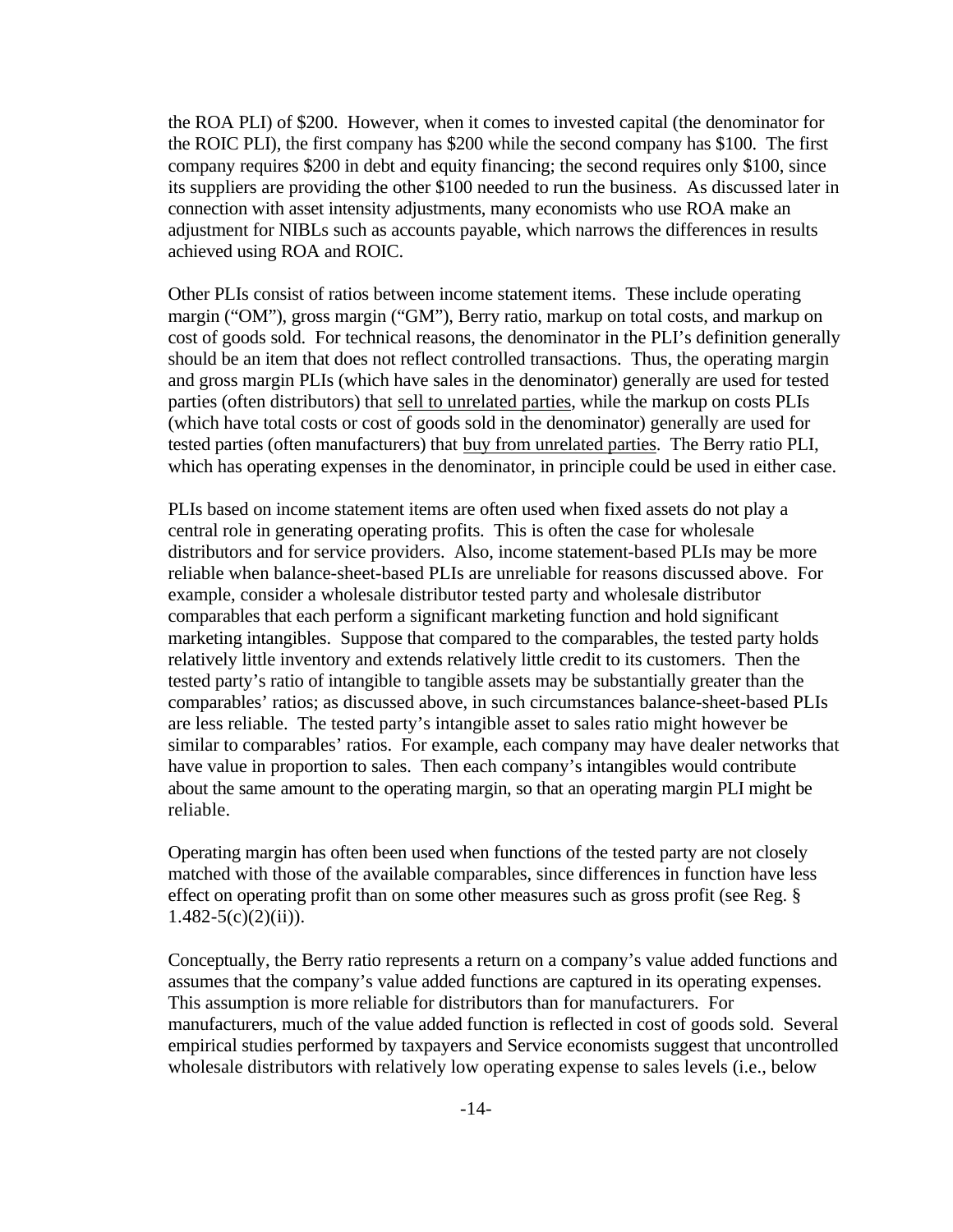10 to 15 percent) report much higher Berry ratios than companies with higher operating expense to sales levels. This result suggests caution in using the Berry ratio PLI to compare companies with low operating expense to sales ratios to companies with higher operating expense to sales ratios. On the other hand, the Berry ratio may be preferable to operating margin if variations in sales volume do not involve similar variations in function and risk. The following subsection discusses one such situation involving commission agent activity.

In general, gross margin has not been favored as a PLI because the categorization of expenses as operating expenses or cost of goods sold may be subject to manipulation, so that a taxpayer generating significant operating losses could nevertheless show gross margins within an arm's length range defined by a set of comparables with high operating profits. Further, as mentioned, functional differences can make a gross margin PLI unreliable.

As mentioned above, for technical reasons, the PLI's denominator generally should not reflect controlled transactions. Therefore, one may consider using a markup on total costs rather than an operating margin when total costs reflects controlled transactions but sales do not.<sup>7</sup> An example is testing a manufacturer that sells to a controlled distributor. Occasionally, a PLI has been used that consists of operating profit divided by some subset of total costs. In one case, for example, product specific taxes reimbursed by the purchaser were excluded from the cost pool considered. Also, occasionally markup on cost of goods sold has been used as the PLI. That PLI shares the disadvantages of the gross margin PLI, discussed in the previous paragraph.

The choice of PLI is often a substantial issue in APA negotiations. The choice of PLI depends on the facts and circumstances of a particular case. The APA Team's analysis often will consider multiple PLIs. If the results tend to converge, that may provide additional assurance that the result is reliable. If there is a broad divergence between the different PLIs, the Team may derive insight into important functional or structural differences between the tested party and the comparables. For example, such divergence may lead to a discovery that the taxpayer's indicated asset values are not reliable or comparable, such as in the case of a largely depreciated but still valuable asset base.

### **Commission Income**

Sometimes taxpayers propose using the CPM when the tested party and the comparables

<sup>7</sup>Operating margin and markup on total costs have a mathematical relationship such that one can compute one from the other. Let OM and MTC denote operating margin and markup on total costs, respectively. Let S, P, and C denote sales, operating profit, and total costs, respectively, so that  $S = P+C$ . Then OM is defined as P/S and MTC is defined as P/C. Then MTC = P/C = P/(S- $P$ ) = (P/S)/((S/S)-(P/S)) = OM/(1-OM). Similarly, OM = P/S = P/(C+P) = (P/C)/((C/C+(P/C)) = MTC/(1+MTC).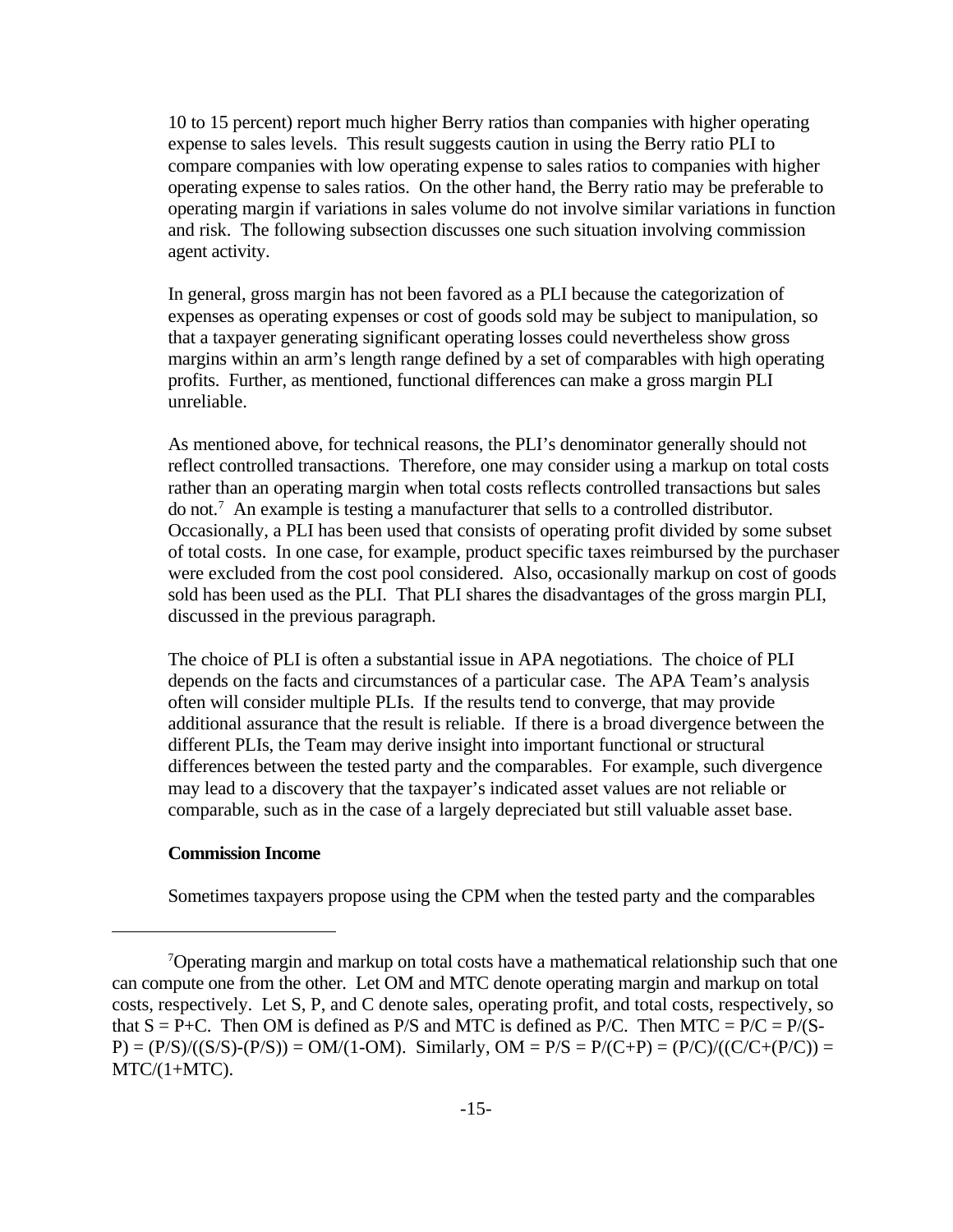have different proportions of commission sales. A Team Leader should exercise due diligence to identify these situations because they may require special treatment. In these situations an operating margin PLI can be problematic. The reason, explained below, is that given the revenues, functions, risks, and assets of commission sales activity, there is no reason to think that commission sales and ordinary distribution of the same products in the same market result in the same arm's length operating margin.

While a distributor buys items from a manufacturer or other supplier and then resells them to the customer, a commission agent<sup>8</sup> facilitates direct sales from the supplier to the customer and receives a commission payment for its services. (The commission is often computed as a percentage of the price paid by the customer.) Sometimes a party does both distribution and commission sales. While a distributor reports revenue as the dollar amount of the product sold to customers (third-party sales), a commission agent generally reports revenue as the dollar amount of commission received from the supplier, which is often a small fraction of the third party sales.<sup>9</sup>

It is helpful to think of a commission agent as a somewhat stripped-down or reduced distributor. A commission agent normally performs somewhat less functionality than a distributor. For example, a commission agent might not find customers, or might not warehouse goods. A commission agent also typically incurs somewhat less risk than a distributor. For example, since it does not take title to goods, it typically has less inventory risk. A commission agent also typically requires somewhat less assets than a distributor. For example, since it does not take title to the goods, a commission agent would not have an inventory asset for those goods; and it might lack other assets such as warehouses. The extent of these differences can vary. At one extreme, a commission agent might look exactly like a distributor (e.g., finds customers, warehouses goods) except that it does not take title to the goods. At the other extreme, the supplier might find customers and directly ship goods to the customer, with the commission agent performing only some minor functions such as billing or minor customer support. Because of this reduced functionality, risk, and assets, a commission agent typically would expect to earn less operating profit than a distributor per product sold or per dollar of third-party sales.10

<sup>9</sup>Some companies with mixed activity report commission income as a contra to operating expenses rather than as a revenue item. In such cases, one normally should restate commission income as a revenue item for purposes of the TPM.

 $10$ However, this expectation might not always come true. If a distributor's risks turned out badly and had an adverse effect on its financial results, one might after-the-fact expect the

<sup>8</sup>Sometimes one hears the term "commissionaire." Like a commission agent, a commissionaire facilitates direct sales from the supplier to the customer and gets paid a commission by the supplier. However, a commissionaire offers goods under its own name, while a commission agent offers goods under the supplier's name. In common law countries a commissionaire is considered an undisclosed agent and binds the supplier. In civil law countries a commissionaire is not considered the supplier's agent and thus does not bind the supplier. Michael Swanick, Mark Mudrick, and Erik Bouwman, "Tax and Practical Issues in Commissionaire Structures," 97 TNT 17-63 (Tax Analysts). The analysis in this subsection applies to commissionaires as well as commission agents since both in general have less functionality, assets, and/or risk than distributors.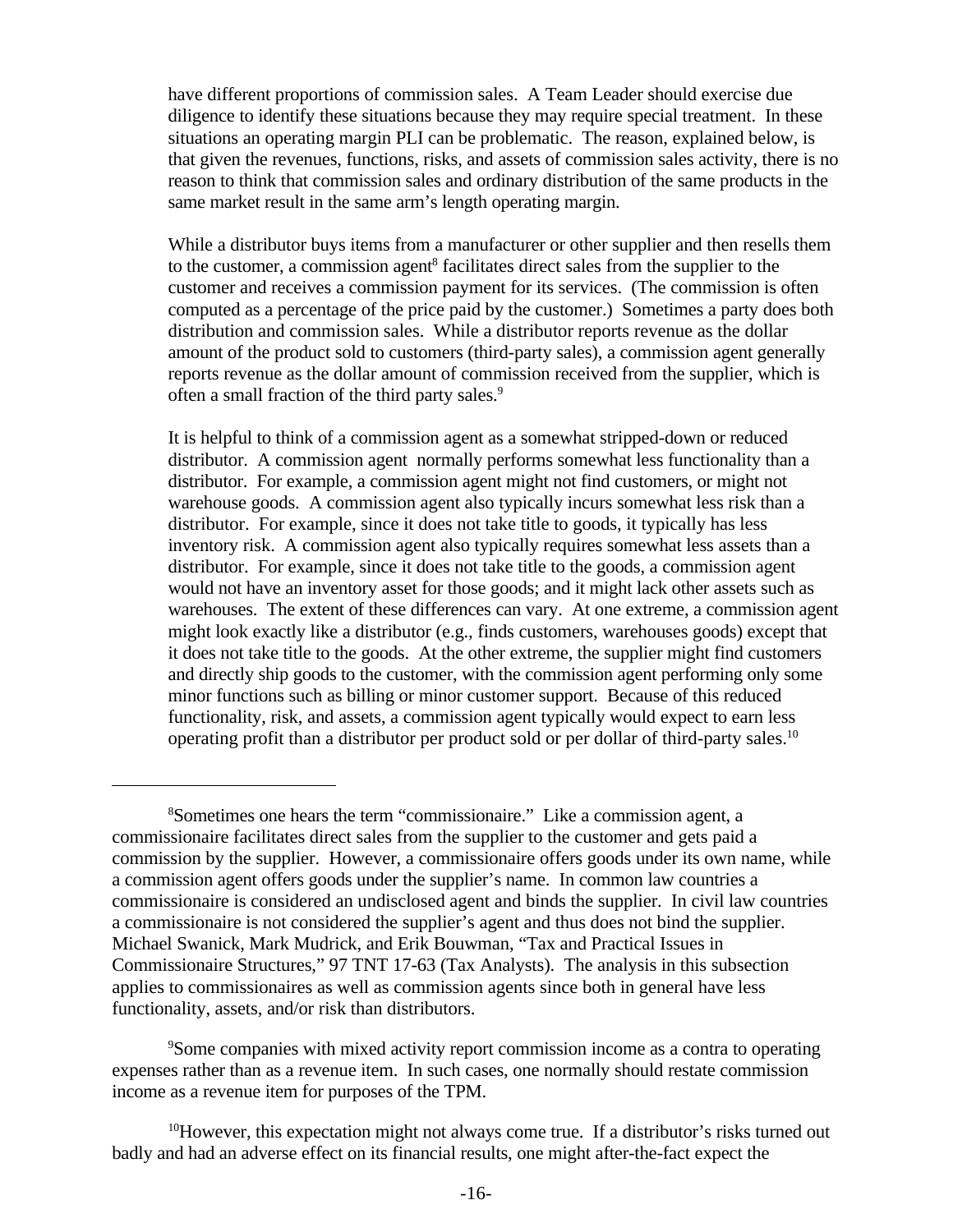One might therefore think that a commission agent typically would expect to have a lower operating margin than a distributor for selling the same products in the same market. Actually, the commission agent most often would expect to have a higher operating margin, because of how a commission agent's operating margin is defined. Operating margin is defined as operating profit divided by revenue. For a commission agent, revenue is defined not as third-party sales but as the commission received from the supplier. Suppose that a commission agent's functionality, risk, and assets are sufficiently reduced (compared with a distributor) that it should earn only forty percent as much profit as a distributor per product sold or per third-party sales dollar. Suppose further that a commission agent's commission is ten percent of the third-party sales price. Then the commission agent's operating margin would be four times as much as the distributor's, reflecting that on balance, per dollar of its own revenue, the commission agent has greater functionality, risk, and assets. The following table illustrates this situation:

|                     | Third-Party<br><b>Sales</b> | Revenue | Operating<br>Profit | Operating<br>Margin |
|---------------------|-----------------------------|---------|---------------------|---------------------|
| Distributor         | 100                         | 100     |                     | 5%                  |
| Commission<br>Agent | 100                         |         | ◠                   | 20%                 |

These various percentages are similar to percentages encountered in some APA cases. However, the percentages vary from case to case, and in some cases a commission agent's operating margin might even be less than a distributor's. While one cannot predict the percentages by a general rule, one can say that there is generally no reason to believe that a commission agent and a distributor selling the same goods in the same market should have the same arm's length operating margin. Thus, the reliability of an operating margin PLI is reduced to the extent that a tested party and the comparables have different proportions of distribution and commission activity.

The table below, based on the percentages above, illustrates how operating margin comparisons might be misleading when a tested party has mixed distribution and commission activity but the comparable is a pure distributor. As a distributor, the tested party earns operating profit of \$4 from \$80 of revenue (i.e., sales), for an operating margin of  $$4/$ \$80 = 5%. As a commission agent, it earns operating profit of \$4 from \$20 of revenue (i.e., commission), based on direct sales of \$200 of goods from the supplier to the customer, for an operating margin of  $4/20 = 20$ %. Despite their different operating margins, these two activities have the same Berry ratio of 1.25. (Consistent with the discussion above about functionality, the commission activity involves less operating

commission agent to have more operating profit than a distributor per product sold or per dollar of third-party sales.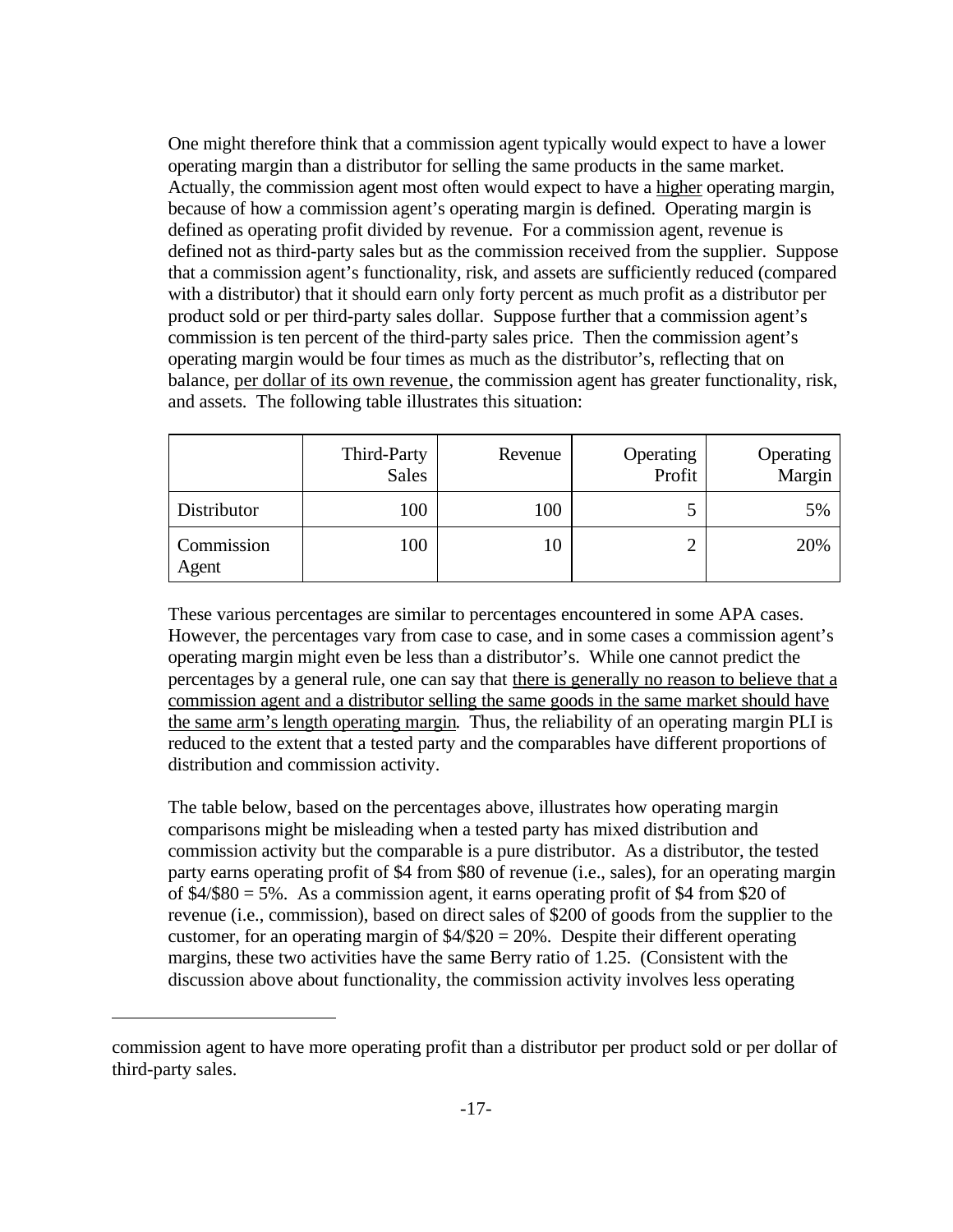expense per third-party sales than the distribution activity, but involves more operating expense per booked revenue than the distribution activity.) For purposes of this example, assume that both activities of the tested party earn an arm's length return.

|                          | Tested Party,<br>Total | Tested Party,<br>Commission<br>Segment | Tested Party,<br><b>Distributor</b><br>Segment | Uncontrolled<br>Distributor |
|--------------------------|------------------------|----------------------------------------|------------------------------------------------|-----------------------------|
| <b>Third-Party Sales</b> | 280                    | 200                                    | 80                                             | 80                          |
| Revenue                  | 100                    | 20                                     | 80                                             | 80                          |
| Cost of Goods Sold       | 60                     | $\Omega$                               | 60                                             | 60                          |
| <b>Operating Expense</b> | 32                     | 16                                     | 16                                             | 16                          |
| <b>Operating Profit</b>  | 8                      | $\overline{A}$                         | $\overline{4}$                                 |                             |
| <b>Operating Margin</b>  | 8%                     | 20%                                    | 5%                                             | 5%                          |
| Berry Ratio              | 1.25                   | 1.25                                   | 1.25                                           | 1.25                        |

Suppose next that the taxpayer finds an uncontrolled company that acts only as a distributor (no commission sales), with an income statement identical to that for the tested party's distribution activity. Suppose further that the taxpayer proposes using the CPM with an operating margin PLI to test the tested party's combined activities. The uncontrolled distributor's operating margin is 5%. The tested party's distribution operations also have an operating margin of 5%, but the tested party's combined operations have an operating margin of 8%, which might lead one to erroneously conclude that the tested party has earned too much profit.<sup>11</sup>

To avoid this situation, one could either (1) use a different PLI such as the Berry ratio, (2) separately test the tested party's distribution and commission operations, or (3) test only the tested party's distribution operations and exclude the commission operations from the APA's covered transactions.<sup>12</sup>

<sup>&</sup>lt;sup>11</sup>Asset intensity adjustments probably would narrow this difference. As suggested above, the commission activity likely has a higher asset-to-revenue ratio than the distribution activity. In such cases, asset intensity adjustments would either lower the tested party's operating margin or raise the comparable's operating margin before the two are compared. However, in general it is difficult to determine to what extent asset intensity adjustments correct this difference, so that relying on such adjustments may not be the most reliable method.

 $12A$  fourth alternative might be to use an operating margin PLI on the tested party's combined operations but to alter the calculation by "grossing up" the commission income to the dollar amount of the third-party sales. However, this alternative is problematic. To follow this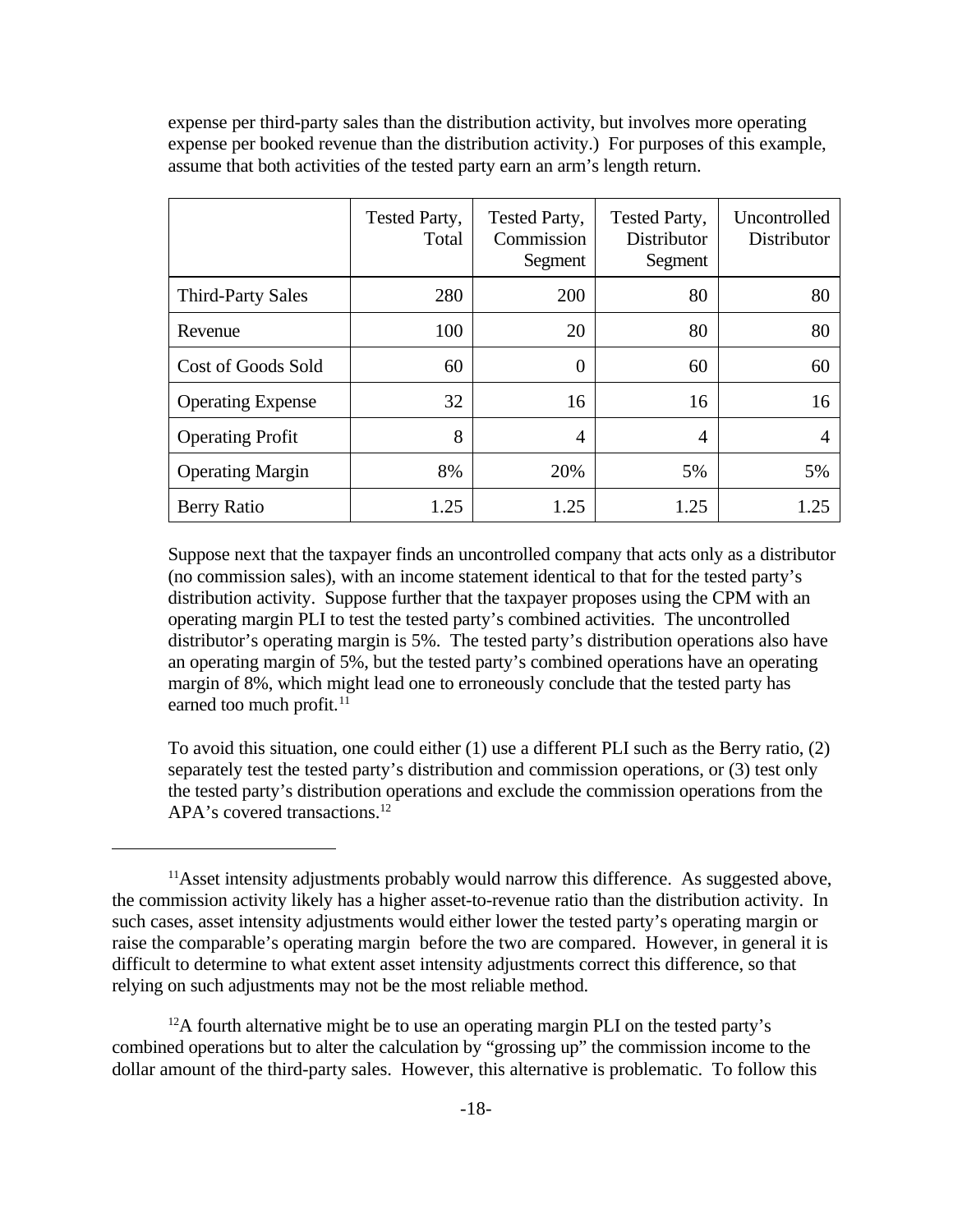A taxpayer requesting an APA should explain the extent to which the tested party and the comparables have a different mix of distribution and commission income, and should take such differences into account in the proposed TPM. If the Taxpayer's request is not clear, the Team Leader will need to clarify this point before agreeing on a TPM.<sup>13</sup>

## **Hybrid PLI**

In some cases, one PLI can be transformed into another PLI. The result is a hybrid combining some features of each. The most common example is transforming an operating margin into a gross margin. This happens as follows. First, the comparables' operating margins are computed for the analysis window. (Analysis windows are discussed in a later section.) Next, the tested party's operating expenses as a percentage of sales are added to each comparable's operating margin, to compute what the comparable's gross margin would have been if the comparable had had the same level of operating expenses as the tested party. These "constructed" gross margins of the comparables are used to determine a gross margin range for the tested party for the APA years. (In Table D6, this approach would be counted as using a gross margin PLI, since the TPM specifies a gross margin range for the tested party to meet during the APA years.)

 $13$ This subsection has stressed the pitfalls of using on operating margin PLI when commission income is involved. However, some practitioners believe that in most cases testing distribution and commission activity together with an operating margin PLI actually will produce correct results, in light of the rules on aggregation and set-off (Reg.  $\S\S 1.482-1(f)(2)(i)$ ,  $-1(g)(4)$ ), the safe harbor for nonintegral services (Reg. § 1.482-2(b)), the possibility that comparables may have a similar mix of activity, and the business realities of commission income. Henry Birnkrant and Pamela Ammermann, "A Dissenting View on the Proper Application of §482 to a Distributor's Commission Income", 30 Tax Management International Journal 539 (Dec. 7, 2001).

alternative in the example above, one would substitute sales of \$200 for the commission income of \$20. The tested party's combined operating margin would then be computed as  $8/(80+200) =$  $8/280 = 2.9\%$ , which might suggest that the tested party is earning too little compared to the uncontrolled distributor's operating margin of 5%. However, this suggestion would be flawed. Indeed, as discussed above, one normally would expect a commission agent to earn less operating profit per third-party sales than a distributor because the commission agent normally has less functionality, risk, and assets per dollar of third-party sales. If a gross-up approach is used, one probably should perform a further adjustment to reflect these differences. This further adjustment might in some cases be accomplished in whole or in part through asset intensity adjustments. Because a commission agent typically has less assets than a distributor per dollar of third-party sales, asset intensity adjustments typically would raise the tested party's operating margin or lower the uncontrolled distributor's operating margin before the two are compared. However, in general it is difficult to determine to what extent asset intensity adjustments correct this difference, so that relying on such adjustments may not be the most reliable method.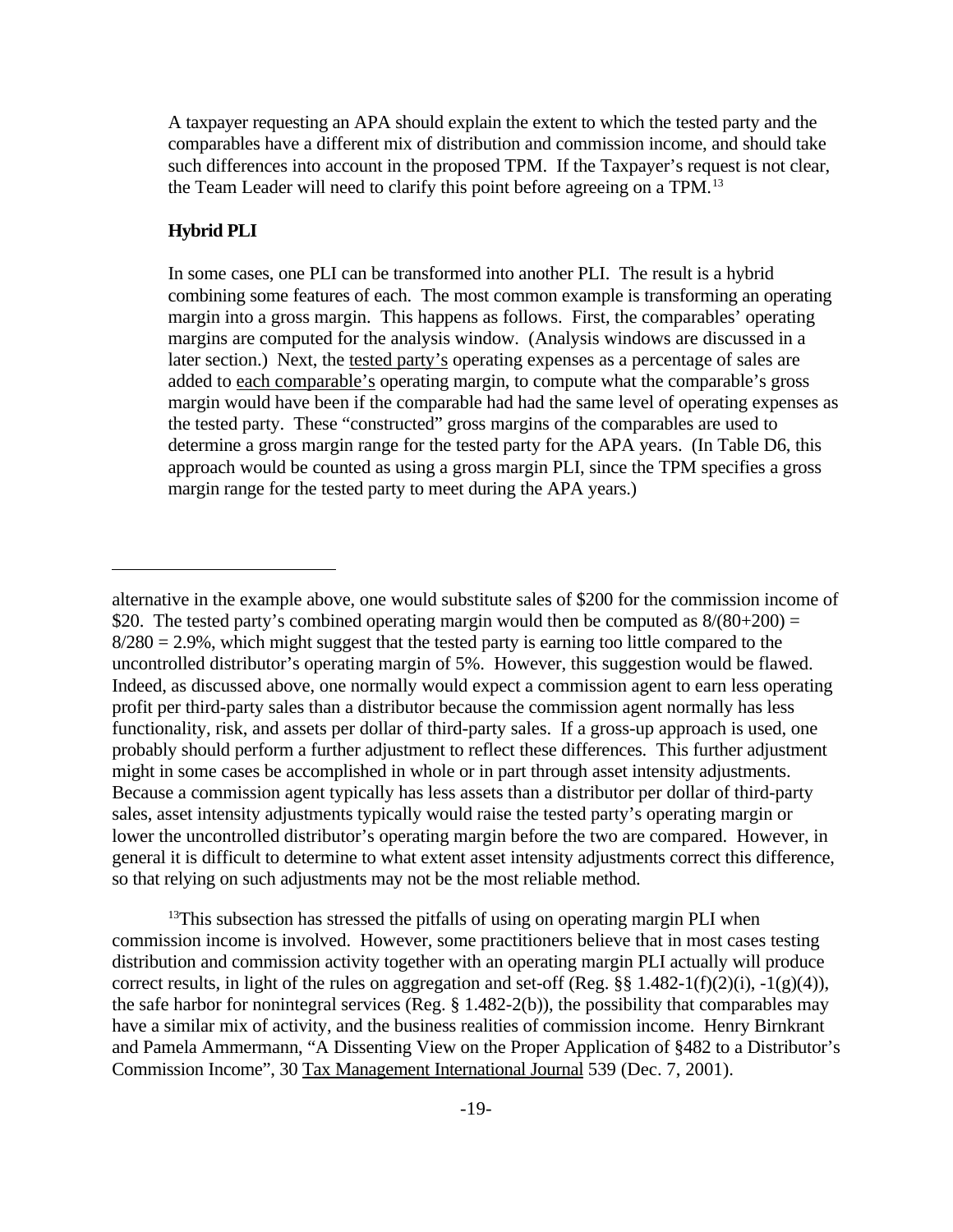Why is this hybrid approach used? In the example just given, the taxpayer or treaty partner may want to use a gross margin PLI. For example, a taxpayer may want to use a gross margin PLI in order to assign more risk to the tested party than an operating margin PLI would<sup>14</sup> or to give the tested party more incentive to control operating expenses. As another example, a treaty partner might in general object to an operating margin PLI based on its domestic law or on certain philosophical grounds (e.g., objection to guaranteeing one party a particular operating profit even if the other party sustains substantial losses). Yet it may not be reliable to use the comparables' gross margins. For example, there may be questions about whether the comparables categorize expenditures as cost of goods sold versus operating expenses in the same way the tested party does. Also, the tested party may perform greater functions (as reflected in a higher operating expense level) and thus need a greater gross margin than the comparables. Backing into a gross margin avoids these issues. One uses the comparables' operating margin, so that there is no issue about how the comparables classify expenditures between cost of goods sold and operating expenses. Also, adding in the tested party's operating expenses implicitly adjusts the gross margin to take into account different levels of functionality.

One can present the approach in this example as using a "gross margin" PLI to appeal to treaty partners averse to the operating margin PLI. One can even present it as a "modified resale price" method to appeal to treaty partners that prefer transactional methods to profitbased methods such as the CPM. (Recall that, as discussed above, it can be hard to distinguish a transactional resale price method from a CPM method using a gross margin PLI.)

The hybrid approach has variant forms. In the example just discussed, we transformed an operating margin range into a gross margin range by adding the tested party's operating expenses during the analysis window to the comparables' operating margins during the analysis window. What if instead of adding in the tested party's operating expenses during the analysis window, one added in the tested party's operating expenses during each APA year to derive to gross margin range for that APA year? The TPM, while nominally still using a gross margin, would then mathematically amount to just an operating margin range based on the comparables' operating margins. Even if one labeled this approach a "modified resale price" method, it might not be palatable to a treaty partner averse to the CPM or to the operating margin PLI. As an intermediate approach, one could derive a gross margin range for each APA year by adding in the tested party's average operating expenses over the last few years (perhaps three years). The TPM, still nominally using a gross margin, would now in substance use something in between a gross margin and operating margin PLI.

<sup>&</sup>lt;sup>14</sup>A taxpayer's assignment of risks normally should be honored unless it lacks economic substance. Reg. 1.482-1(f)(2)(ii)(A) ("In general, the district director will evaluate the results of a transaction as actually structured by the taxpayer unless its structure lacks economic substance"); Reg.  $§$  1.482-1(d)(3)(iii)(B).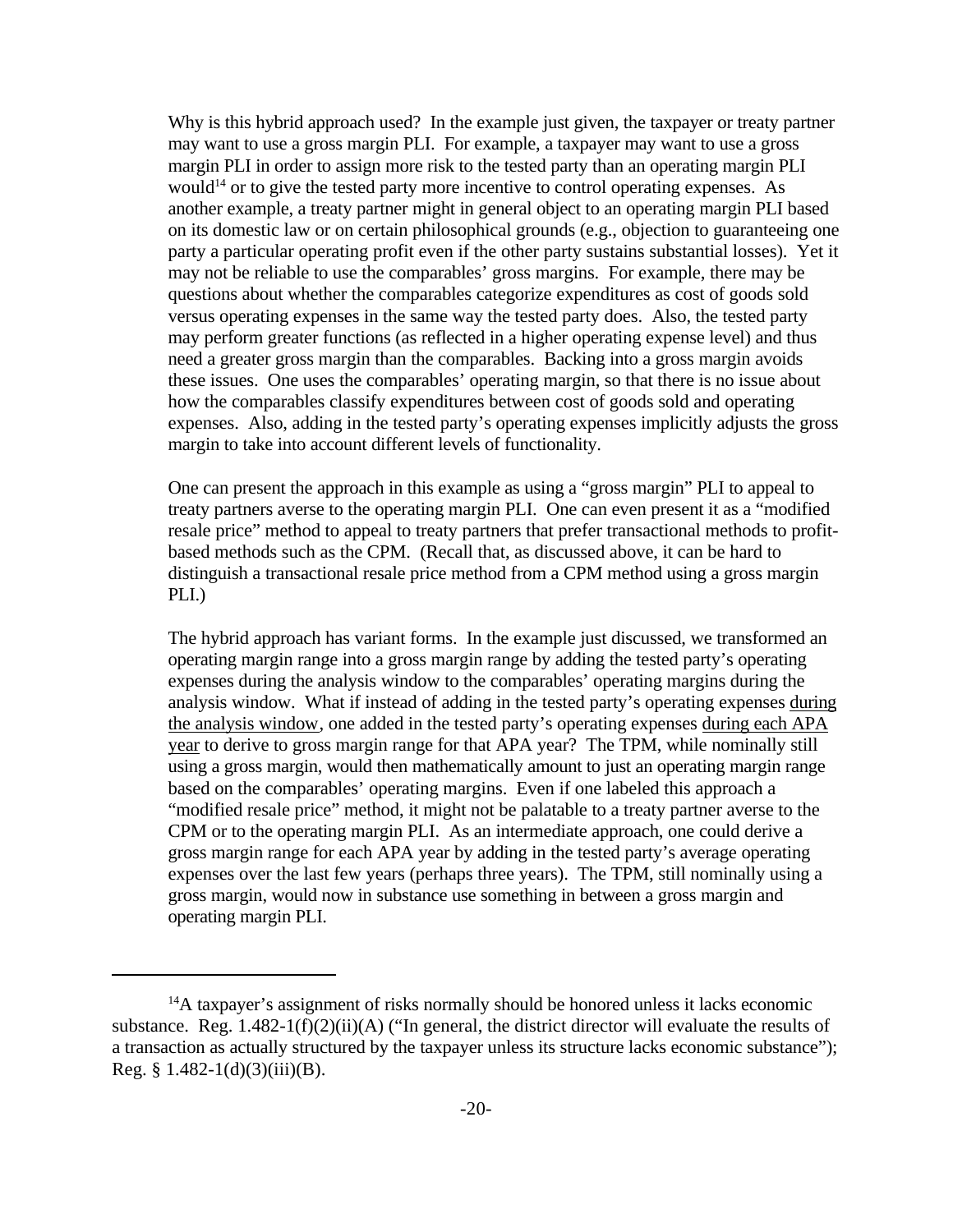### **Profit Split**

Profit split methods are used most often when both sides of the controlled transactions own valuable "nonroutine intangibles," meaning intangibles for which there are no reliable comparables. If all valuable nonroutine intangibles were owned by only one side, the other side's contributions could be reliably benchmarked.

The choice between a profit split approach and an approach that assigns one party only a return for routine functions often represents a choice of how to view the relationship between two related entities. Assigning a party only a routine return implies viewing that party as a mere service provider; a profit split, in contrast, implies viewing that party as a risk-taking entrepreneur or joint venture partner. Normally, the parties' own definition of their relationship should be accepted unless it is inconsistent with their conduct and the economic substance of the transactions. Reg.  $\S 1.482-1(d)(3)(iii)(B)$ .

In the bilateral context, a profit split approach sometimes makes agreement easier because each country, by sharing in nonroutine profits, can feel that it is getting a "piece of the action." Also, a treaty partner might favor a profit split approach in order to avoid "profit creation" (see the discussion of Tested Party earlier in this section on TPMs). Sometimes treaty partners seek a profit split when the Service believes that the foreign entity should get only a routine profit. In some of these cases, the Service has accepted a profit split approach as the only way to settle the case.

APAs have used both residual profit splits and (very rarely) comparable profit splits, as described in the Regulations. Under a comparable profit split, the controlled parties' total profits are split in the same ratio as total profits are split between "uncontrolled parties engaged in similar activities under similar circumstances." Reg. § 1.482-6(c)(2). Comparable profit splits are generally difficult to apply because of the difficulty of finding uncontrolled parties with sufficiently similar intangibles and circumstances. Only one APA has used a comparable profit split.

Under a residual profit split, the controlled parties are first each assigned a routine return based on a CPM analysis. Any remaining system profit or loss<sup>15</sup> is considered due to nonroutine intangibles (i.e., intangibles beyond those possessed by the comparable companies used in the CPM analysis) and is split between the parties "based upon the relative value of their contributions of intangible property to the relevant business activity that was not accounted for as a routine contribution." Reg.  $\S 1.482-6(c)(3)$ . These relative values might be computed according to the ratio of each party's "capitalized cost of developing the intangibles and all related improvements and updates, less an appropriate amount of amortization based on the useful life of each intangible." Id. If these

<sup>&</sup>lt;sup>15</sup>There is some question about how to treat intangible development expenses in this calculation. This issue is developed in the discussion below of the residual profit split method of valuing cost sharing buy-ins.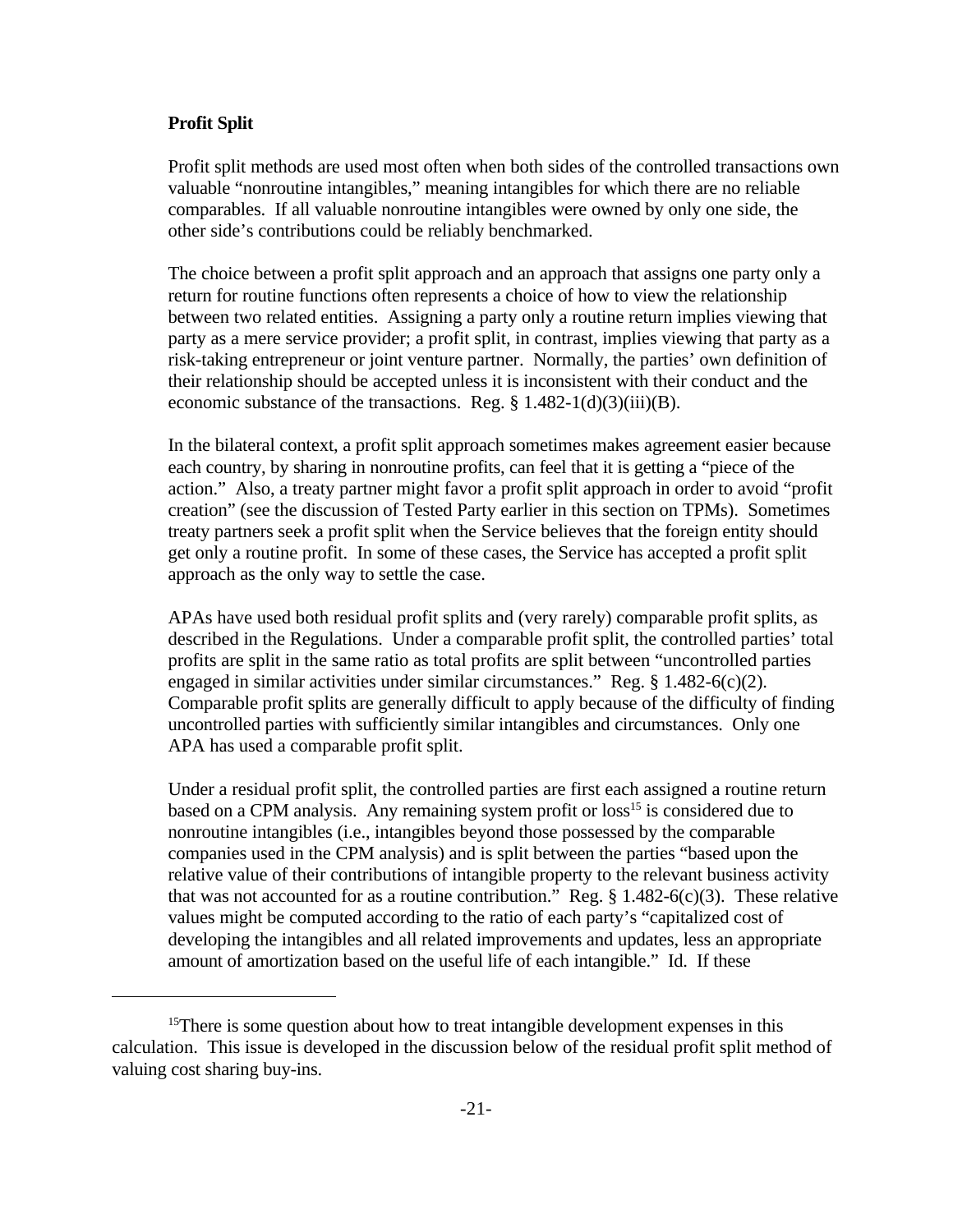expenditures of the parties are "relatively constant over time" and the useful life of the intangible property of all parties is "approximately the same," then the "amount of actual expenditures in recent years may be used to estimate the relative value of intangible contributions." Id.

In addition, APAs have used as an unspecified method other types of profit splits. Profits have been split using weighted allocation formulas reflecting factors intended to reflect the relative contributions of each party. Some APAs have used factors based on operating assets and certain operating expenses. Some APAs have used factors described in Notice 94-40, discussed below under "TPMs for Financial Products Cases." (While Notice 94- 40 was written to cover certain financial products cases, the factors discussed there have been used in non-financial-products cases as well.)

# **TPMs for Financial Products Cases**

Various TPMs have been used for financial products cases. One type of financial products case involves "global dealing," in which a global financial institution or affiliated group of companies would continuously trade securities and other financial products on a twentyfour hour basis, with responsibility for the "book" of positions passing from location to location in accordance with the passing of normal business hours in a given location. These cases have been handled as follows:

- As described in Notice 94–40 (1994–1 C.B. 351), many of these APAs have used an overall profit split using a multi-factor formula to represent the contribution of various functions to worldwide profits. The factors used have sometimes been compensation (intended to represent value from highly skilled personnel), trading volume (intended to represent level of activity), and maturity-weighted trading volume (intended to represent investment risk).
- Residual profit splits, as provided in Prop. Reg.  $\S 1.482-8(e)(6)$ , have been applied in two cases where routine functions, such as back office functions, were readily valued. The residual profits were allocated on the basis of a case specific multi-factor formula similar to that discussed in Notice 94–40.
- In one case the APA Team determined that the taxpayer's internal profit allocation method provided an arm's length result. In this case, reliability was enhanced because this internal method was used in determining arm's length payments such as compensation and bonuses. (See Prop. Reg.  $1.482-8(e)(5)(iii)$ .)
- In two cases, where all the intangibles were held in one jurisdiction and the other jurisdictions provided routine marketing functions, a market based transactional commission was used as the most reliable measure of an arm's length return for those routine services. (This approach differs from the ones above in that it is not a profit split. The TPM specifies just a return for routine functions, and one jurisdiction retains all additional profit.)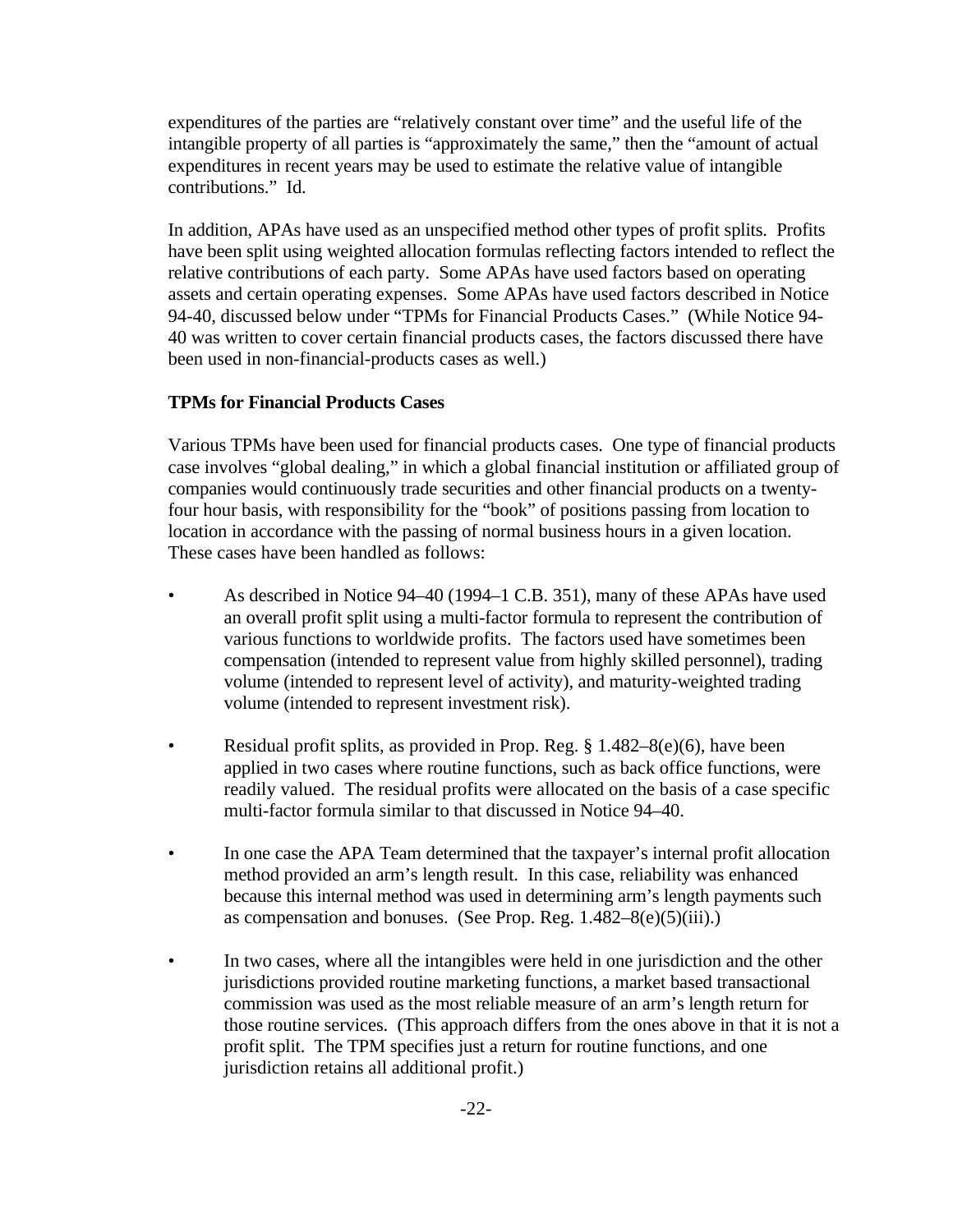A separate group of financial products cases involves U.S. or foreign branches of a single taxpayer corporation that operate autonomously with respect to the covered transactions. For example, the different branches might autonomously enter into foreign currency transactions with customers. Pursuant to the business profits articles of the relevant income tax treaties, several APAs determined the appropriate amount of profits attributable to each branch by reference to the branches' internal accounting methods. The branch results took into account all trades, including interbranch and/or inter-desk trades. In order for this method to provide a reliable result, however, it was necessary to ensure that all such controlled trades be priced on the same market basis as uncontrolled trades. To test whether this was so, the branch's controlled trades were matched with that branch's comparable uncontrolled trades made at times close to the controlled trades. A statistical test would then be performed to detect pricing bias, by which the controlled trades might as a whole be priced higher or lower than the uncontrolled trades. See the discussion under "Constructing a Range of Arm's Length Results" below.

#### **Cost Sharing and Buy-Ins**

Some APA cases involve a cost sharing arrangement ("CSA") under Reg. § 1.482–7.<sup>16</sup> Under a CSA, a group of related taxpayers can share in the costs of developing intangibles that will be jointly owned. For example, affiliates in the United States, France, and Japan might share in the costs of developing technology that each affiliate will exploit in its respective regional market. A CSA generally obviates the need for royalties for the technology developed under the CSA because generally each member of the CSA will exploit only the interests in that technology that it owns (e.g., intangible rights in its own territory). To receive this treatment the taxpayer needs to have a "qualified" CSA. A taxpayer may claim that it has a "qualified" CSA only if it satisfies various requirements set out in Reg. § 1.482-7(b).<sup>17</sup> An APA Team sometimes can work with a taxpayer to ensure that these requirements are satisfied. One key requirement is that participants share costs of development in proportion to their shares of reasonably anticipated benefits from exploitation of the intangible to be developed. The regulations contain complex provisions on when and how to prospectively or retroactively adjust the cost shares during the life of the CSA based on changed circumstances or incorrect estimation of benefit shares. (The retroactive adjustment provisions of Reg. § 1.482-7(f)(3)(iv) somewhat resemble the periodic adjustment provisions of Reg. § 1.482-4(f)(2).) Table D9 shows the methods of allocating cost sharing payments adopted in APAs completed through December 1999.

<sup>&</sup>lt;sup>16</sup>The OECD Transfer Pricing Guidelines refer to these arrangements as cost contribution arrangements and discuss them in chapter 8.

<sup>&</sup>lt;sup>17</sup>Reg. § 1.482-7(a)(1) states that even if the taxpayer does not comply with the requirements of a qualified CSA then the district director may apply the cost sharing rules to any agreement that in substance constitutes a CSA.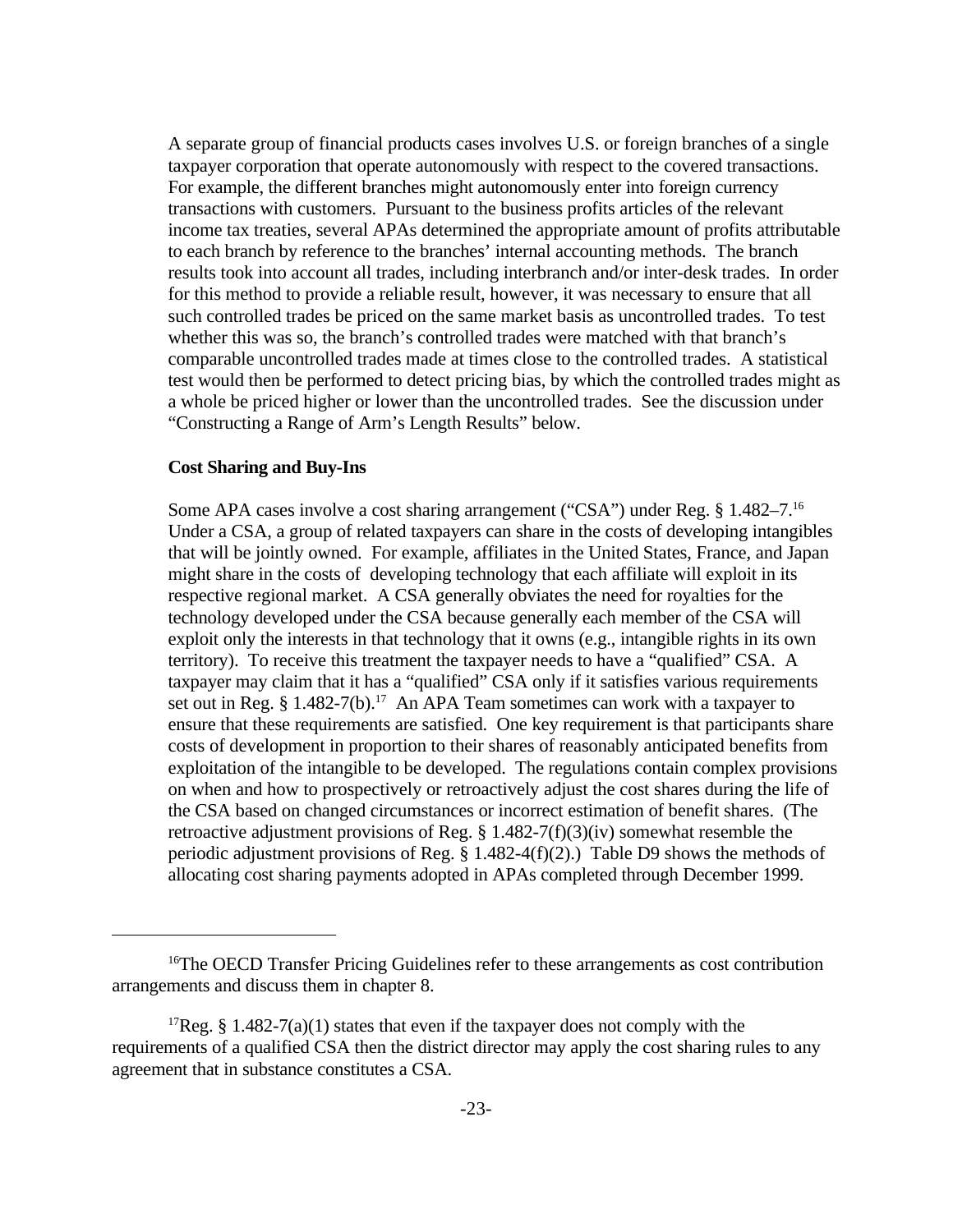The most difficult CSA cases to resolve are generally those that involve the transfer of existing intangibles. For example, one controlled participant might make its own preexisting intangibles available to the CSA. That participant is then considered to have transferred interests in those intangibles to the other controlled participants, which must pay an arm's length compensation, or "buy-in" payment. Reg. §§ 1.482–7(a)(2),  $1.482-7(g)(1),(2).$ <sup>18</sup> Specifically, each other controlled participant must pay the value of the CSA's use of the intangibles at issue, determined according to the rules of § 1.482-1, - 4, -5, and -6, multiplied by that participant's share of reasonably anticipated benefits under the CSA as defined in § 1.482-7(f)(3). See § 1.482-7(g)(2). For the first step in this calculation, the value of the CSA's use of the intangibles, most of the specified methods for valuing intangible transfers normally cannot be applied in a straightforward manner in the buy-in context.<sup>19</sup> Some other methods have been developed specially for buy-ins. In some

<sup>18</sup>Exhibit E provides legal background on buy-ins.

<sup>19</sup>Reg. § 1.482-4(c) provides for using comparable uncontrolled transactions of intangible property ("CUT"), involving either "the same intangible property" or "comparable intangible property." Typically, all participants in a cost sharing arrangement are controlled, and the intangibles supplied are not made available to any party outside the cost sharing group, so that the "same intangible property" approach cannot be used. Taxpayers sometimes propose CUTs based on "comparable intangible property," but the very existence of the CSA might make the circumstances of proposed CUTs not comparable to the circumstances of the tested transaction. (The "existence and extent of any collateral transactions or ongoing business relationships between the transferee and transferor" can affect comparability. Reg.  $\S 1.482-4(c)(2)(iii)(B)(2)(vii)$ .) While a buy-in should compensate the use of preexisting intangibles for further R&D, it is rare that CUTs confer rights of further development to the licensee. Furthermore, the CUT methods offered by taxpayers often only provide an initial royalty rate. It may be appropriate to decrease this initial royalty rate over time due to the replacement of the preexisting intangibles with the intangibles developed under the CSA. The rate of decline is not addressed in the regulations that deal with CUTs. Also, if the intangible transfer occurs before the technology is commercialized, the "comparable intangible property" approach normally cannot be used. Comparability of intangibles is especially hard to determine at the precommercial stage, and potential comparable transactions likely would be secret. While the CUT method as presented in Reg. § 1.482-4(c) is thus often not applicable to buy-ins, some buy-in methods discussed below are in part based on a CUT approach. Additionally, a CUT analysis forms the foundation for the market capitalization method.

Reg. § 1.482-5 (Comparable Profits Method ("CPM")) applies to intangible transfers as follows. A royalty paid for intangibles is deemed to be arm's length only if the company paying the royalty is left with an after-royalty profit that is arm's length as determined by the CPM. In principle, this approach could apply to determine the buy-in as a royalty stream. However, the company paying the royalties for the preexisting intangibles would also be an owner of intangibles developed under the cost sharing arrangement, and it normally would be difficult to find uncontrolled companies with comparable intangibles upon which to base the CPM analysis. While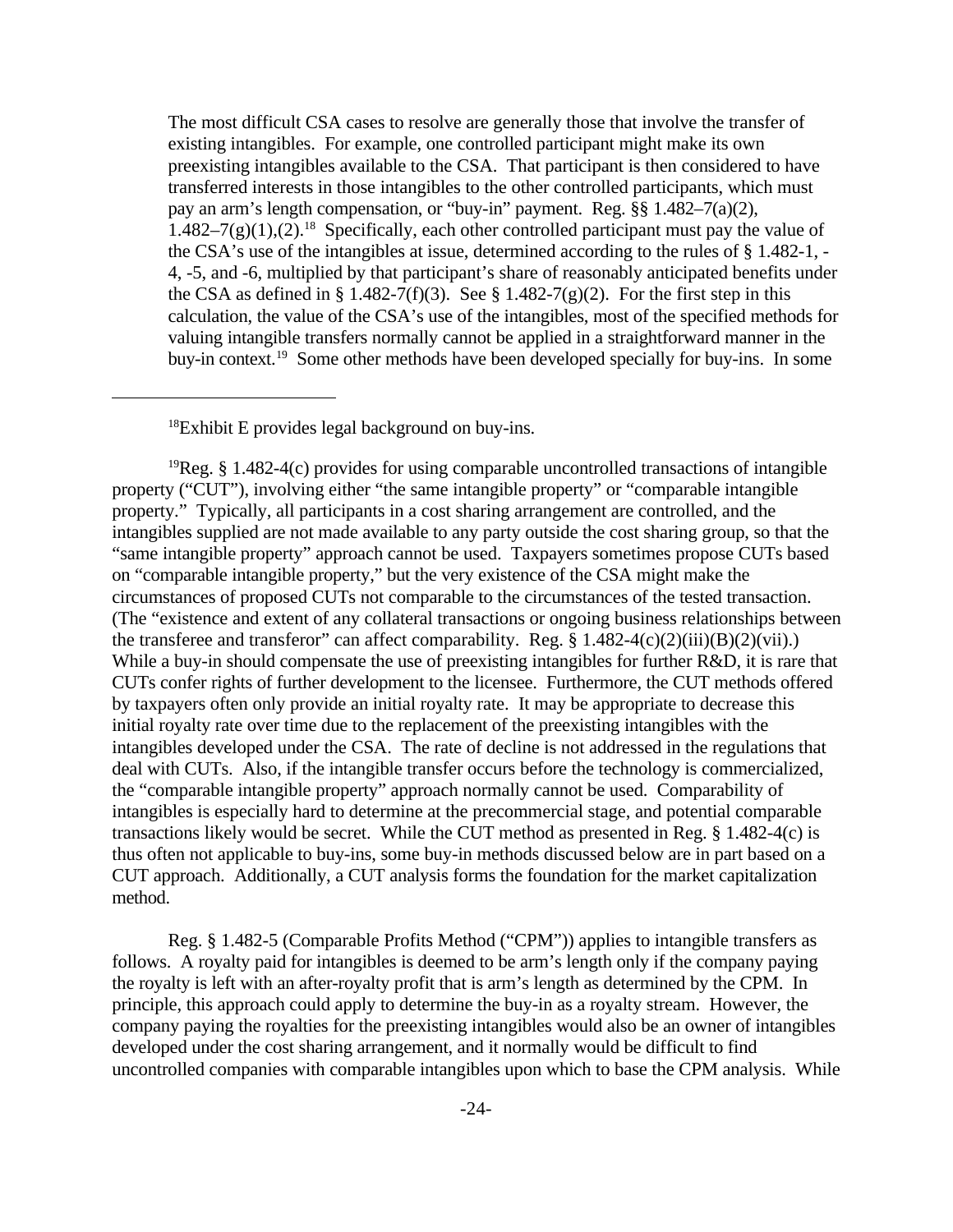cases, these methods are based in part on specified methods such as CUT and CPM. These various methods are discussed later.

Buy-in payments may take the form of a lump sum payment, a series of installment payments based on a lump sum up front value with arm's length interest, or "royalties or other payments contingent on the use of the intangible by the transferee." Reg. § 1.482-  $7(g)(7)$ . On audit, the taxpayer is normally free to choose the form of payment unless its arrangement lacks economic substance. See Reg. § 1.482-1(f)(2)(ii)(A) ("The district director will evaluate the results of a transaction as actually structured by the taxpayer unless its structure lacks economic substance.") In the APA context, the Service might argue for its preferred form of payment as part of the give-and-take of negotiations. Some of the buy-in methods discussed below naturally yield a lump sum result, while others naturally yield a result as a stream of royalties. If the best method yields a lump sum but the taxpayer has chosen a royalty stream, the lump sum can be converted (with the help of an economist and some assumptions) into a royalty stream. Similarly, if the best method yields a royalty stream but the taxpayer has chosen a lump sum, the royalties can be converted (again with the help of an economist and some assumptions) into a lump sum. In practice, taxpayers tend to choose royalty streams.

Table D5 shows buy-in methods used in APAs completed through December 1999. These methods have been adopted on a case by case basis, depending on the taxpayer's facts and circumstances. Most of these methods, plus some others, are described below in simple form, omitting many possible complicating issues. In reviewing these methods, please bear in mind the following considerations:

- Buy-ins presented in APAs often involve U.S.-owned intangibles being transferred to a low tax jurisdiction. In such cases, U.S. taxpayer normally would prefer a lower buy-in amount.
- For some of these methods, the intangibles' useful life is a key issue. A longer useful life normally increases the buy-in payment. Often all intangibles of a particular type (e.g., basic research, development, marketing intangibles) are assumed to have the same useful life.

the CPM presented in Reg. § 1.482-5 is thus not often applicable to buy-ins, some buy-in methods discussed below are in part based on a CPM approach.

Another specified method is the comparable profit split under Reg. § 1.482-6(c)(3). As discussed above, this method is only rarely useable. Applying a comparable profit split to a cost sharing buy-in would be especially difficult because "comparability under this method also depends particularly on the degree of similarity of the contractual terms of the controlled and uncontrolled taxpayers." One rarely finds uncontrolled taxpayers in a similar cost sharing arrangement.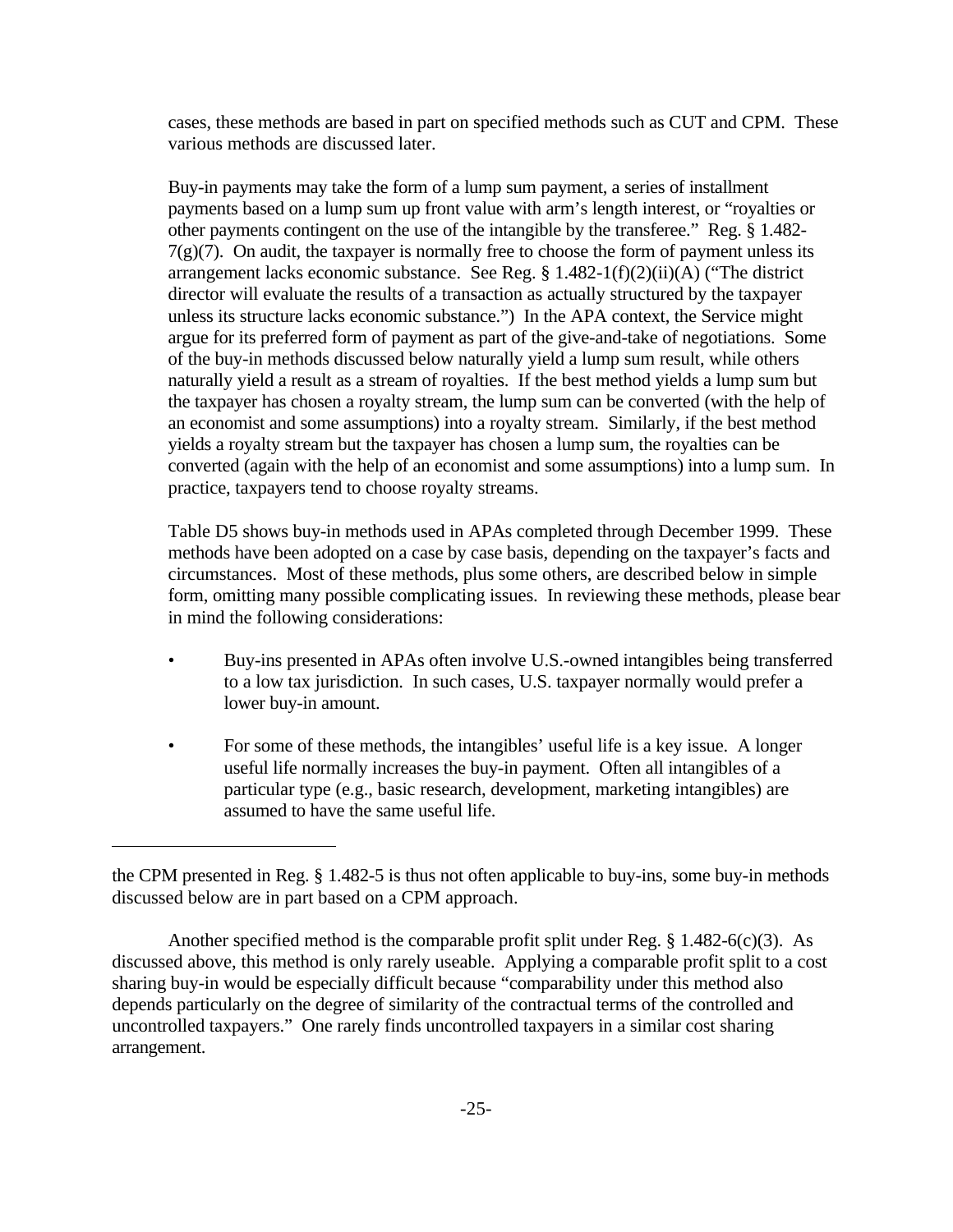- Some of these methods consider intangible development expenditures. For example, the residual profit split method compares the relative amounts of expenditures that were made to develop preexisting and cost-shared intangibles, and the capitalized expenditures method considers the expenditures used to develop preexisting intangibles. In order to determine the expected value in Year Y of expenditures made in the past, the following calculations are typically performed. First, the past amounts spent are capitalized. This means that they are increased in value each year to reflect a rate of return on investment that is appropriate for the expenditures' risk. Second, after the intangibles produced by particular expenditures are placed in service,<sup>20</sup> the value, while still capitalized, is simultaneously amortized.<sup>21</sup> This means that the value is decreased each year to reflect an assumption that the intangible's value decreases over time (e.g., over time becomes partially or completely obsolete). The value is amortized according to the intangible's estimated useful life and amortization schedule. In taxpayers' analyses, amortization normally brings the intangible's value down to zero after a number of years; however, in some cases the intangible might retain some value indefinitely.
- The capitalization described in the previous bullet can reflect that an R&D dollar spent at an earlier stage of a successful project contributes more value than an R&D dollar spent at a later stage. However, one might also consider qualitative, casespecific factors that affect the value of certain R&D. Certain R&D might have been especially brilliant, pioneering, or lucky, resulting in unusually high value; and certain R&D might have been especially routine or unlucky, resulting in unusually low value. In such cases, the normal calculations may need to be modified to better reflect absolute or relative intangible values.
- APA requests covering buy-in payments should: (i) present at least two buy-in valuation methods, one of which should be market capitalization if a participant contributes a substantial portion of its pre-existing intangible property, or should be acquisition price if a participant contributes a substantial portion of an acquired target's pre-existing intangible property; (ii) compute the results under each of the methods; (iii) explain why the results do not converge if that is the case; and (iv)

<sup>20</sup>When expenditures lead to intangibles that can be used to increase profits, the expenditures and associated intangibles are said to be placed "in service". For example, if certain R&D leads to a product that can be made and sold, the R&D might be considered placed in service when commercial-scale production begins.

<sup>&</sup>lt;sup>21</sup>Taxpayers' analyses sometimes omit capitalization after the intangibles are placed in service, or even omit capitalization entirely. Also, taxpayers sometime propose capitalizing at only the inflation rate instead of at the appropriate rate of return. Those approaches do not appear justified.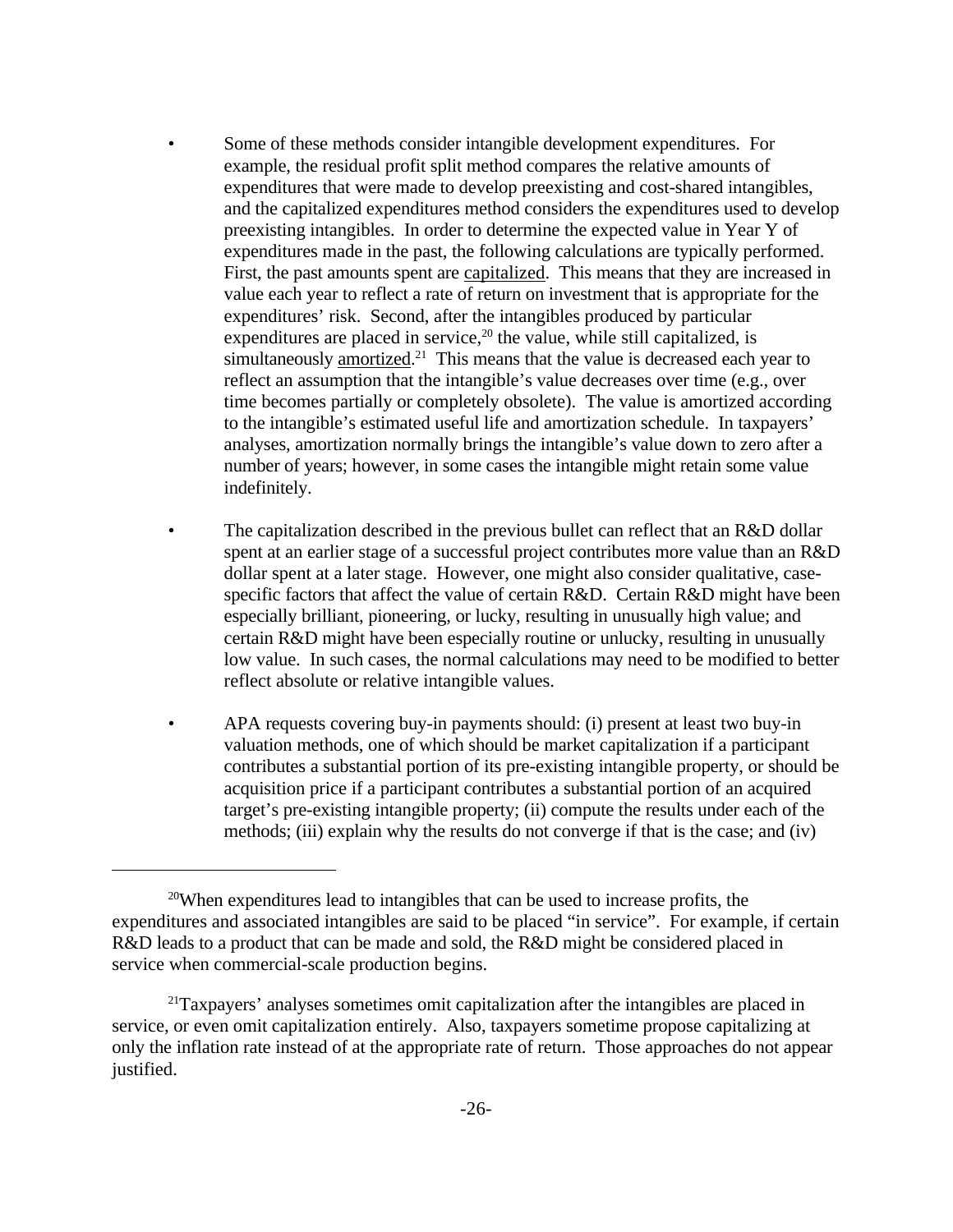support the taxpayer's conclusion that its proposed method is the most reliable one. If an APA request does not include a market capitalization or acquisition price analysis in the circumstances just described, the APA Team should perform such an analysis as part of its due diligence.

• **The results of some of the buy-in methods (as generally applied) can be expected to converge under certain conditions. However, it is not expected that the results of all of the methods (even under favorable conditions) will converge, because they implicitly contain different assumptions regarding the definition of the intangible that is being compensated under the buy-in. There is widespread confusion and disagreement about what, in principle, should be compensated in a buy-in payment. For instance, some taxpayers assume that the cost sharing regulations do not require an arm's length buy-in payment whereas the IRS does not view the cost sharing regulations as a departure from arm's-length principles. Exhibit F discusses these issues. (That exhibit also introduces one method, frozen foregone profits, not discussed below.) Exhibit G provides some computational details for various methods. The descriptions of particular methods are not meant as endorsements of those methods.**

For convenience, we will assume that a CSA has two parties: D (the "donor"), who provides some preexisting intangibles, and R (the "recipient"), who owes D a buy-in payment.

## **• Market Capitalization**

The market capitalization method derives a value for the intangibles at issue by starting with the total value of a company's assets, computed as the value of its equity (as measured by its stock price) plus the value of its liabilities. From this total is subtracted the value of the company's tangible assets, plus the value of any intangibles not transferred or not compensable. The result is the value of the intangibles at issue, expressed as a lump sum. This method avoids the issues of cost of capital, useful life, and amortization schedule. This method can be considered as a type of CUT analysis, since the stock price can be considered a price paid by unrelated parties for (among other things) the intangibles at issue.<sup>22</sup>

Some practitioners object to this method for several reasons.<sup>23</sup> Some have made the argument that, at least in certain instances, a stock price measures factors other

 $23$ Practitioners sometimes focus on the imperfections of this method without considering that other methods may have equally great imperfections.

<sup>&</sup>lt;sup>22</sup>See FSA 200023014, released June 9, 2000, text accompanying footnote 28.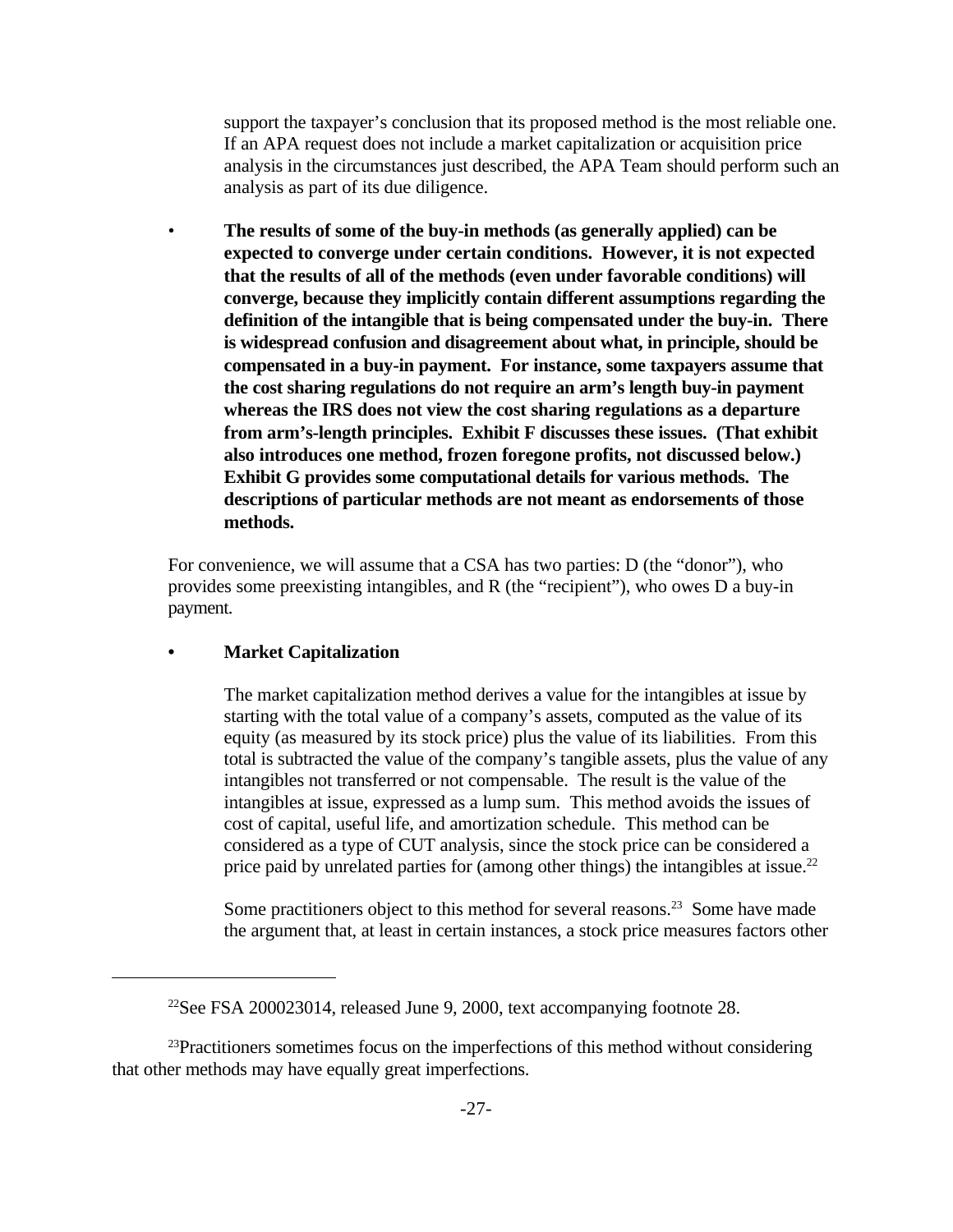than expectations about a company's intrinsic value (e.g., future cash flows). For instance, stock prices may reflect expectations about future stock price movements that are unrelated to financial performance. To support their view these practitioners note that stock price fluctuations are more volatile than one would expect if stock prices were solely a reflection of the intrinsic value of firms. Thus, according to this view, picking a stock price from any particular date would not be a reliable measure of the value of the intangibles. However, this issue can be addressed through smoothing the volatility by using an average stock price over a time period near the buy-in date. But some argue that this is not an adequate solution since even over extended periods stock prices may not reflect the intrinsic values of companies. These practitioners point to what may seem to be speculative bubbles in the stock market. For instance, the NASDAQ Composite climbed from 755 in January 1995 to 4697 in February 2000, only to come back down to 1292 by the beginning of September 2002. However, it is not necessarily the case that these movements represent "irrational exuberance". They may, instead, reflect a change in the minds of investors on how to compute the intrinsic value of corporations, particularly in light of new information. This issue may become the subject of negotiations for possible adjustment.

Another concern is that the stock price is determined by outsiders who are not the best judge of a company's worth, especially if the company has valuable intangibles of uncertain value. This argument ignores the fact that the stock price is nevertheless an independent market assessment of value. In particular cases, if stockholders are misinformed, the foregone profits method discussed below might be more reliable; one version of that method relies on the company's own predictions.

Additionally, practitioners sometimes object that one cannot reliably subtract the proper amount from the company's market price. For example, certain tangibles and intangibles may not be included in the buy-in and may be hard to value. Also, some intangibles might be only partly transferred (e.g., a nonexclusive license, perhaps with other limitations), and it may be difficult to determine the difference between the value of those limited rights and the total value of the intangible. Finally, there are arguments that certain items of D's value would need to be subtracted because they are not legally considered to be transferred intangibles; valuing such items could be difficult.<sup>24</sup>

Exhibit A contains a market capitalization analysis proposed by an APA team. The analysis first computes the company's total market value and then subtracts the

<sup>&</sup>lt;sup>24</sup>Such items include workforce in place, goodwill, and going concern. There is confusion about the definition of these items. There are arguments that these items are not subject to allocation under section 482 because they do not meet the definitions of "intangible" in Reg. §§ 1.482-7(a)(2), -4(b). This complex subject is beyond the scope of this Study Guide.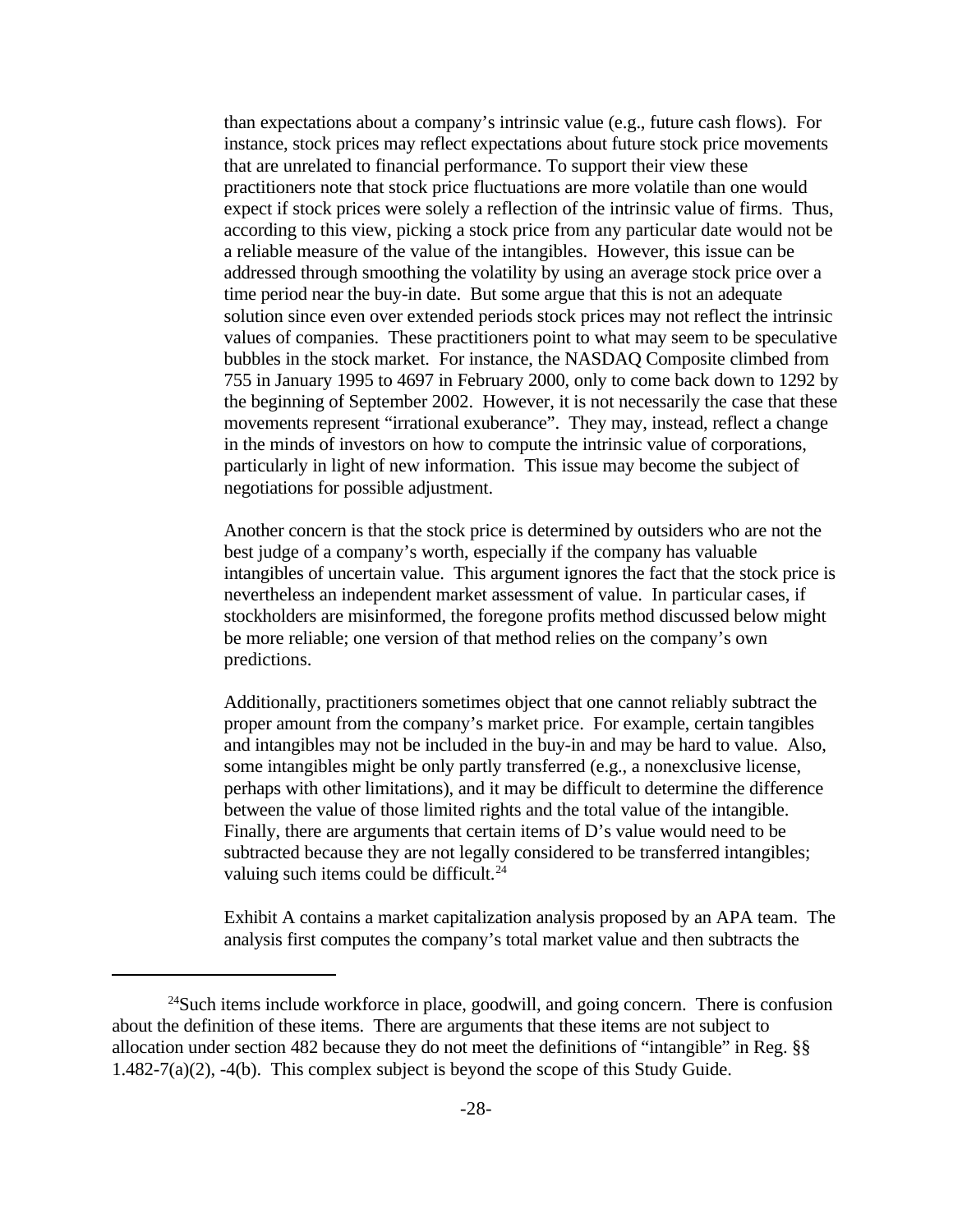value of both its tangible assets and its routine intangibles; the latter are estimated using the median result of comparable companies' ratios of intangible to tangible assets. This calculation yields the value of the company's nonroutine intangibles. Finally, the analysis apportions that value between those nonroutine intangibles that are the subject of the buy-in and those that are not.

### **• Acquisition Price**

Suppose D buys company T's stock or assets and then makes some or all of T's technology available to the CSA. Then the value of T's assets (computed as the purchase price in the case of an assets purchase, or the purchase price plus T's liabilities in the case of a stock purchase), adjusted downward to reflect any value not due to intangibles made available to the CSA, can yield a value for the intangibles made available. This method is most reliable when the values of any downward adjustments are easy to determine. Thus, if D withholds a substantial portion of T's intangibles from the CSA, the method's reliability could be reduced because those withheld intangibles could be hard to value.

This method is sometimes considered a variant of the market capitalization method, since it is based on the value of a whole company. As with the market capitalization method, there are arguments that certain items of T's value would need to be subtracted because they are not legally considered to be transferred intangibles.<sup>25</sup>

Some taxpayers argue that purchases made using the acquirer's stock are not comparable to those made using cash.<sup>26</sup> The APA Program's analysis is that while there may be some effect, the adjustment required would not be so large that difficulty in precisely estimating the adjustment would substantially decrease the method's reliability.

<sup>26</sup>See Reg. § 1.482-1(d)(3)(ii)(A) (form of consideration).

<sup>&</sup>lt;sup>25</sup>Sometimes people refer to the "comparable acquisitions" method. That term refers to a method different from the acquisition price method discussed in the text. In general, the comparable acquisitions method uses financial data from uncontrolled acquisitions of comparable companies to derive financial ratios (e.g., intangibles to sales, stock value to sales) that can be used to estimate intangible values. (Actually, one could sometimes just as well derive financial ratios from comparable companies not being acquired.) For example, suppose that D has no market-determined stock price of its own, either because it is privately held or because it is part of a larger entity with a unified stock. Then data from comparable acquisitions can be used to compute a stock price for D (e.g., D's sales times the comparables' ratio of stock price to sales), which could then be used to compute a buy-in under the market capitalization method discussed below. Another application of the comparable acquisitions method is discussed below in connection with the Capitalized Expenditures method.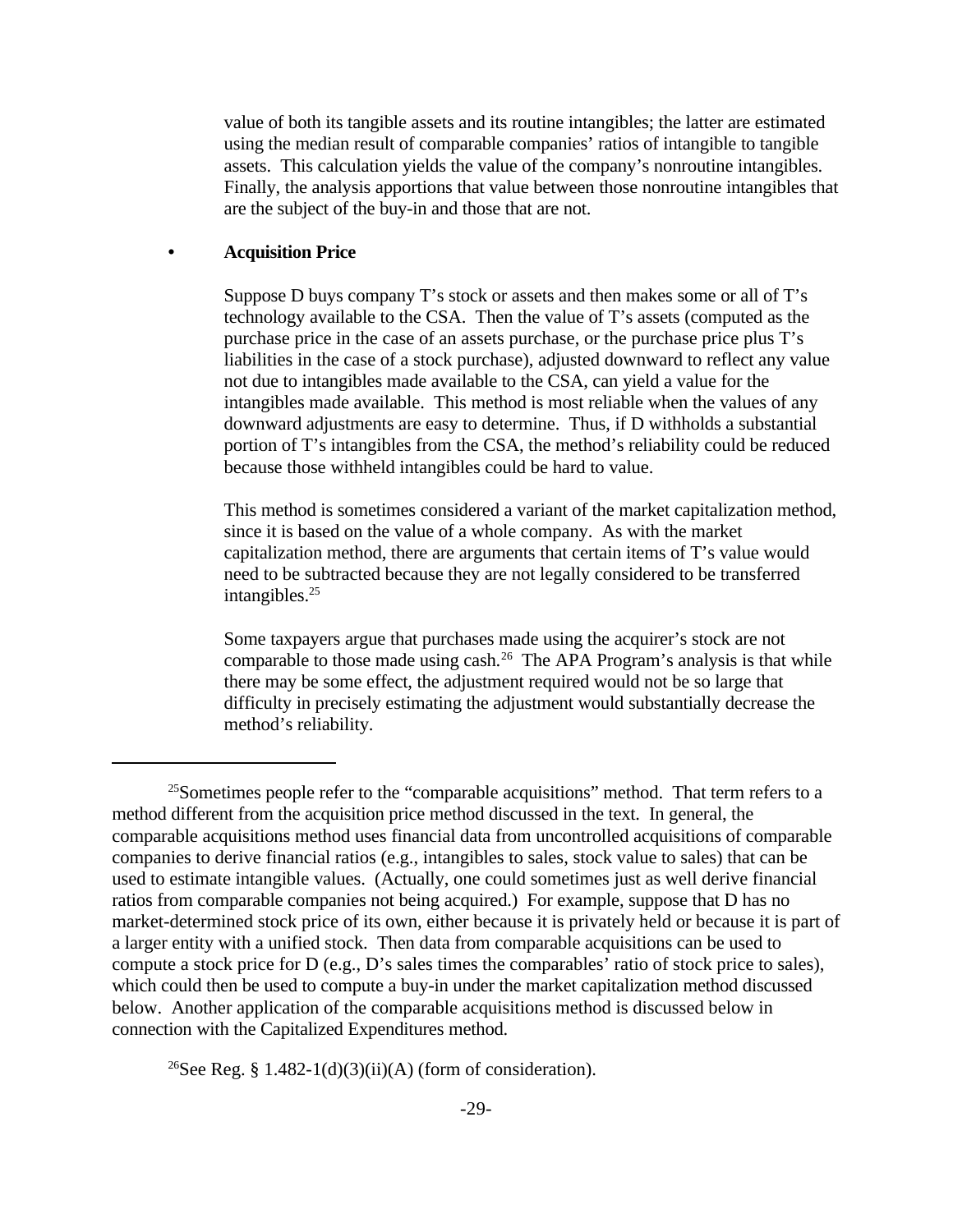### **• Foregone Profits (sometimes called Discounted Cash Flow)**

The foregone profits method<sup>27</sup> involves the following steps. First, estimate R's revenues and expenses (including cost sharing contributions) for each year during the expected life of the intangible. These estimates could be based on analysis by the company or by outside analysts. Second, estimate an appropriate return each year for R's routine functions. Third, compute an estimated residual profit for R for each year, which equals estimated revenues, minus estimated expenses, minus estimated routine return. One could define the buy-in payment as this stream of residual profits. (If desired, one could divide these amounts by projected sales to derive royalty rates, and specify the buy-in in terms of those rates.) Alternatively, one could derive a lump sum buy-in by computing the present value for the estimated stream of residual profits. (If desired, one could divide that lump sum by the present value of projected sales to derive a royalty rate, and specify the buy-in in terms of that rate.) The discount rate used for the present value calculation should reflect the level of risk associated with the stream of residual profits.<sup>28</sup>

It is often difficult to project these income flows, especially if the buy-in concerns R&D still in an early stage. This problem can make the discounted cash flow method less reliable. If the buy-in payment is in the form of a lump sum or otherwise depends on a present value analysis, then the amount may be sensitive to the discount rate assumed.

While the foregone profits method is not one of the specified methods under the regulations, Reg. § 1.482-4(d), including the accompanying example, envisions the use of a foregone profits approach in valuing intangibles.

## **• Residual Profit Split**

The residual profit split ("RPS") method is described in Reg. § 1.482-6(b)(3) and is a method often proposed by taxpayers for valuing buy-ins. The RPS method yields a stream of royalties from D to R. One calculates the royalty in any year Y based upon D's contribution to R's residual profit (i.e., the profit that remains after a routine return has been subtracted from total profits).

 $27$ This method is sometimes called "discounted cash flow," but it normally looks at operating profits rather than cash flows.

<sup>28</sup>See John Wills, "Valuing Technology: Buy-in Payments for Acquisitions," Journal of Global Transfer Pricing, Feb./Mar. 1999, pp. 28-34, voicing some taxpayers' criticism of this approach, and R. William Morgan, "Buy-in Payments and Market Valuations," Tax Management Transfer Pricing Report (BNA), Sept. 15, 1999, pp. 449-454, defending it.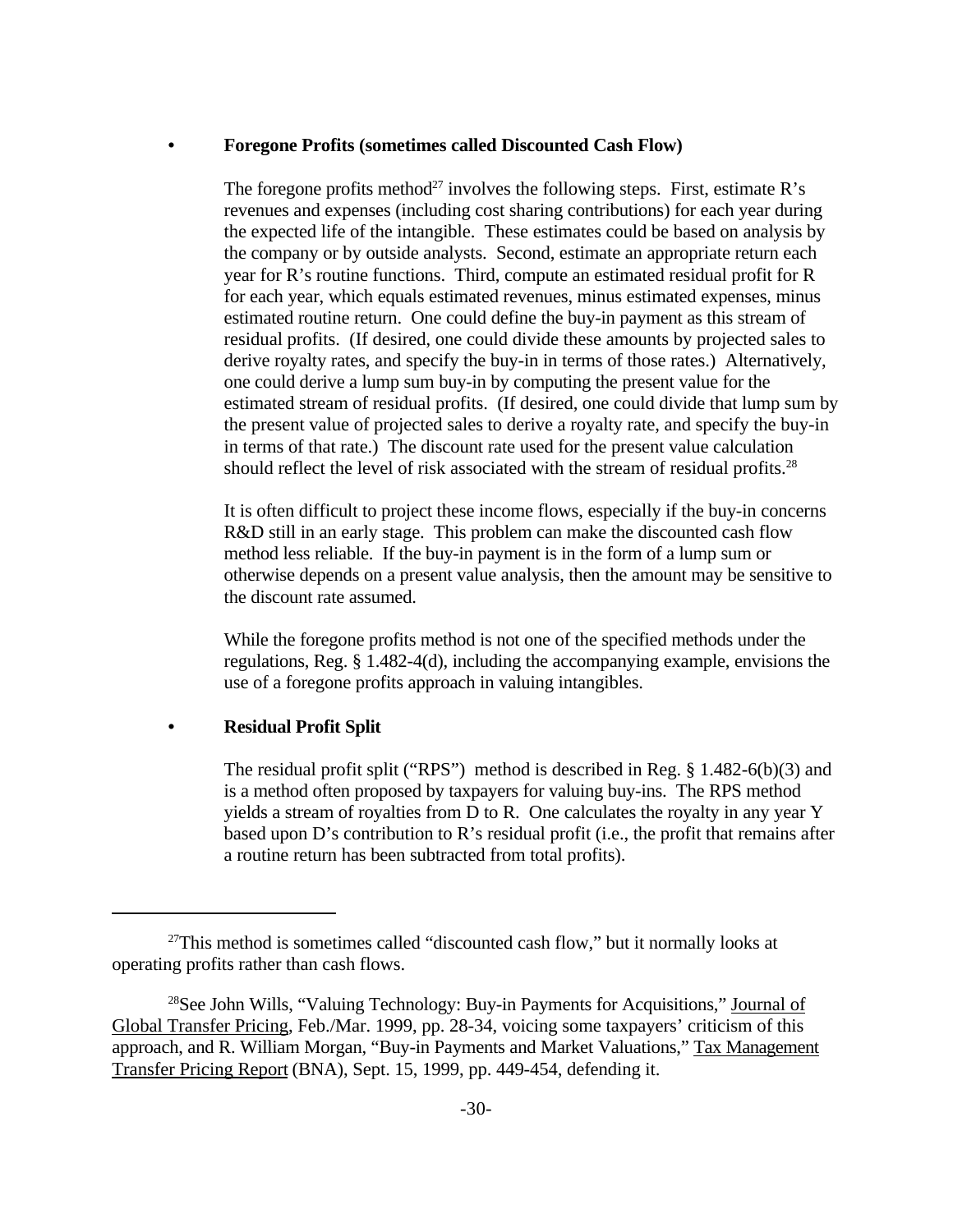Generally, taxpayers propose to measure the D's contribution to R's residual profit by reference to relative stocks of intangible development costs.

To calculate D's stock, first compute the total of all of D's expenditures made to create the intangibles at issue, with each year's expenditures capitalized and amortized to Year Y. (These expenditures were incurred before the date of the buy-in.) This total represents the total amount in Year Y of D's stock in the preexisting intangibles. Multiply that total value times R's share of the CSA (i.e., R's estimated share of benefits from the CSA) to get the value in Year Y of D's stock that related to that portion of the intangibles enjoyed by R. (One in effect allocates a portion of D's R&D expenditures to R's operations.)

To calculate R's stock, compute the total of all of R's expenditures under the CSA, with each year's expenditures capitalized and amortized to Year Y.<sup>29</sup>

Finally, D's relative contribution to R's residual profit in Year Y equals D's stock divided by the sum of D's and R's stocks. That fraction of R's residual profit would be the basis of a buy-in royalty paid by R to D.

Under this approach, R's share of the residual will grow with time. R's share will grow more quickly when short useful lives are used to amortize D's contributions.

Some have criticized the RPS approach because it can yield a buy-in price that is much less than the expected value to R of the transferred interest in intangibles. Taxpayers sometimes propose very short useful lives such that profits resulting from the intangibles ramp up after the end of the proposed useful life. In such cases, one should consider whether (1) the intangibles at issue should have a gestation period with no amortization, and (2) the useful life should reflect adequate time to include profits from improvements to the intangibles at issue. See Exhibit F.

The R&D stock calculation presented above relies on the assumption that each dollar invested in developing intangibles (adjusted for time and risk) is of equal value. Such an assumption may not be true if D contributes some proven intangibles with value far beyond their capitalized development costs, but the costshared intangibles develop a value close to their capitalized development costs. In such circumstances the RPS method as presented may not be reliable, though one might be able to adjust for these circumstances by weighting D's expenditures more heavily than R's expenditures. This point is supported by the preamble of the

<sup>&</sup>lt;sup>29</sup>We do not need, as we did with C's expenditures, to multiply this total by R's share of the CSA. The reason is that we counted from the beginning only R's own cost contributions, which equals that amount of the CSA's intangible development expenditures that would be allocated to R's use.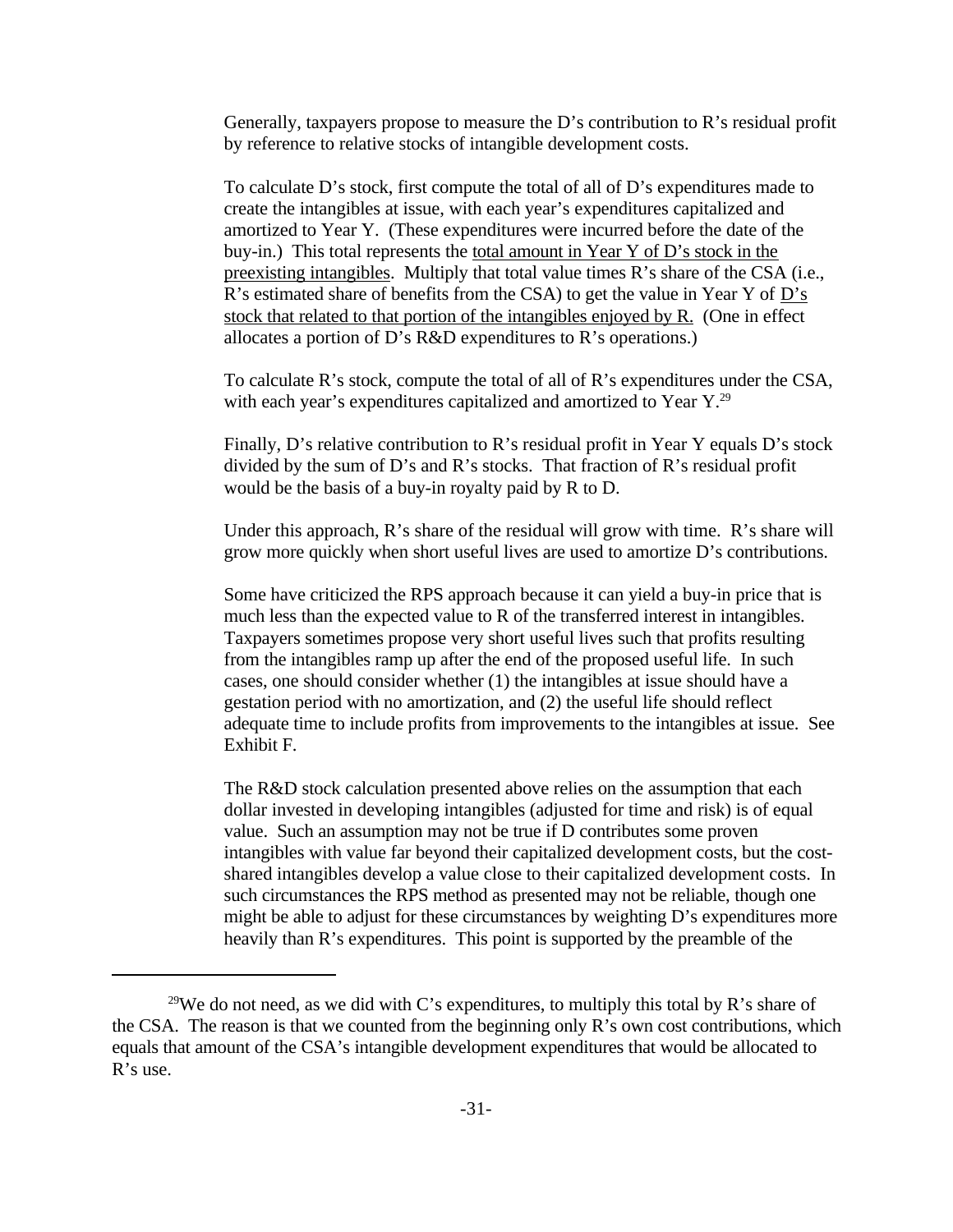section 482 regulations, which states that the reliability of the residual profit split method "could be particularly adversely affected if capitalized costs of development are used to estimate the value of intangible property because such costs may bear no relation to market value" (see also Reg.  $\S 1.482-6(c)(3)(ii)(C)$ ).

Even if one can agree on D's and R's relative intangible shares, there is some confusion regarding how to calculate the royalty. An example can help illustrate the issues surrounding this calculation. In this example we assume that the CSA has already commenced. Prior to the execution of the CSA, D bore the costs of R&D. Subsequent to entering into the CSA, R paid for R&D through its ongoing costsharing payments. The following table presents D's R&D expenditures allocated to R's operation, and R's R&D expenditures and profits:

|      |                                           | D              | $\mathbf R$ |                                                     |
|------|-------------------------------------------|----------------|-------------|-----------------------------------------------------|
| (1)  | Beginning of Year R&D Stocks              | 50             | 50          |                                                     |
| (2)  | <b>Additions to R&amp;D Stocks</b>        | $\overline{0}$ | 15          | Equal to prior year R&D expense, by assumption      |
| (3)  | <b>R&amp;D Stocks Before Amortization</b> | 50             | 65          | $=(1)+(2)$                                          |
| (4)  | <b>Amortization Rate</b>                  | 10%            | 20%         |                                                     |
| (5)  | Amortization of R&D Stocks                | 5              | 13          | $=(3) * (4)$                                        |
| (6)  | End of Year R&D Stocks                    | 45             | 52          | $=(3) - (5)$                                        |
| (7)  | <b>Average R&amp;D Stocks</b>             | 47.5           | 51          | Average of $(1)$ and $(6)$                          |
| (8)  | Share of R&D Stocks                       | 48%            | 52%         |                                                     |
|      |                                           |                |             |                                                     |
| (9)  | Sales                                     |                | 220         |                                                     |
| (10) | <b>COGS</b>                               |                | 120         |                                                     |
| (11) | SG&A, excluding R&D                       |                | 50          |                                                     |
| (12) | <b>Routine Profits</b>                    |                | 4.4         | $= 2\% * (9)$                                       |
| (13) | Residual Op. Profit before R&D            |                | 45.6        | $\models$ (9) - (10) - (11) - (12)                  |
| (14) | R&D                                       |                | 25          | Current year's R&D, per GAAP                        |
| (15) | Residual Op. Profit after R&D             |                | 20.6        | $=(13) - (14)$                                      |
| (16) | Residual Economic Operating Profit        |                | 27.6        | $\equiv$ (13) - (5) [subtract (5) for both D and R] |

The following are four different methods that one might consider for calculating the royalty:

| <b>Alternative I</b>          |      |               |
|-------------------------------|------|---------------|
| Residual Op. Profit after R&D | 20.6 | $\equiv$ (15) |
| Multiplied by: D's Share      | 48%  | $= (8)$       |
| Equals: Royalty               | 9.9  |               |
|                               |      |               |
| <b>Alternative II</b>         |      |               |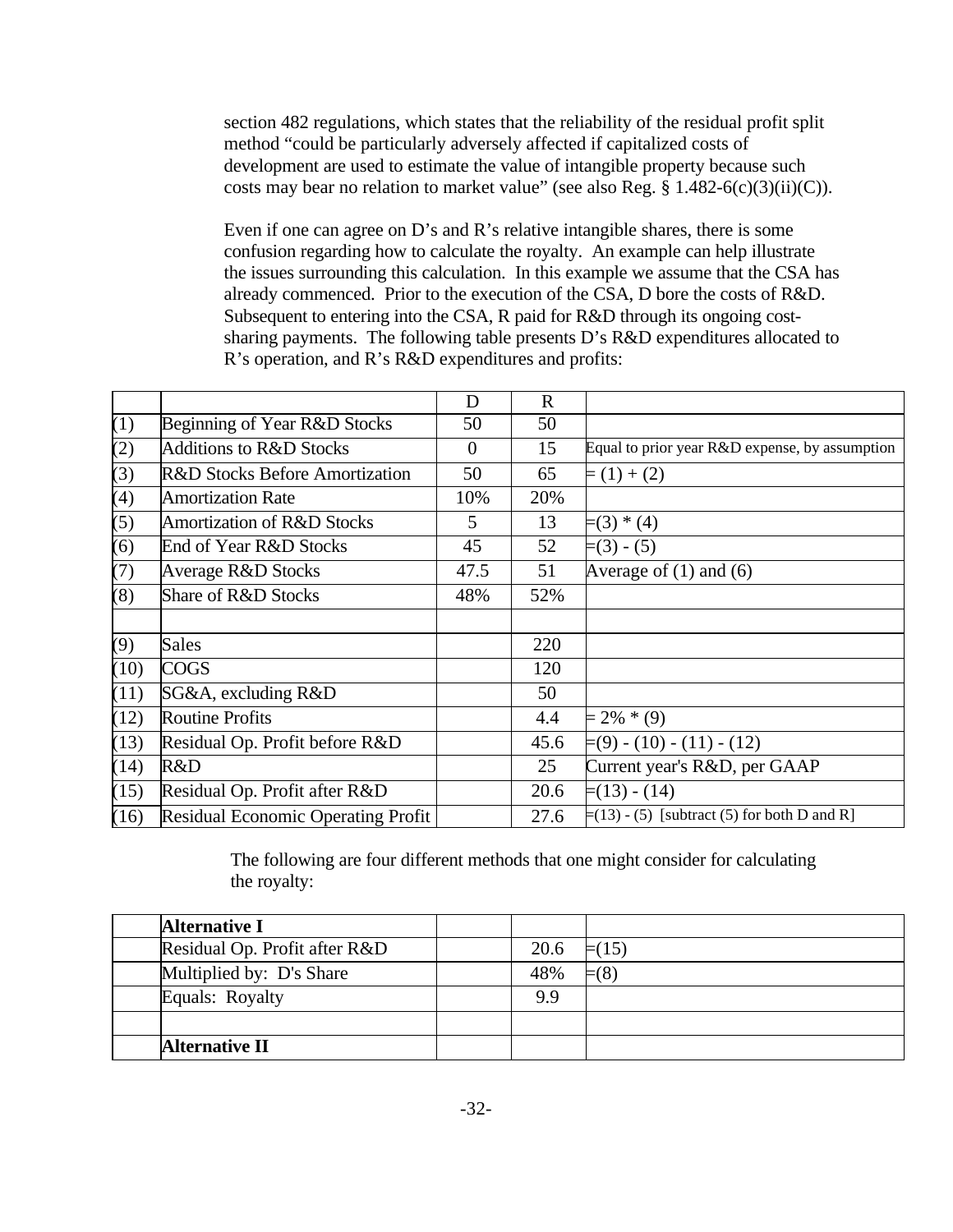| Residual Op. Profit before R&D     | 45.6 | $=(13)$       |
|------------------------------------|------|---------------|
| Multiplied by: D's Share           | 48%  | $=(8)$        |
| Equals: Royalty                    | 22.0 |               |
|                                    |      |               |
| <b>Alternative III</b>             |      |               |
| Residual Economic Operating Profit | 27.6 | $=(16)$       |
| Multiplied by: D's Share           | 48%  | $= (8)$       |
| Equals:                            | 13.3 |               |
| Plus: D's Amortization             | 5    | $= (5)$       |
| Equals: Royalty                    | 18.3 |               |
|                                    |      |               |
| <b>Alternative IV</b>              |      |               |
| Residual Economic Operating Profit | 27.6 | $=(16)$       |
| Multiplied by: D's Share           | 48%  | $\models$ (8) |
| Equals: Royalty                    | 13.3 |               |

The APA Program believes that Alternatives II and III make better economic sense.<sup>30</sup> In order to understand why it is helpful to consider the R&D function's income statement. From an accounting perspective the R&D function's costs are equal to its period R&D expenses. In this example this amount is 25. From an economic perspective, however, period R&D expenses are often not an accurate measure of the cost of R&D associated with the revenues and profits generated by the intangibles exploited in that period. For instance, R&D expenditures incurred in a particular year may be expected to generate sales only in future periods. In this example the economic cost of R&D is 18, the sum of the amortization of D's R&D and R's R&D (see line 5).

The next item to consider in the R&D function's income statement is profit. In this example there are two types of profit, routine profits and residual profits. The routine profits are associated with the routine functions and the residual profits stem from the R&D function. From an accounting perspective and an economic perspective the routine profits are equal to 4.4. With respect to the residual profits (i.e., the R&D function's profits) the accounting profits are equal to 20.6 (line 15) and the economic profits are equal to 27.6 (line 16). The following table summarizes the costs and profits for the R&D function:

<sup>&</sup>lt;sup>30</sup>APA requests typically have proposed Alternative II or III. The language of Reg. § 1.482-6(c)(3)(i) and the Nulon example in Reg. § 1.482-6(c)(3)(iv) arguably favor Alternative I, although they do not explicitly address the point at issue. For bilateral APAs one might look to the OECD Guidelines, which do not have similar language.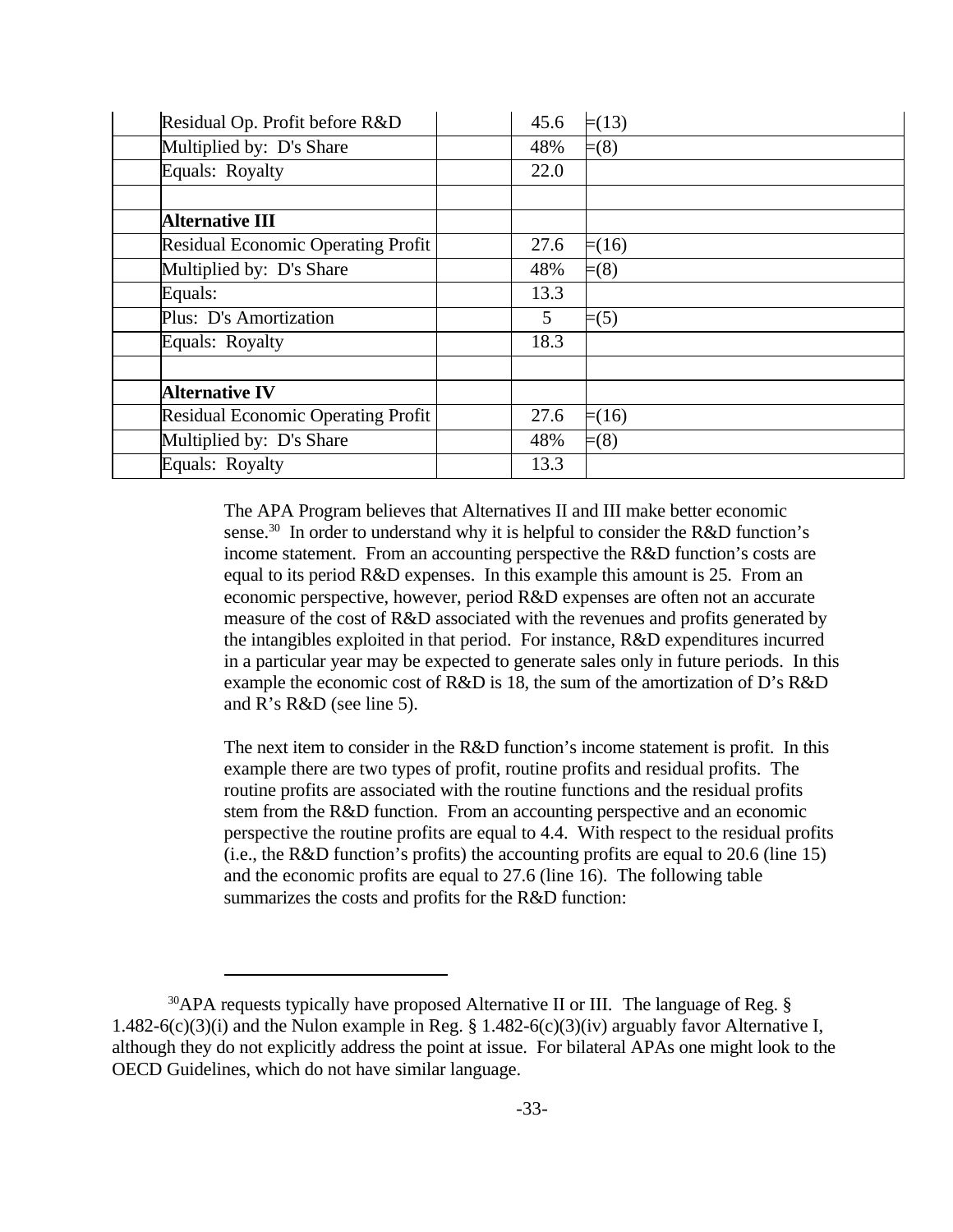|      | <b>Accounting Based</b> | <b>Economic Based</b> |
|------|-------------------------|-----------------------|
| osts | ت                       |                       |
|      |                         |                       |

Given these figures and the fact that revenues by definition are equal to costs plus profits, we can calculate the revenues for the R&D function as 45.6 under either method. Since the R&D function receives its revenues in the form of royalties, the 45.6 represents the amount of royalties payable to the R&D function (note that D will only have a claim on a portion of these royalties).

Therefore, Alternative I and Alternative IV make the mistake of confusing profits with revenues. The differences between Alternative II and Alternative III are subtle. As explained above, the revenues (i.e., royalties) for the R&D function are equal to 45.6. Alternative II, therefore, calculates the royalties owed to D as D's share (as measured by R&D stocks) of the total royalty. This alternative seems the most reliable one. Alternative III first calculates the economic residual profits and apportions them between D and R. It then adds back D's costs of R&D to D's share of the residual economic profit to calculate the royalty amount. The royalty is somewhat lower because D is In effect subsidizing R's higher amortization rate.<sup>31</sup>

## **• Declining Royalty**

The declining royalty approach computes a royalty stream. As will appear, this approach has several variations.

First, one computes an appropriate royalty rate for immediately after the buy-in, when no cost-shared intangibles are in service. This initial royalty could be based on a CUT analysis if third parties are paying royalties for the same intangibles that are made available to the CSA. Alternatively, the initial royalty could be computed by subtracting a routine profit level (based on a CPM analysis) from the actual profits just before the time of the buy-in to determine the residual profit due to the intangibles.

Next, the initial royalty rate is decreased over time. It could be decreased according to an estimated useful life and amortization schedule (e.g., declining balance or straight line) for the intangible assets transferred to the CSA. Alternatively, it could be decreased by a calculation similar to the calculation

<sup>&</sup>lt;sup>31</sup>In Harlow Higinbotham, "The Profit Split Method: Effective Application for Precision and Administrability," Tax Management Transfer Pricing Special Report, Report No. 24, Oct. 2, 1996, pp. 16-19, the author advocates Alternative III. Alternatives II and III will yield similar results unless significantly different amortization rates are used in the calculation of D's and R's intangibles stocks.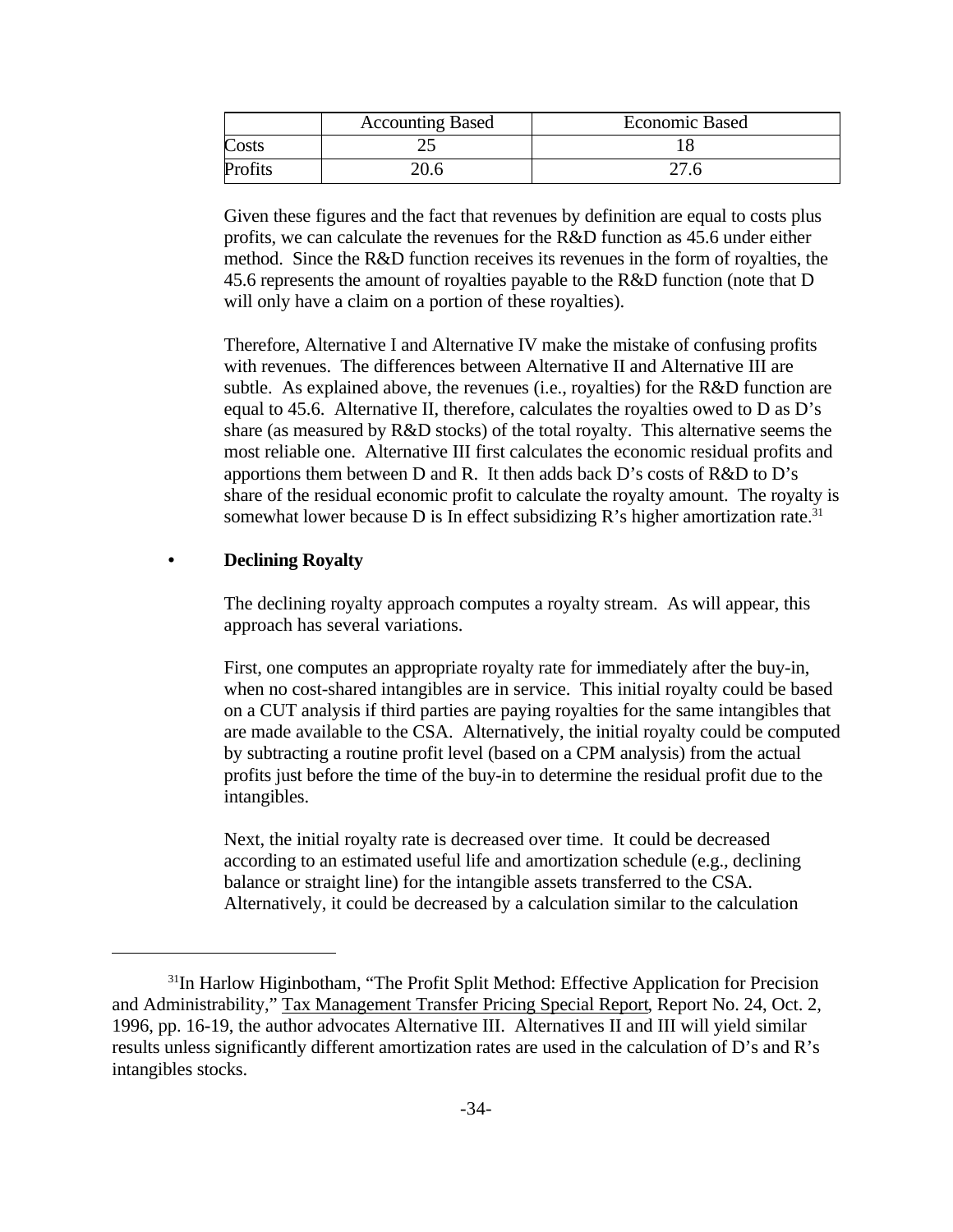made for the RPS method discussed above. That is, for any Year Y, the initial royalty will be multiplied by (1) D's pertinent intangible development costs, capitalized and amortized to Year Y, divided by (2) the sum of D's and R's pertinent intangible development costs, each capitalized and amortized to Year Y.

Under the declining royalty approach, the royalty rate does not depend on R's operating profits at all (using the CUT approach) or does not depend on R's profits after the first year (using the CPM approach). In contrast, under the RPS approach the royalty each year is directly tied to R's profitability.

#### **• Capitalized Expenditures**

The capitalized expenditures method computes the buy-in as the amount of expenditures that generated the intangibles at issue, capitalized and amortized to the buy-in date. Since these expenditures typically are primarily for R&D, this method is sometimes called "capitalized R&D".

Relative to other methods, this method tends to produce a low value for the buy-in. In some cost sharing APAs, the R&D that generated the intangibles in question was quite successful, so that its value as of the buy-in date may be substantially more than the capitalized and amortized values of the R&D expenditures. In such cases, the capitalized expenditures approach provides a figure that is lower than a fair estimate of the intangible's value.

One refinement of this method acknowledges that the value of the R&D may be substantially more than the capitalized and amortized costs. This method uses comparable companies to derive a ratio of intangible asset value to capitalized and amortized expenditures on those intangibles. One might choose comparables that were acquired by other companies, so that one could make use of public financial data relating to the acquisition. (If acquired companies are used, the method is sometimes called "comparable acquisitions".) One then multiplies this ratio by the tested party's capitalized and amortized expenditures related to the intangibles at issue to estimate the value of those intangibles as of the buy-in date.<sup>32</sup>

#### **Services**

APAs concerning the provision of services have applied Reg. §1.482–2(b)(3) to determine an arm's length charge for such services. In general, services have been charged out at cost when they were not an integral part of the business activity of either the party rendering the services or the recipient of the services. In cases where the services were integral, or where it was otherwise determined that parties dealing at arm's length would

<sup>&</sup>lt;sup>32</sup>See William Finan, "Reliably Determining a Buy-In Payment Under Code Sec. 482," Journal of Global Transfer Pricing, February-March 1999, pp. 12-27.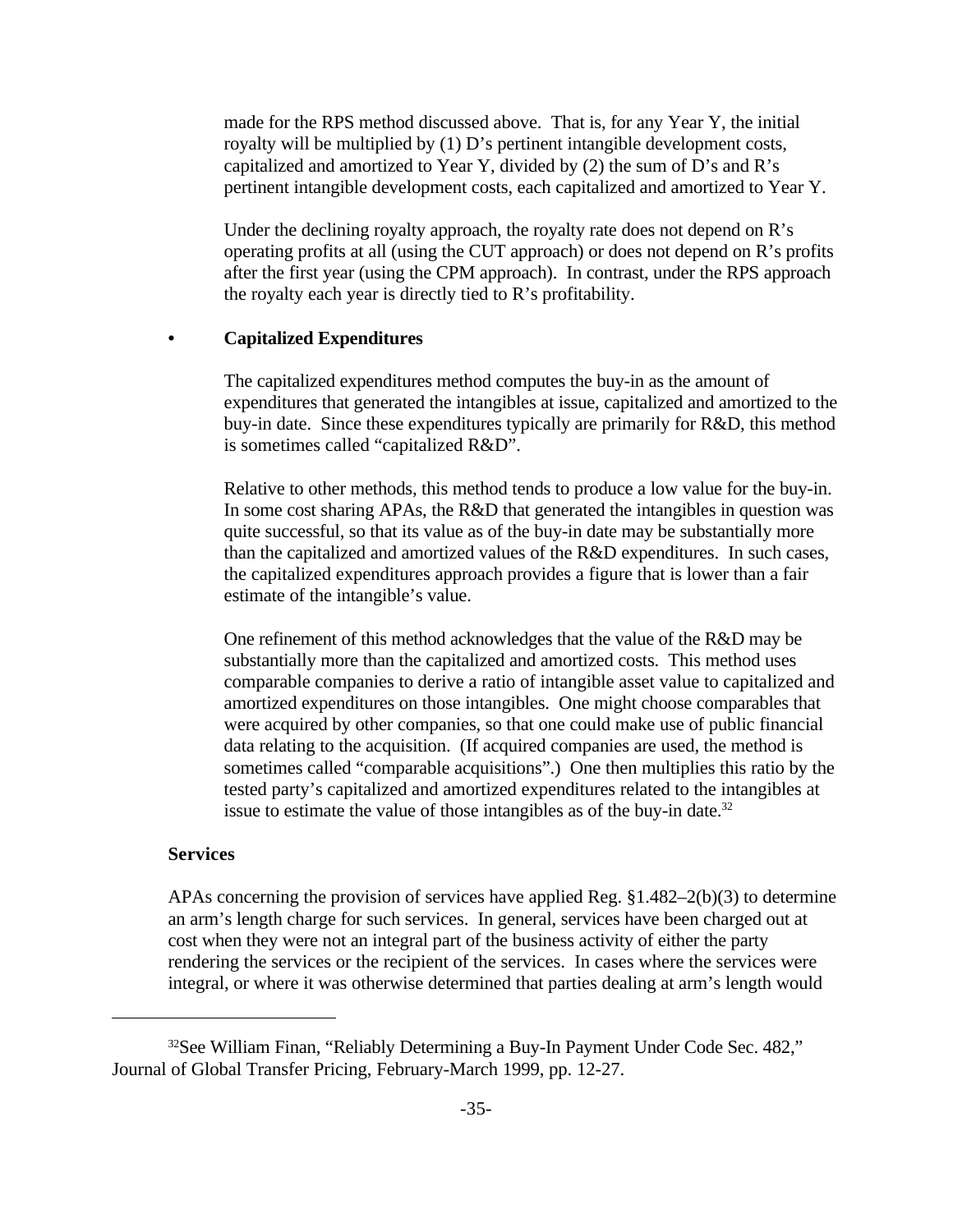not have charged just the cost of services, the tendency has been to use a CPM with a markup on total costs PLI to determine a specific arm's length compensation rather than a range of compensations. In six cases completed through December 1999, other methods of determining an arm's length compensation have been determined to be the best method, as seen in Table D2.

Services provided should be compensated only if the recipient would have paid for them at arm's length. If a parent provides services for a subsidiary that are duplicative with services that the subsidiary already performs, or are otherwise unnecessary, then the services should not be compensated. For example, suppose a parent audits its subsidiary to satisfy its own investors or legal requirements, but the audit duplicates an audit the subsidiary performed on its own. This type of expense is called "stewardship," since it is performed by the parent as a steward for its own investments rather than to benefit the subsidiary. The parent should bear the cost of this expense.

## **SELECTING COMPARABLE UNCONTROLLED COMPANIES OR TRANSACTIONS (COMPARABLES)**

At the core of most APAs are comparables. The APA program works closely with taxpayers to find the most reliable comparables for each covered transaction. In some cases, CUPs or CUTs can be identified, with the attendant product- or intangible-specific analysis of comparability and reliability. In the APA Program's experience, CUPs and CUTs have been most often derived from internal transactions of the taxpayer. But other cases have used third party CUPs or CUTs from external transactions.

In other cases, comparables can be identified using the cost plus or resale price methods, with the requisite analysis of functional and accounting comparability.

In still other cases, comparable business activities of independent companies are used in applying the CPM or residual profit split methods. For these profit based methods, where comparable business activities or functions of independent companies are sought, the APA Program typically has applied a three part process. First, a pool of potential comparables has been identified through broad searches. Second, companies having transactions that are clearly not comparable to those of the tested party have been eliminated through the use of quantitative and qualitative analyses, i.e., quantitative screens and business descriptions. Then, based on a review of available descriptive and financial data, a set of comparable companies or transactions has been finalized. Third, the comparability of the finalized set has then been enhanced through adjustments (discussed later).

#### **Searching for Potential Comparables**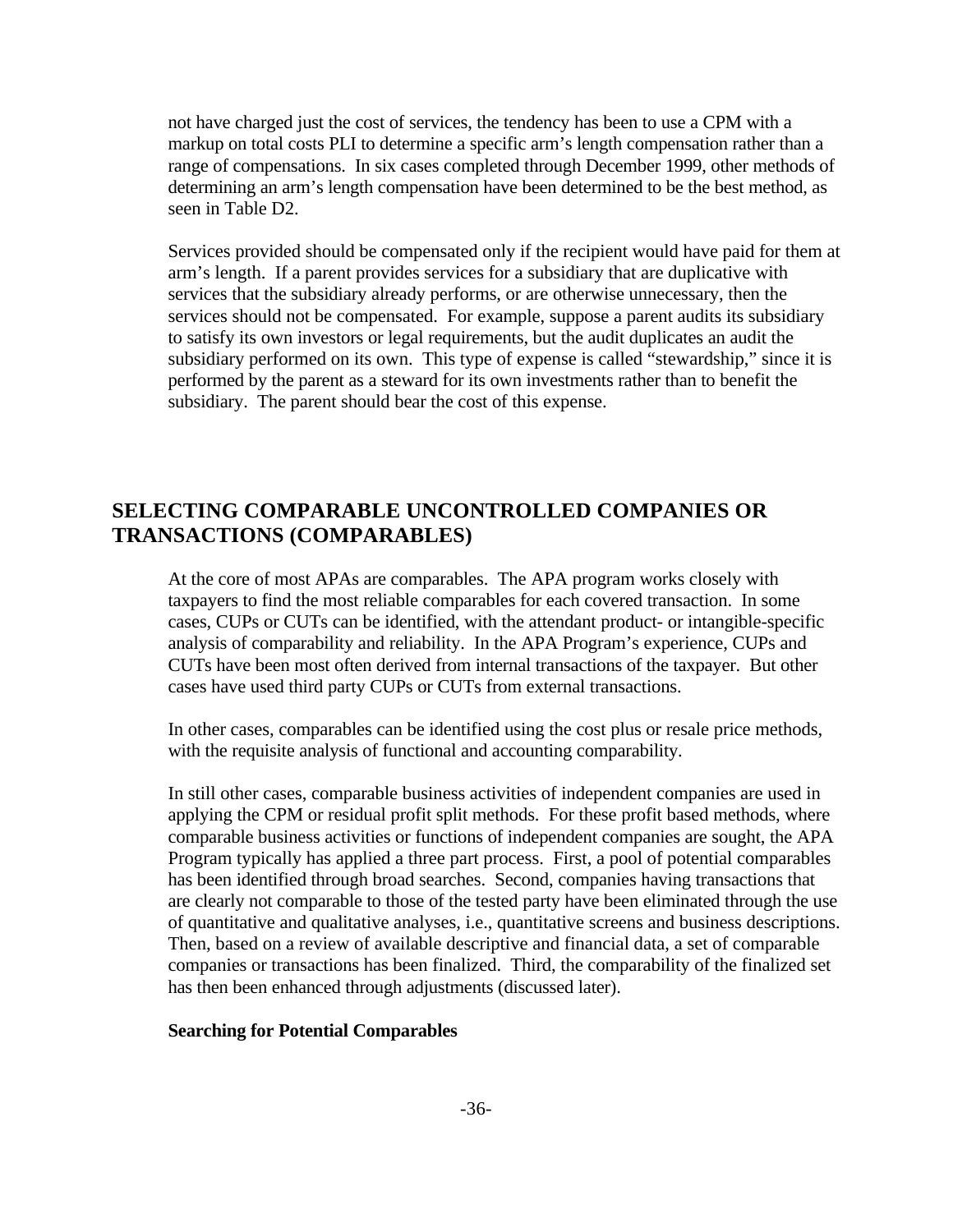Comparables used in APAs can be U.S. or foreign companies. While it is easier to identify and obtain descriptive information and reliable financial data on U.S. companies, sometimes some or all of the most reliable companies to use are foreign. (For example, to test a controlled foreign distributor, uncontrolled distributors in the same market may be most comparable.) In general, comparables have been located by searching a variety of databases that provide data on U.S. publicly traded companies and on a combination of public and private non-U.S. companies. Table D7 summarizes some of the common databases used for existing APAs. These databases are searched using a combination of industry and keyword identifiers.

#### **TABLE D7**

| <b>VENDOR*</b>    | <b>DATABASE</b> <sup>a</sup>                                                                           | <b>COVERAGE</b>                                                                |  |
|-------------------|--------------------------------------------------------------------------------------------------------|--------------------------------------------------------------------------------|--|
| Bureau van Dijk   | Amadeus<br>Jade<br>Fame                                                                                | European companies<br>Japanese companies<br>U.K. companies                     |  |
| <b>Disclosure</b> | <b>SEC</b><br>CanCorp<br>Worldscope                                                                    | U.S. public companies<br>(primarily)<br>Canadian companies<br>global companies |  |
| Moody's           | Domestic<br>International                                                                              | U.S. public companies<br>non-U.S. companies                                    |  |
| Standard & Poor's | Compustat (Research<br><b>Insight North</b><br>America)<br>Global Vantage (Research<br>Insight Global) | U.S. & Canadian public<br>companies (primarily)<br>non-U.S. companies          |  |

#### **Comparables Databases Used in APA Analyses**

*<sup>a</sup>Many vendors now package their data with more than one type of access software. For example, Disclosure offers SEC data as Global Researcher and Piranha. This table attempts to show the major databases without regard to the "front-end" software used to access them. In addition, it does not show vendors such as Lotus, who package existing databases together in products such as "One Source." Also, acquisitions and strategic relations among vendors sometimes make it hard to keep track of who owns a particular database.* 

Although potential comparables were most often identified from the databases listed above, in some cases comparables were found from other sources. Chief among this group are potential comparables derived internally from taxpayer transactions with third parties. In just over 10 percent of all APAs concluded through December 1999, transactions were evaluated using internal potentially comparable uncontrolled transactions. In a few cases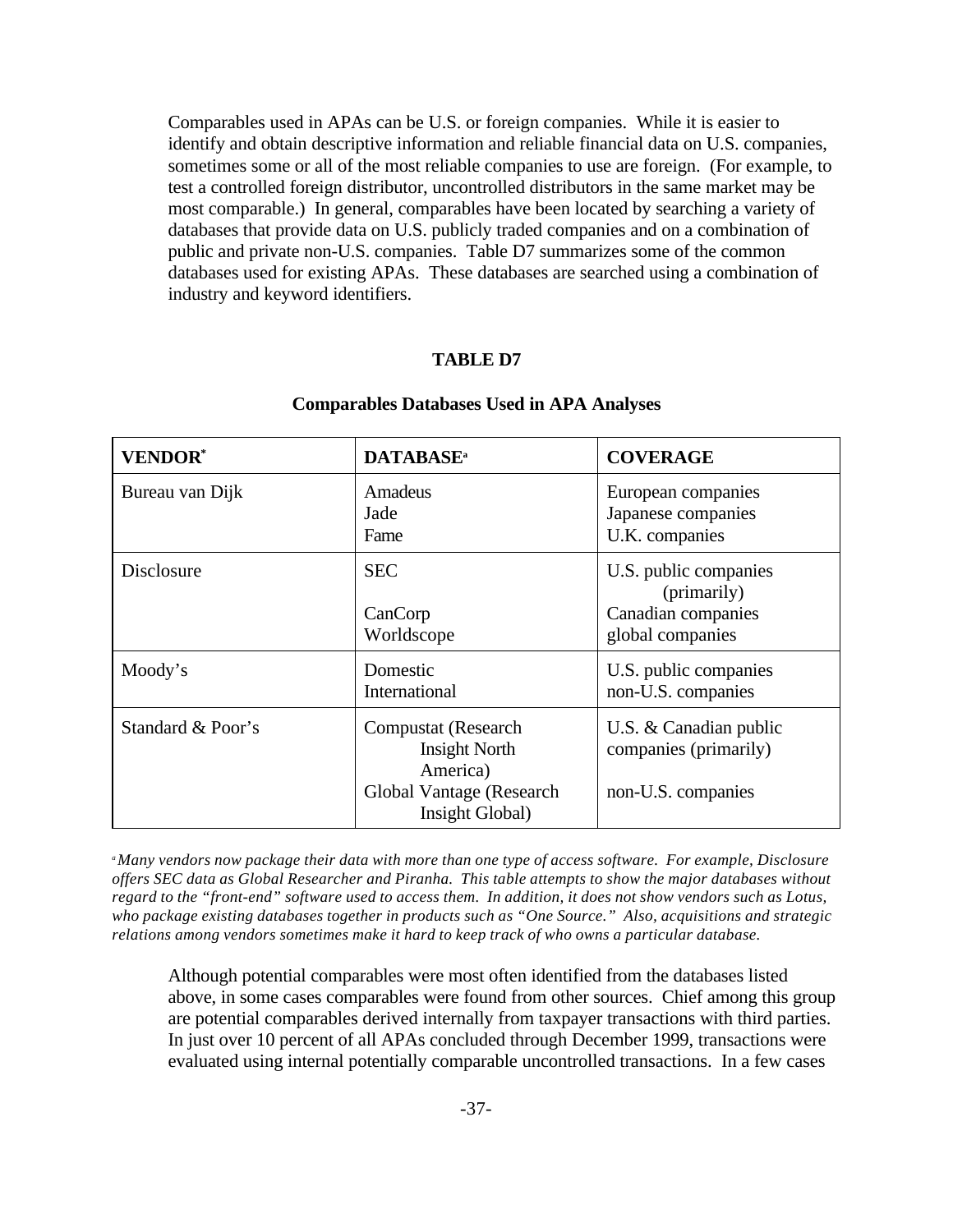comparables were found based on trade publications in specific industries, proprietary databases maintained by the taxpayer's representative, and the taxpayer's information on competitors.

Taxpayer representatives often have substantial resources for identifying potential comparables. Also, the APA Program prefers when possible to work with reasonable approaches proposed by the taxpayer rather than to start from scratch. For both of these reasons, the APA Program often relies to a large extent on a taxpayer's comparable searches. However, even when working from a taxpayer's search, the Service's APA Team will conduct its own searches when appropriate.

#### **Selecting Comparables**

## • **Scrutinize Potential Comparables**

The initial list of companies from database searches can yield a number of companies whose business activities may not be remotely comparable to those of the entity being tested. Therefore, so called "comparables" based solely on SIC or keyword searches are almost never used in APAs.

Rather, pools of initially identified companies are accepted or rejected as comparables based on a combination of quantitative and qualitative screens, business descriptions, and other information found in a company's Annual Report to shareholders and filings with the U.S. Securities and Exchange Commission ("SEC").<sup>33</sup> (The application of multiple quantitative screens to select comparables, without also analyzing descriptive information about the companies, generally has not been acceptable APA practice.) Normally, functions, risks, economic conditions, and the property (product or intangible) and services associated with the transaction must be comparable. Determining comparability can be difficult, and is often at the heart of the APA Team's work.<sup>34</sup>

• **Selecting a Set** 

<sup>&</sup>lt;sup>33</sup>Selection criteria are sometimes less specific for non-U.S. companies because there is normally less publicly available descriptive information.

<sup>&</sup>lt;sup>34</sup>Companies sometimes have financial data broken down by business line or geographic units. Sometimes omitting one or more business or geographic segments can make a company more comparable to the tested party. Thus, through the use of segmented data, an otherwise unacceptable potential comparable might become acceptable. While such segmented comparables might be used in some cases, segment data is sometimes unreliable; the reliability must be examined on a case-by-case basis.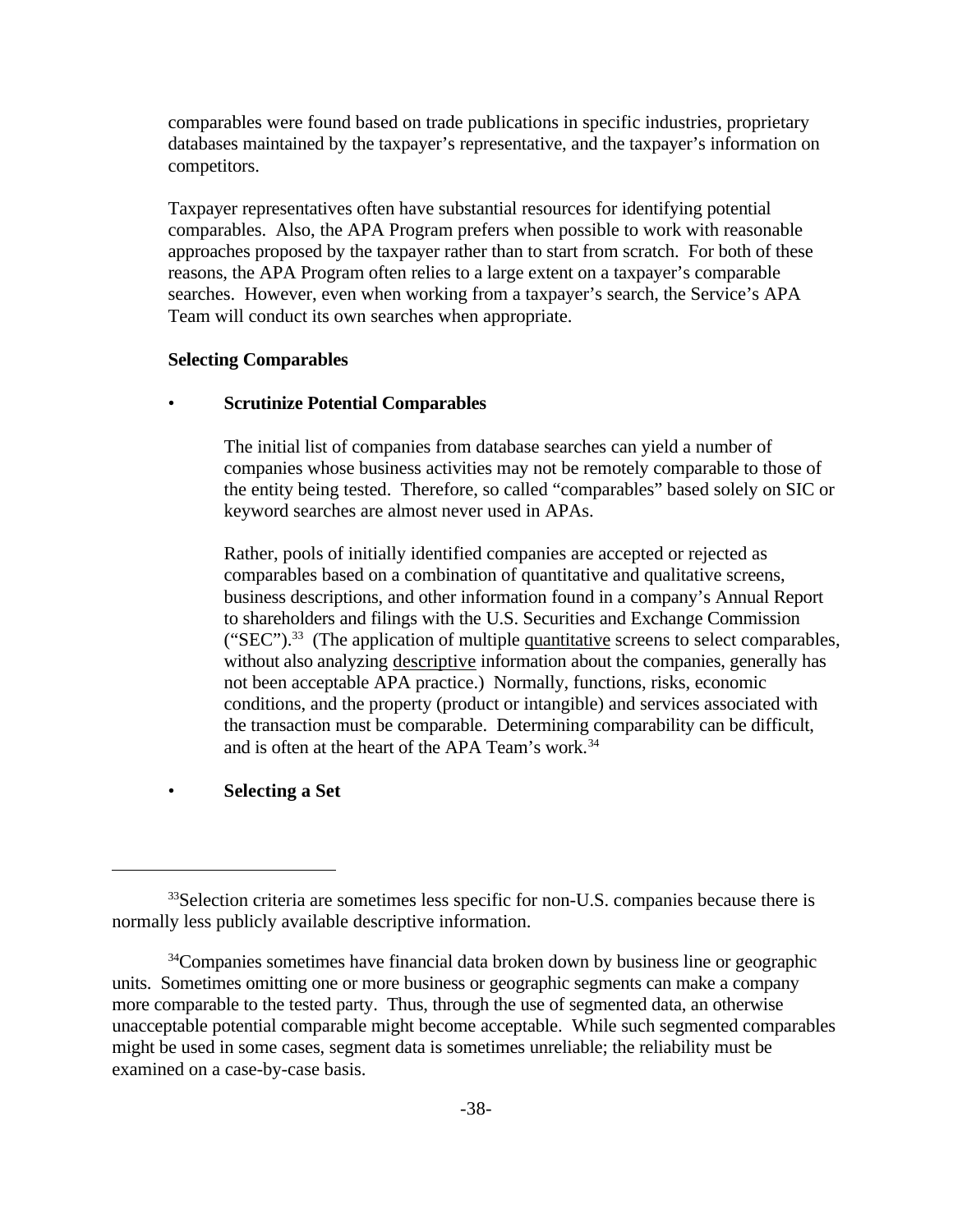For selecting a final set of comparables, the standard in the regulations is that one should select the most comparable and reliable potential comparables, and only include potential comparables that are not "significantly" less comparable and reliable than the best ones available.<sup>35</sup> However, this standard is susceptible to different interpretations, and choosing a set of comparables is an art rather than a science.

In this regard, we should distinguish two situations. The first is the rare case when some comparables are of high enough quality so that the arm's length range would include all of their results.<sup>36</sup> In such cases one normally should use those comparables to the exclusion of others, which normally would be deemed "significantly" less comparable or reliable. In principle, even just one such comparable would make an acceptable set, although a taxpayer might prefer to have more comparables so as to define a range of arm's length results instead of a single point.

The second, more normal situation is that no such high quality comparables exist. In such cases, where even the best comparables give one some uneasiness, there can be "strength in numbers." Thus, including some additional comparables that seem to be somewhat less comparable or reliable than the best ones can yield a larger set of comparables that produces a more reliable final result. When an initial set of quantitative and qualitative screening criteria yielded a small set of comparables, the APA Team would often consider ways to relax the criteria to get a somewhat larger set.

There is no magic number of comparables to include. As a rough guide, having thirteen or more would cause no uneasiness, having eight would cause slight uneasiness, and having only four would cause more substantial uneasiness. But these are just rough guides. Many APAs have used a range based on eight or fewer comparables, and some have used a range based on four or fewer comparables. Sometimes no additional comparables can be found of even roughly the same comparability and reliability as the best ones.

#### **• Criteria Used**

<sup>36</sup>For such comparables, "it is likely that all material differences have been identified" between the uncontrolled comparable and the controlled transaction. Further, each identified difference has "a definite and reasonably ascertainable effect on price or profit, and an adjustment is made to eliminate the effect of each such difference." Reg. § 1.482-1(e)(2)(iii)(A).

<sup>&</sup>lt;sup>35"</sup>The arm's length range will be derived only from those uncontrolled comparables that have, or through adjustments can be brought to, a similar level of comparability and reliability, and uncontrolled comparables that have a significantly lower level of comparability and reliability will not be used in establishing the arm's length range." Reg.  $1.482-1(e)(2)(iii)$ .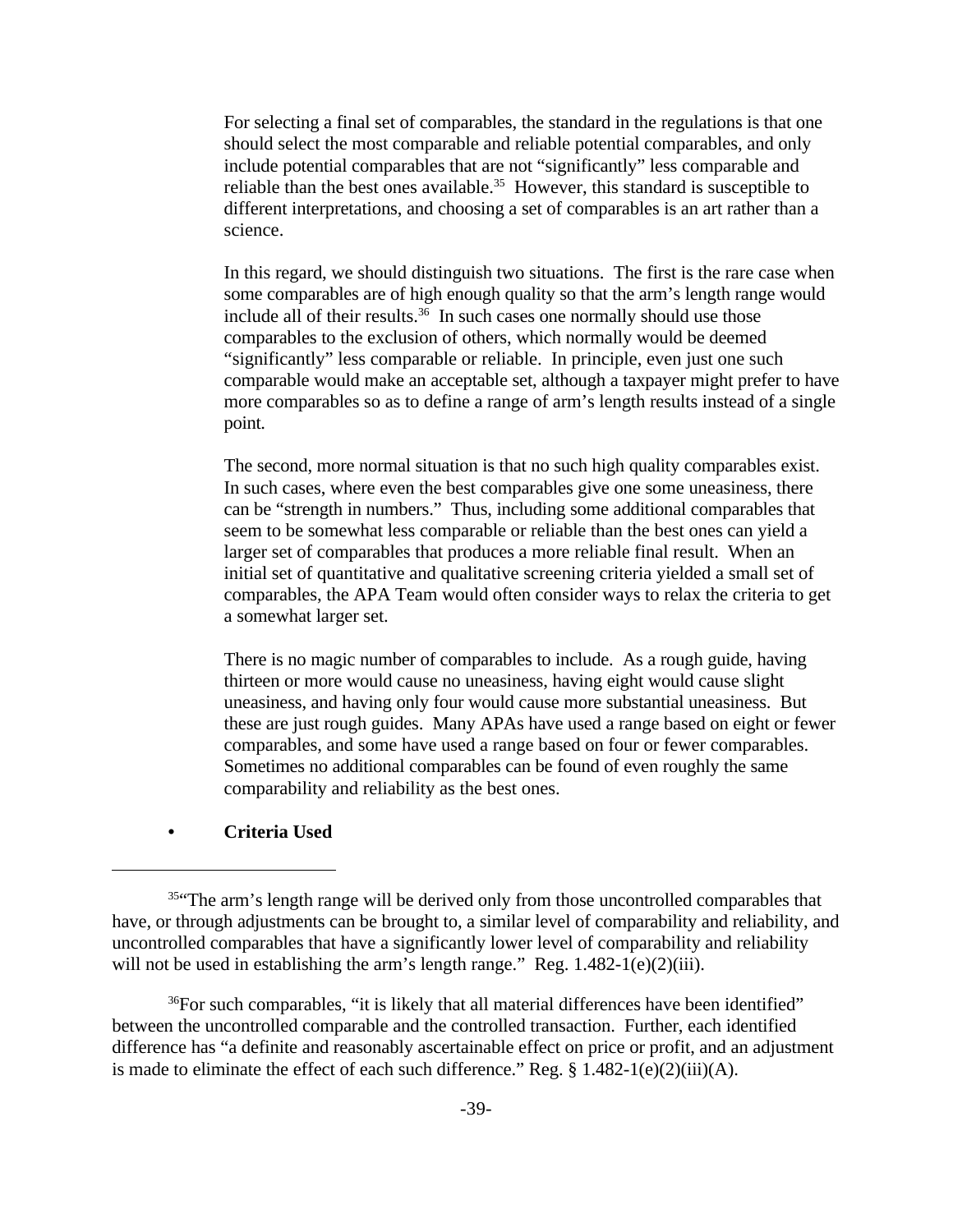The APA Program has applied a combination of criteria to determine comparability of economic conditions. Specifically, it frequently has combined a "same industry" criterion with criteria focusing on the level of market served, the maturity of the company (minimum or maximum number of years of operation), and/or the market served (minimum or maximum percentage of sales in a geographic area and/or percentage of government sales.)

In addition, the APA Program has generally required the potential comparables to have complete financial data available for a specified period of time. Sometimes this has been three years, but it can be more or less, depending on the circumstances of the controlled transaction and the availability of good comparables. There is a tension here. On the one hand, good comparables are often scarce, and requiring a potential comparable to have complete financial data for several years can eliminate a company that would make a good comparable. On the other hand, data from a very few years might represent atypical years of a company subject to cyclical fluctuations in business conditions. Also, a comparable with data available for only a short period of years might be in a startup or shutdown period (and thus perhaps not sufficiently comparable to the tested party, assuming that the tested party during the APA years is not undergoing startup or shutdown activities).<sup>37</sup> Further, allowing comparables that do not have complete data for the whole analysis window presents the issue of how to weight that comparable's results compared to other comparables' results (see the next section, on analysis windows).

Many additional criteria and/or screens have been applied in many cases. One is a sales level screen. The rationale is that very different sales levels or transaction sizes might involve fundamentally different economic conditions (e.g. different economies of scale, different negotiating power with suppliers and customers).

Another criterion is product similarity. Transactions involving different types of products can face different economic conditions. The importance of product comparability depends on the transfer pricing method being used (Reg. §  $1.482-1(d)(3)(v)$ . In using methods that rely on the identification of comparable uncontrolled companies, the APA Program has generally required less product comparability than when using methods that rely on comparable uncontrolled transactions. Nonetheless, product comparability, as determined from publicly available corporate information, has often been used as a selection criterion when possible for uncontrolled companies.

 $37$ The lack of data does not always indicate startup or shutdown. For example, a company can be acquired, after which there will be no more data available.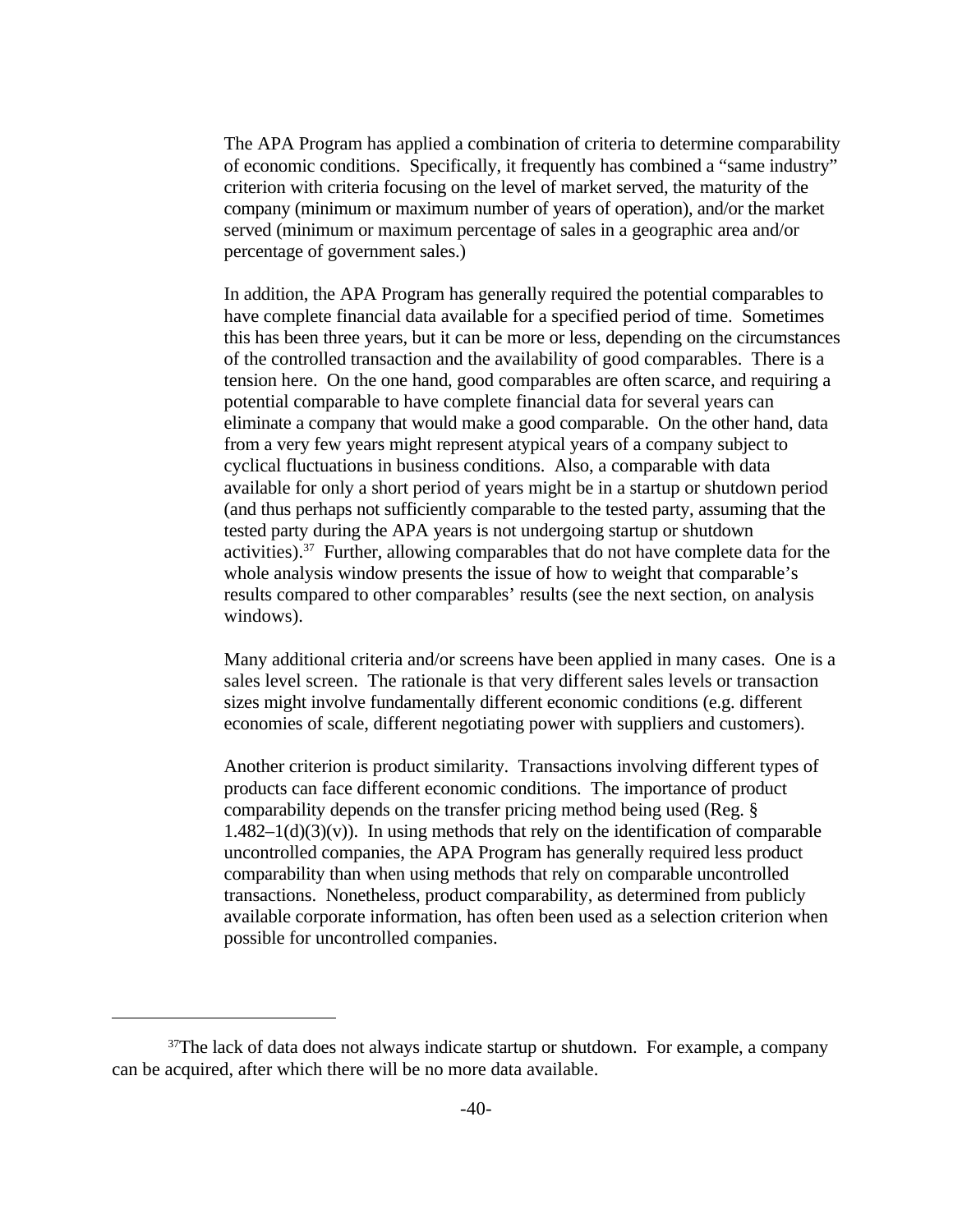Yet another criterion is financial distress. Companies in financial distress often have experienced unusual circumstances that would render them not comparable to the entity being tested. Recent thinking in the APA Program is that an unfavorable auditor's opinion or bankruptcy during a particular year normally would make a company not comparable for that year with a tested party that is not in similar distress. However, operating losses should not eliminate a potential comparable unless some additional factors are present. See Exhibit B.<sup>38</sup>

An additional important class of selection criteria involves the development and ownership of intangible property. When the tested party does not own significant manufacturing intangibles or conduct significant research and development ("R&D"), several criteria have been used to eliminate potential comparables that have significant manufacturing intangibles or conduct significant R&D. These selection criteria have included determining the importance of patents or screening for R&D expenditures as a percentage of sales or costs. Quantitative screens generally have been used together with publicly available descriptive information on the comparables.

Selection criteria relating to asset comparability and operating expense comparability have sometimes been used. A screen of property, plant, and equipment ("PP&E") as a percentage of sales or assets, combined with a reading of a company's SEC filings, has been used to help ensure that distributors (generally with lower PP&E) were not compared with manufacturers (generally with higher PP&E), regardless of their SIC classification. Similarly, a test involving the ratio of operating expenses to either sales or total costs has helped to determine whether a company undertakes a significant marketing and distribution function. (However, in some cases lower or higher ratios of operating expenses to sales may indicate increasing or decreasing sales, respectively, rather than functional differences.) This test has most often been used when complete descriptive information about a company's functions was not available.

## **DECIDING ON THE ANALYSIS WINDOW AND RELATED MATTERS**

As described in the next three sections, the comparables' results are adjusted as needed; the adjusted results are used to determine an arm's length range; and the taxpayer's results are tested against the arm's length range. Before all that can happen, however, one must

<sup>38</sup>Memorandum of January 9, 2001, from Robert Weissler to APA Program Professional Staff re: "CPM Comparables' Abnormal Profit Levels: Minutes of Meeting of September 21, 2000".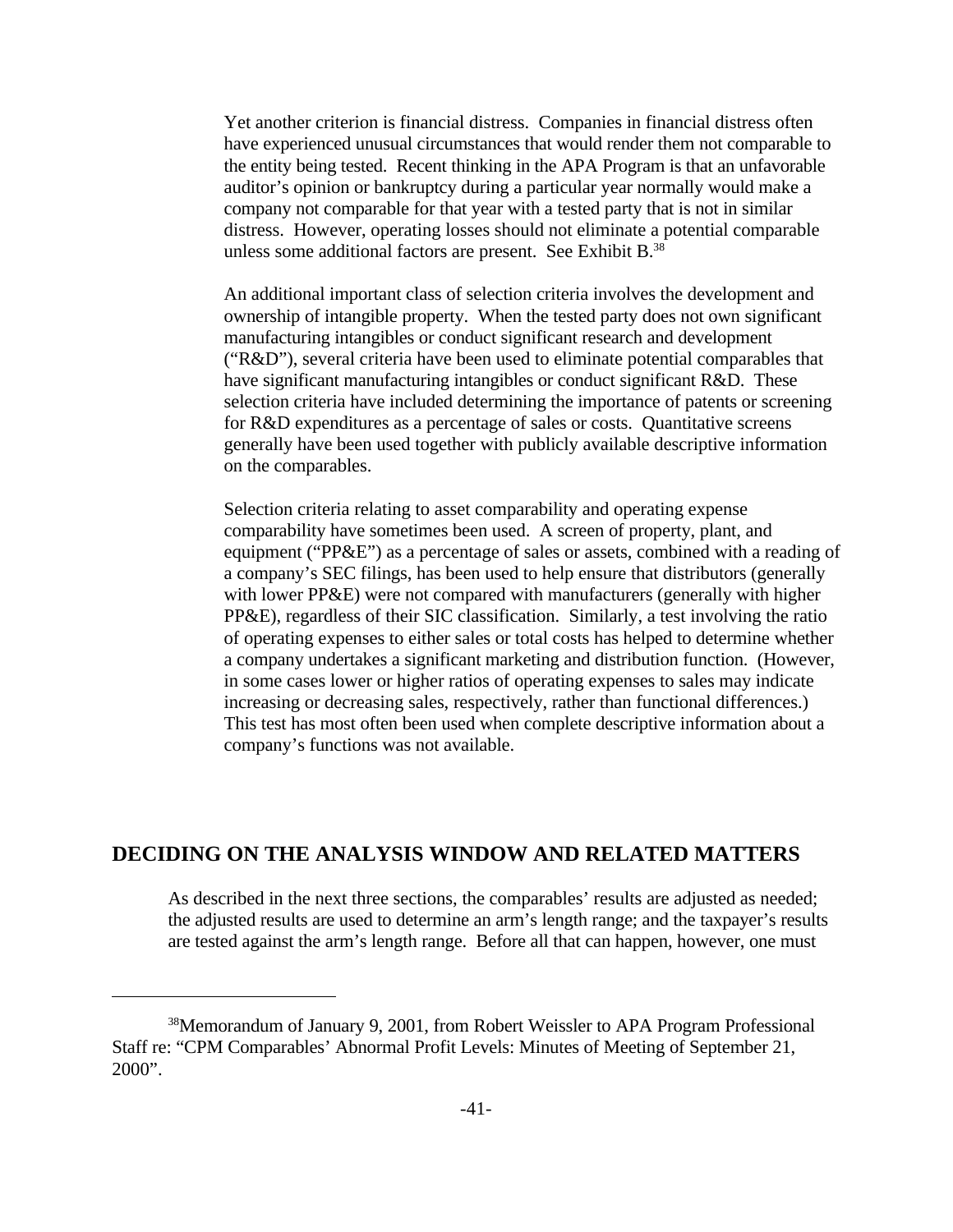decide the time period over which to compute the comparables' results, and certain related technical details.

In an <u>audit context</u>, for which the regulations were written, this choice of time period tends to be fairly straightforward. Ordinarily, the comparable results "occurring in the taxable year under review" will be used to test the tested party's results for that year. (By the time a particular year is audited, comparables' data for that year are almost always available.) However, certain circumstances warrant consideration also of data from the comparables or the tested party "for one or more years before or after the year under review." Normally, the same period is used for both the comparable data and the tested party data. Circumstances warranting the use of multiple year data include business cycles, product or intangible life cycles, and data availability issues. Reg.  $1.482-1(f)(2)(iii)$ . When a CPM is used, "data from one or more years before or after the taxable year under review must ordinarily be considered." However, "multiple-year data ordinarily will not be considered" when using the CUP method.<sup>39</sup>

The APA context is more complex, and is not directly addressed in the regulations. The reason is that, because APAs are prospective, there is usually a mismatch between the period for which the comparables' data is used (the "analysis window") and the period during which the tested party's results are evaluated (the "APA period" or "APA years"). For example, suppose that a calendar year taxpayer applies for an APA covering 2000- 2004 on the last possible date, approximately September 15, 2001. The comparables' analysis in the taxpayer's application probably would not include comparable data going beyond the year 2000. The taxpayer might propose an analysis based on comparable data for 1998-2000.

In principle, it is possible to reduce this mismatch by updating the comparables' results as the APA period progresses. For administrative simplicity, there might be only one update. Thus, in the example just discussed, the arm's length range applicable to years 2003 and 2004 might be recomputed in 2003 based on the comparables' results for 2000-2002. While this approach has occasionally been used, it is fraught with problems. How can one be sure that the companies selected remain comparable to the tested party? Some might, for example, make major changes to their business. The Service and the taxpayer might disagree about particular companies. What if some or all of the original comparable set do not have data available for the new analysis period because they merged or went out of business? Then one might need to perform a new comparables search.

The APA Program typically has tried to use as late an analysis window as possible, to reduce the mismatch between the analysis window and the APA period. Sometimes, for

<sup>39</sup>Multiple-year results of a controlled recipient of intangible property are also considered under the periodic adjustment provisions of Reg. § 1.482-4(f)(2). That section is concerned with the statutory requirement under IRC § 482 that the compensation for an intangible be commensurate with the income attributable to the intangible. Lesson 2 will address intangibles.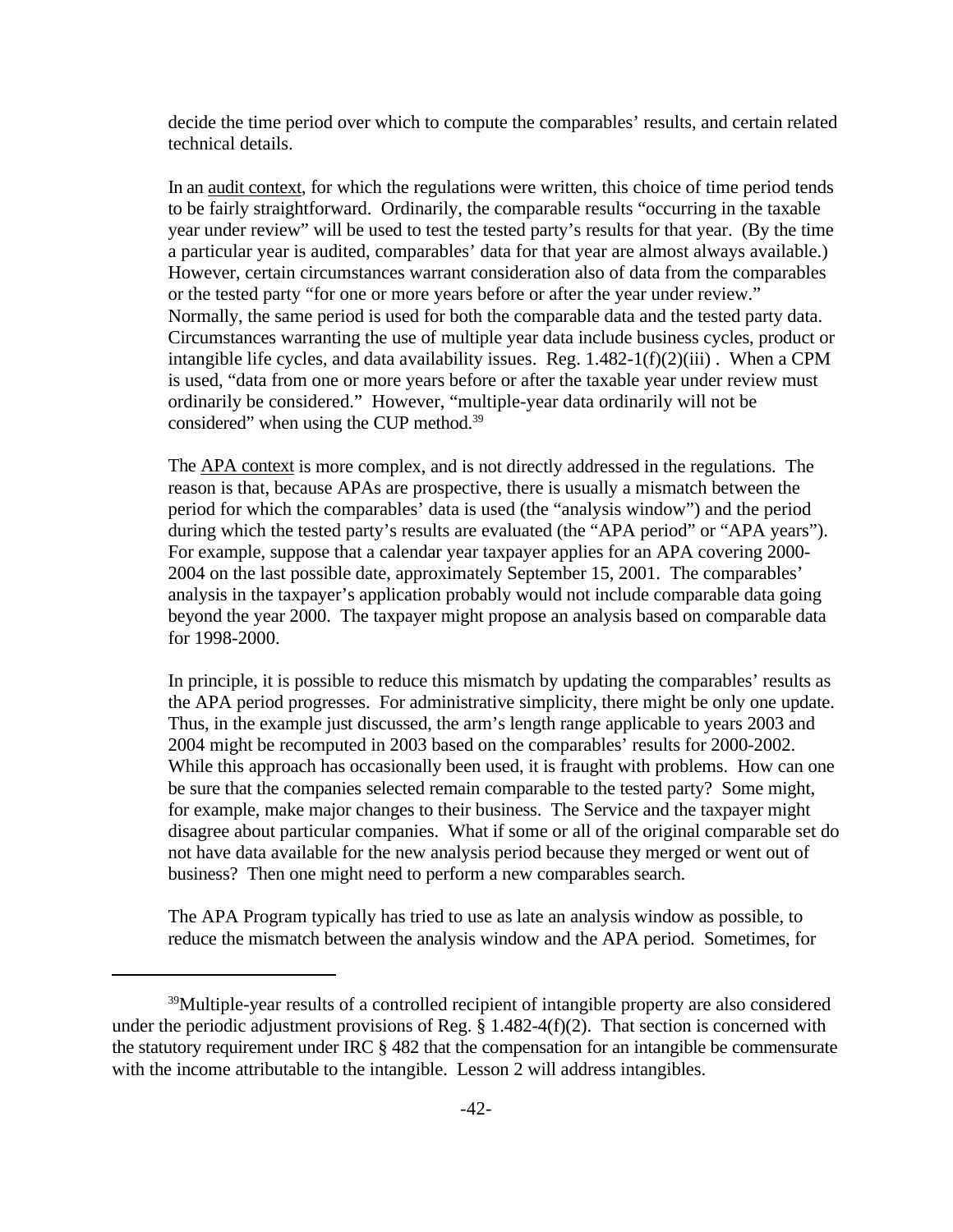this reason, the comparable data have been updated with data from more recent years as the negotiations progress. The benefit of doing this must be weighed against the effort required on the taxpayer's and the Service's part to get and use the updated data (and to verify that the companies are still good comparables for the later years).

The APA Program generally has used multiple year comparable data when applying the CPM. Typically at least three years have been used. For industries with long business or product cycles, longer periods such as five years have been used.

There are technical issues about how to use multiple year comparable data. The regulations express a preference for averaging each comparable's results over the analysis window, and then using those average values to construct an arm's length range. Most APAs follow this approach. Normally the averaging is done after asset intensity and other adjustments are performed as described in the next section. That is, first each year's results are adjusted, and then the adjusted results for each year are averaged. It is possible, however, to first average the results (using the weighted average approach described below) and then perform the adjustments.

#### **Different Ways of Averaging**

There are different ways to do the averaging. One is a **simple average**. For example, if a comparable had operating margins of 3.0, 3.3, and 3.6 percent during years 1, 2, and 3 of a three year analysis window, a simple average would yield an operating margin of  $(3.0+3.3+3.6)/3$ , or 3.3 percent.

Another approach is a **weighted average**. This term means different things to different people. The APA Program uses this term to mean weighting each year's result by the denominator used in the PLI. To continue the above example, suppose that sales (the denominator used in the operating margin PLI) were 100 in year 1, 200 in year 2, and 300 in year 3. Then a weighted average operating margin would be:

$$
\frac{3.0*100 + 3.3*200 + 3.6*300}{100+200+300}
$$
  
= 
$$
\frac{3.0 + 6.6 + 10.8}{600}
$$
  
= 
$$
\frac{20.4}{600}
$$
  
= 3.4

The result is higher than the simple average (3.3) because the more profitable years have more sales and are thus weighted more heavily. As can be seen below, a sales-weighted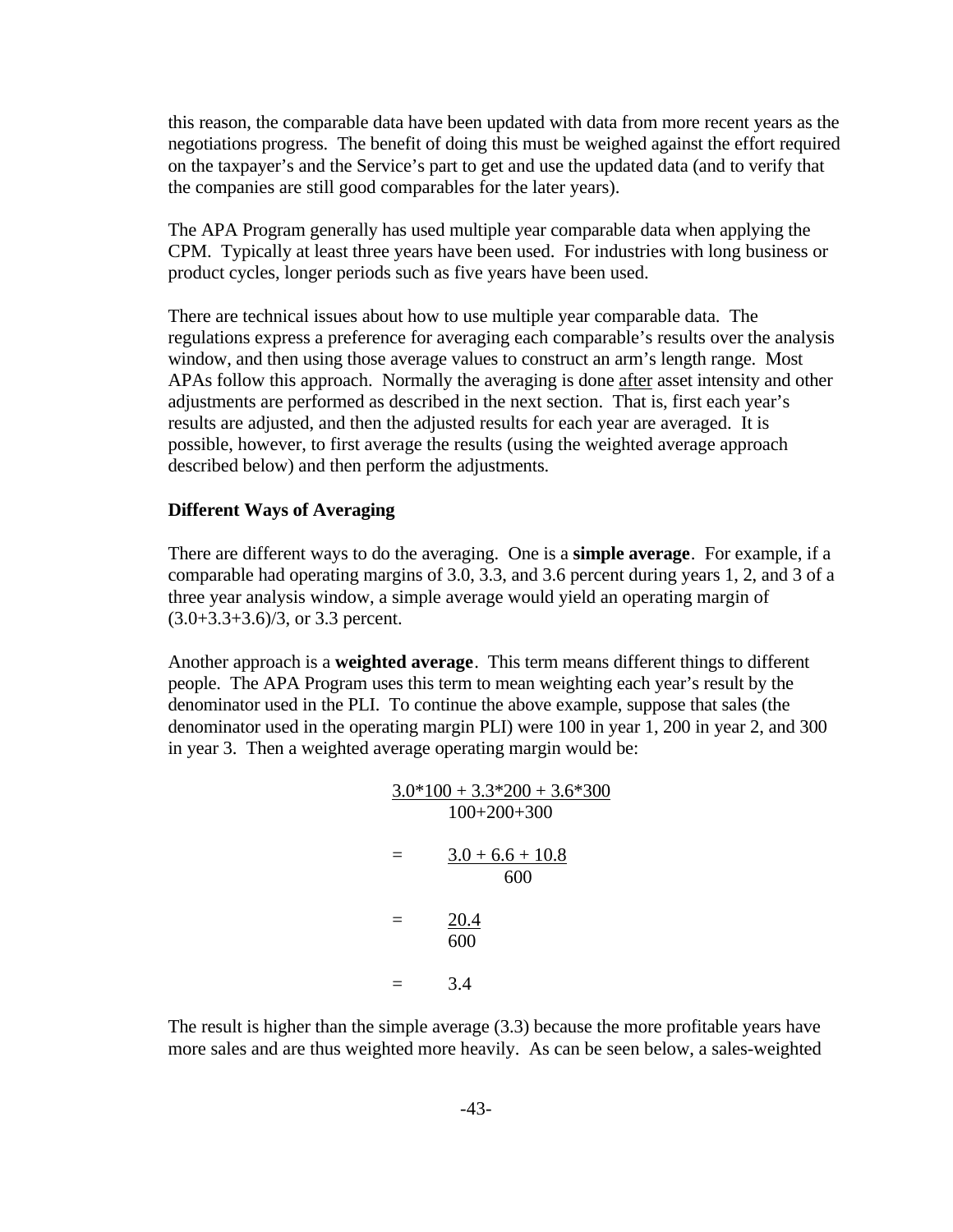|                         | Year 1 | Year 2 | Year 3 | Total |
|-------------------------|--------|--------|--------|-------|
| <b>Sales</b>            | 100    | 200    | 300    | 600   |
| <b>Operating Profit</b> | 3.0    | 6.6    | 10.8   | 20.4  |
| <b>Operating Margin</b> | 3.0    | 3.3    | 3.6    |       |

average of the operating margins for each year is mathematically equivalent to dividing the total profits for the period by the total sales for the period.

APAs have tended to use weighted rather than simple averages. The philosophy behind a weighted average is that years of greater activity make more contribution to a company's profit picture. Thus, in the above example, for the analysis window as a whole the company achieved a profit of 3.4 percent of sales. An investor generally would care about this overall figure rather than about individual year results. However, some prefer a simple average for the following reasons. Each year's result can be considered an observation of the same validity as any other year's result. Indeed, we weight comparable companies the same even when they have different transaction volumes, so to be consistent arguably one should do the same for individual comparable years. In this regard, some comparables' sales might jump because of mergers or acquisitions; it is not clear that the results of the new, larger company should be weighted more heavily than the results of the original company.

Some use the term "weighted average" to denote weighting years on other grounds, for example weighting more recent years more heavily because they are closer to the APA period. APAs have not tended to use such weighting, although in particular cases it could be appropriate.

An **alternative to averaging** each comparable's result over the analysis window is **"pooling"**. Pooling works as follows. Suppose that there is a three-year analysis window, and that there are ten comparables. Then each comparable's result for each year is treated as a separate result. Assuming that the data were available for each year for each comparable, there would be thirty results. These results are then ranked. One could then use an interquartile range or other appropriate range derived from these thirty results. Pooling can produce somewhat different results from averaging. The differences depend on the profit variations between comparables and between years, and which companyyears have missing data. Pooling does not systematically bias the median but tends to yield a wider interquartile range. The wider interquartile range can make pooling appeal to taxpayers.

Pooling is not favored under the regulations. In recent years, pooling has only occasionally been used in APAs. The APA Program's policy is to generally use averaging, and to use pooling only if special circumstances suggest that it will yield a more reliable result than averaging.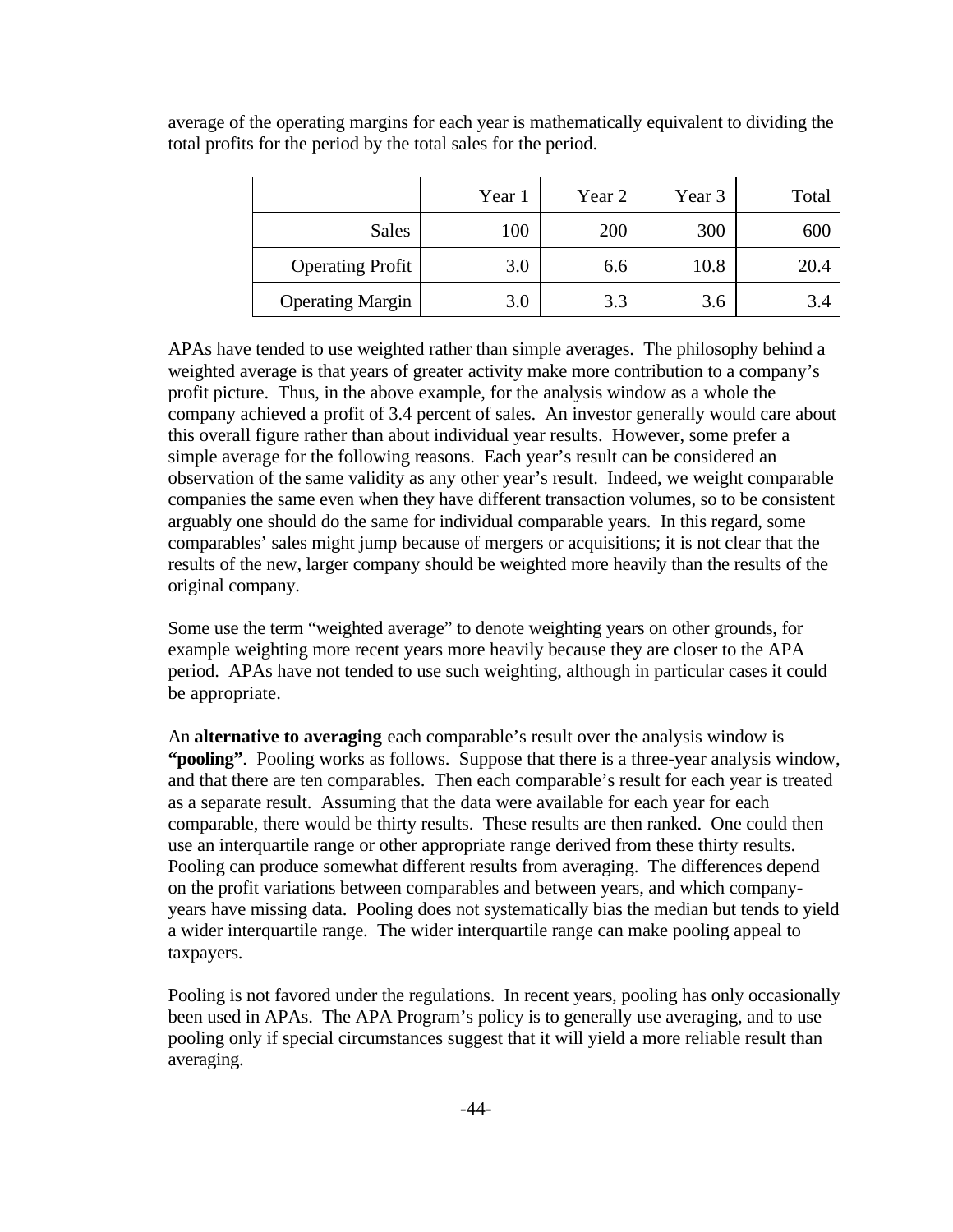Pooling might be considered in cases in which some of the comparables are missing data for some years in the analysis window. Suppose there is a five-year analysis window, and the selected comparables have data available for three, four, or five of those years. If averaging were used, one comparable's results based on only three years of data would be weighted the same as another comparable's results based on five years of data. One might argue, however, that the results based on three years of data should be given less weight. One way to weight less the comparables with only three years of data is by pooling, since each comparable then contributes as many observations as it has years of data available.<sup>40</sup>

Even in cases of missing data, however, the APA Program will consider pooling only when the taxpayer can make a specific showing that the comparables with less years of data should be weighted less. For example, a taxpayer might show that the comparables are subject to strong cyclical variations, so that results based on fewer years are less reliable. On the other hand, if the major profit variations are between companies, with each comparable's profit level fairly stable over the analysis window, then there would be no need to weight less the comparables with fewer years of data.

Sometimes taxpayers make the following argument for pooling. One cannot expect a tested party's annual results to meet an arm's length range derived from comparables' average results over multiple years, since those average results reflect a smoothing out of year-toyear variations. Thus, if the tested party's results are tested on an annual basis, then the arm's length range should be derived from comparables' annual results (e.g., pooling) rather than comparables' average results over multiple years. If a taxpayer makes such an argument, the APA Program normally would consider testing the tested party's results over a multiple year period rather than using pooling.

## **ADJUSTING THE COMPARABLES' RESULTS BECAUSE OF DIFFERENCES WITH THE TESTED PARTY**

After the comparables have been selected, the regulations require that "[i]f there are material differences between the controlled and uncontrolled transactions, adjustments must be made if the effect of such differences on prices or profits can be ascertained with sufficient accuracy to improve the reliability of the results." Reg.  $\S 1.482-1(d)(2)$ .

### **Asset Intensity Adjustments**

<sup>&</sup>lt;sup>40</sup>Since these issues are raised by including comparables that lack data for the whole analysis window, one might consider excluding those comparables in the first place on the ground that the less than complete data makes them unreliable. However, there may be a shortage of good comparables, and certain comparables with some data missing may otherwise appear quite good. The selection of comparables is discussed in the previous section.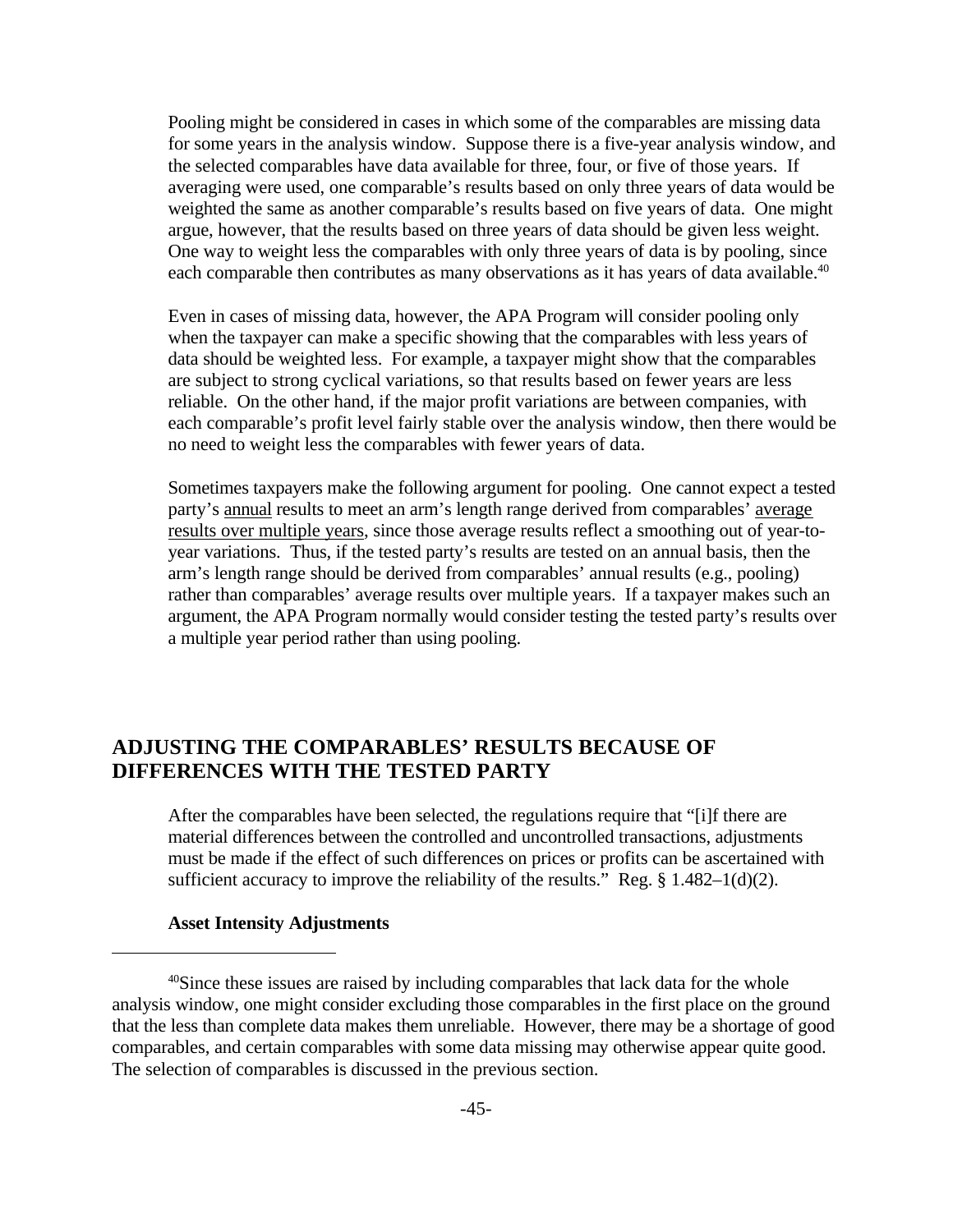One type of adjustment has been variously called an "asset intensity," "balance sheet," or "working capital" adjustment. This adjustment is performed when a CPM is used, either by itself or as part of another method such as a residual profit split.

## • **Reason for the Adjustments**

Two concepts underlie the need for asset intensity adjustments. the first is that the amount of capital actively employed in a business normally affects a company's economic profit and expected return. The second is that hidden interest included in a company's expenses or revenues should be removed. These concepts are explained below.

The PLIs used with the CPM exclude explicit interest paid and received. The reason is that the one is comparing profitability of operations. For example, consider three companies identical in all respects (e.g., working capital requirements, functions performed, sales, products, market, levels of accounts payable) except for capital structure. The first is completely financed by equity that provides for all working capital needs, with enough left over to purchase a certificate of deposit that pays interest equal to one percent of sales. The second is completely financed by equity that provides for all working capital needs, with nothing left over. The third meets its working capital needs partly by equity and partly by taking out a long term loan on which it pays interest amounting to one percent of sales. These companies' before-interest profits will be the same, while their after-interest profits will be different. For transfer pricing purposes, these companies should be earning the same profit from operations, independent of their capital structure. Therefore, the PLIs used to compare companies are defined to reflect profits before interest.

However, while the amount of money sitting in a long term deposit or owed on a long term loan does not affect the profit earned from operations, the amount of capital actively employed in the business does. Actively employed capital can increase operating profits in various ways. It can let a company: $41$ 

- offer credit to customers, who will then pay imputed interest in the purchase price, which will increase the reported operating profit.
- pay suppliers more promptly, resulting in lower prices, which will increase the reported operating profit.
- hold more inventory, which can mean buying in bigger quantities from suppliers and/or offering quicker response to customers' needs. Both of

<sup>41</sup>For a more complete discussion, Brian Becker, "Capital Adjustments: A Short Overview," Transfer Pricing (BNA), Jan. 29, 1997, pp. 613-619.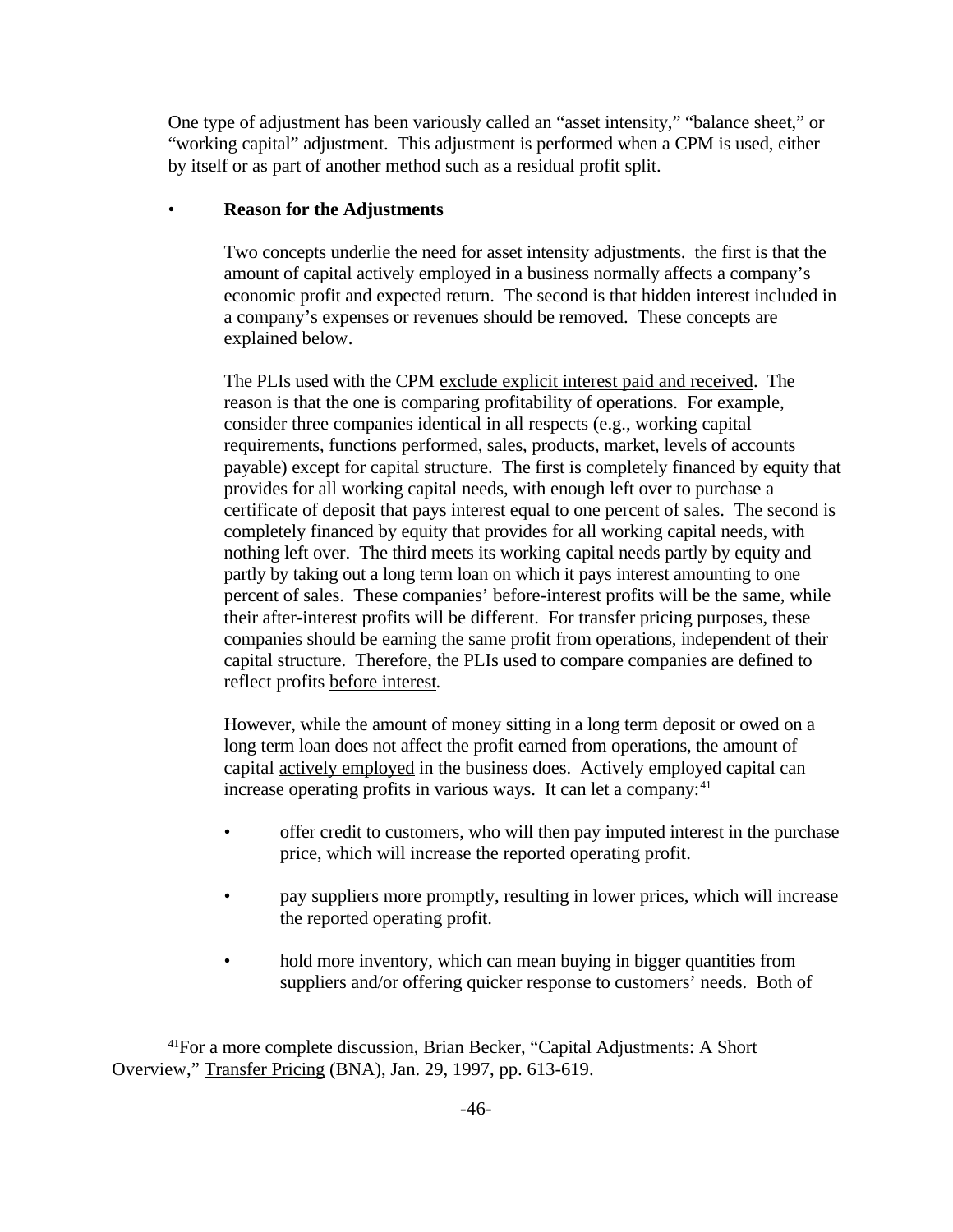these actions will increase reported operating profit, since the suppliers involved will offer discounts and the customers involved will pay a premium.

• own facilities and equipment that can increase operating profit.

Asset intensity adjustments are designed to adjust nominal profit levels to reflect that companies with higher levels of actively employed capital are expected to have higher profit levels. Typically, when one makes asset intensity adjustments, one assumes that the extra capital in question increases operating profit by an amount equal to the company's cost to carry the extra capital.<sup>42</sup> The carrying cost has often been defined as a borrowing rate such as the prime rate, but sometimes a higher rate such as the taxpayer's weighted average cost of capital would be more accurate.

The asset levels are compared on a relative basis. For example, for PLIs whose denominator is sales (e.g., operating margin), the APA Program compares companies on the basis of assets per sales. The logic behind this approach is as follows. If each dollar of capital employed increases a company's operating profit by an amount y, then D dollars of capital employed increases the operating profit by Dy, and increases the operating margin (which is operating profit divided by sales) by Dy/S. So it is the ratio of D to S (i.e., assets per sales) that determines the effect of the capital employed on the operating margin. This concept is behind the name "asset intensity": one does not compare companies' absolute asset level, but rather compares their asset ratios or intensities (in this example, the ratio of assets to sales).

In some cases the benefit provided by an asset might be much different from its carrying cost, so that the normal type of adjustment would not be appropriate. For example, a sudden market downturn could result in the buildup of large unproductive inventories; and customers in distress might take a long time to pay but fail to pay the proper imputed interest. For a discussion of this issue and others, see Exhibit  $C<sup>43</sup>$ 

## • **Types of Assets Adjusted For**

<sup>&</sup>lt;sup>42</sup>According to economic theory, a rational company would carry capital only to the extent that the increased profits at least paid the carrying cost. Under the law of diminishing returns, as the capital carried increases, each additional unit of capital increases profits less than the previous unit. A rational company will keep employing additional capital until, at the margin, the return from the next unit of capital equals the cost to carry the capital.

<sup>43</sup>Robert Weissler, memorandum to Study Group on Consistency in Asset Intensity Adjustments, re: "Partial Survey of Issues," Sept. 18, 2000.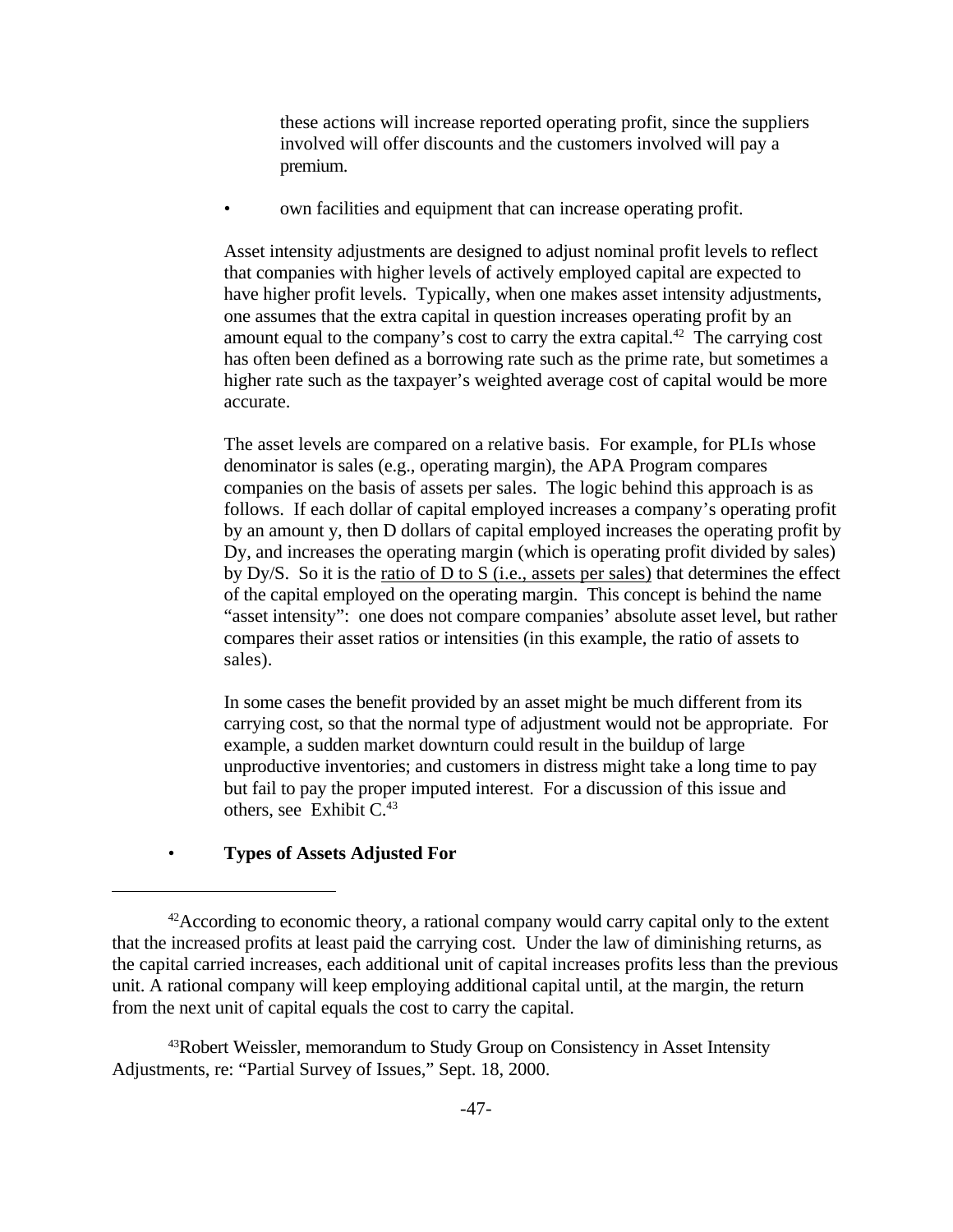The types of assets adjusted for depend on whether the PLI has an income statement item in the denominator (e.g., operating margin, Berry ratio, markup on total costs) or a balance sheet item in the denominator (ROA, ROIC).

#### • **PLIs with an Income Statement Item in the Denominator**

The most common assets adjusted for in APAs include accounts receivable, inventory, and accounts payable (a negative asset, a type of non-interestbearing liability), corresponding to the first three bullets above. In practice, when data has been available, most APAs have included these adjustments, regardless of whether or not their effect is material.

Another asset adjusted for in APAs is plant, property, and equipment (PP&E), corresponding to the fourth bullet above. While this adjustment has been omitted in many APAs, the current thinking in the APA Program is that in most cases this adjustment is appropriate because additional PP&E normally enables a company to make additional profit. Sometimes the PP&E adjustment is done using a medium term interest rate while short term interest rates are used for accounts receivable, inventory, and accounts payable. This difference reflects that PP&E is a longer-term asset than the others.

Other assets have rarely been adjusted for. However, the current thinking in the APA Program is that in principle, virtually all productive assets actively employed in the business (including negative assets in the form of non-interest-bearing liabilities) should be adjusted for. This would include, for example, cash necessary for working capital purposes, prepaid expenses, and accrued expenses (a non-interest-bearing liability).

Two limitations should be noted. First, interest-bearing assets or liabilities would not be included. Interest-bearing assets normally represent either passive investments, which are not actively employed in the business, or items like receivables with an explicit interest charge. When receivables have an explicit interest charge, the sales price and operating profit are unaffected by the credit extended, since the extra income is recorded as interest income rather than as in increase to the sales price. Similarly, interest-bearing liabilities result in explicit interest payments rather than, for example, an increased price of goods from suppliers. Second, intangible assets typically should not be adjusted for because one typically cannot value intangibles across companies on a consistent basis (see the earlier discussion of the CPM using a return on assets PLI).

## • **PLIs with a Balance Sheet Item in the Denominator**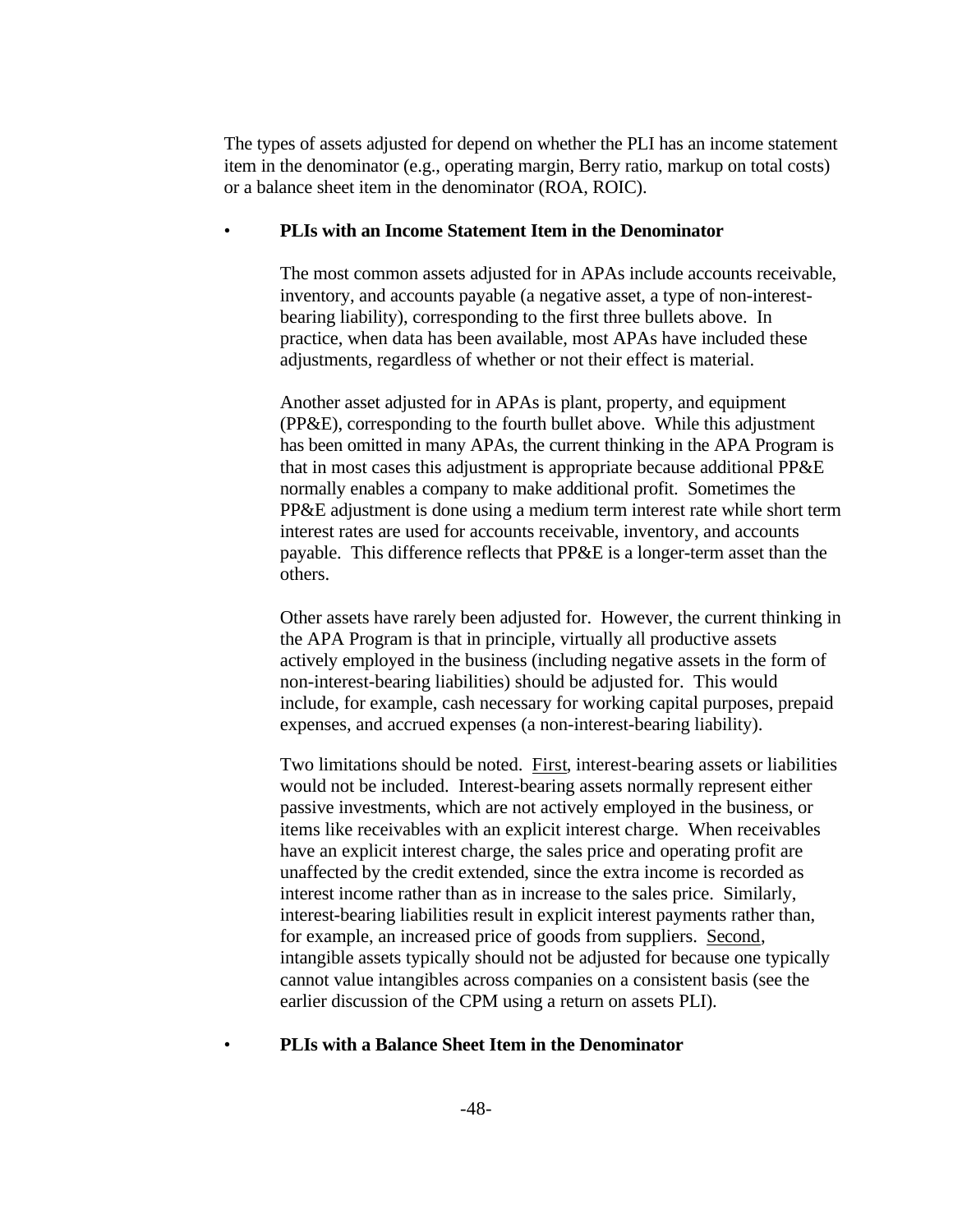When a return on assets (ROA) PLI is used, an adjustment is normally needed to account for differences in non-interest-bearing liabilities (NIBLs) such as accounts payable. Indeed, a company with more accounts payable will pay more imputed interest as part of its purchase price, which will depress operating profit. This adjustment makes the ROA result closer to the result one would get using a return on invested capital (ROIC) PLI. Typically, the adjustment is made using a debt rate of return, which is normally lower than the weighted average cost of capital that applies to a company as a whole.<sup>44</sup>

Given that the NIBLs adjustment is often performed using a lower rate of return, one could then argue that if accounts payable receive a special lower rate of return then so should accounts receivable, which are similar in nature. If so, an adjustment should be made to reflect a lower return for accounts receivable. (Regulation 1.482-5(e), Example 5, gives an example of an accounts receivable adjustment when using ROA.) One might also argue that in some cases other assets should receive special rates of return, as reflected by an appropriate adjustment. For example, arguably in some cases inventory should earn a different rate of return than plant, property, and equipment.

There is less need for asset intensity adjustments when a return on invested capital (ROIC) PLI is used. This PLI already accounts for differences in NIBLs such as accounts payables, since NIBLs are subtracted from the asset base. More generally, the philosophy behind a return on invested capital PLI is that different asset types are fungible, and that regardless of asset mix, the investors in a company need a certain return on their investment. Following this philosophy, one would not assign different rates of return to different asset types. However, in particular cases one still might argue for different rates of return.

#### **• Computing the Adjustments**

Conceptually, one can perform adjustments in one of three ways:

1) Adjust the comparables to the tested party. Adjust each comparable's result to be the result the comparable would have had if it had had the tested party's asset intensities. Derive an arm's length range from the comparables' adjusted results, and test the tested party's results against that range.

<sup>&</sup>lt;sup>44</sup>If the interest rate used for calculating the NIBLs adjustment were the same as the company's overall return on assets, then the ROA and ROIC PLIs would yield the same result.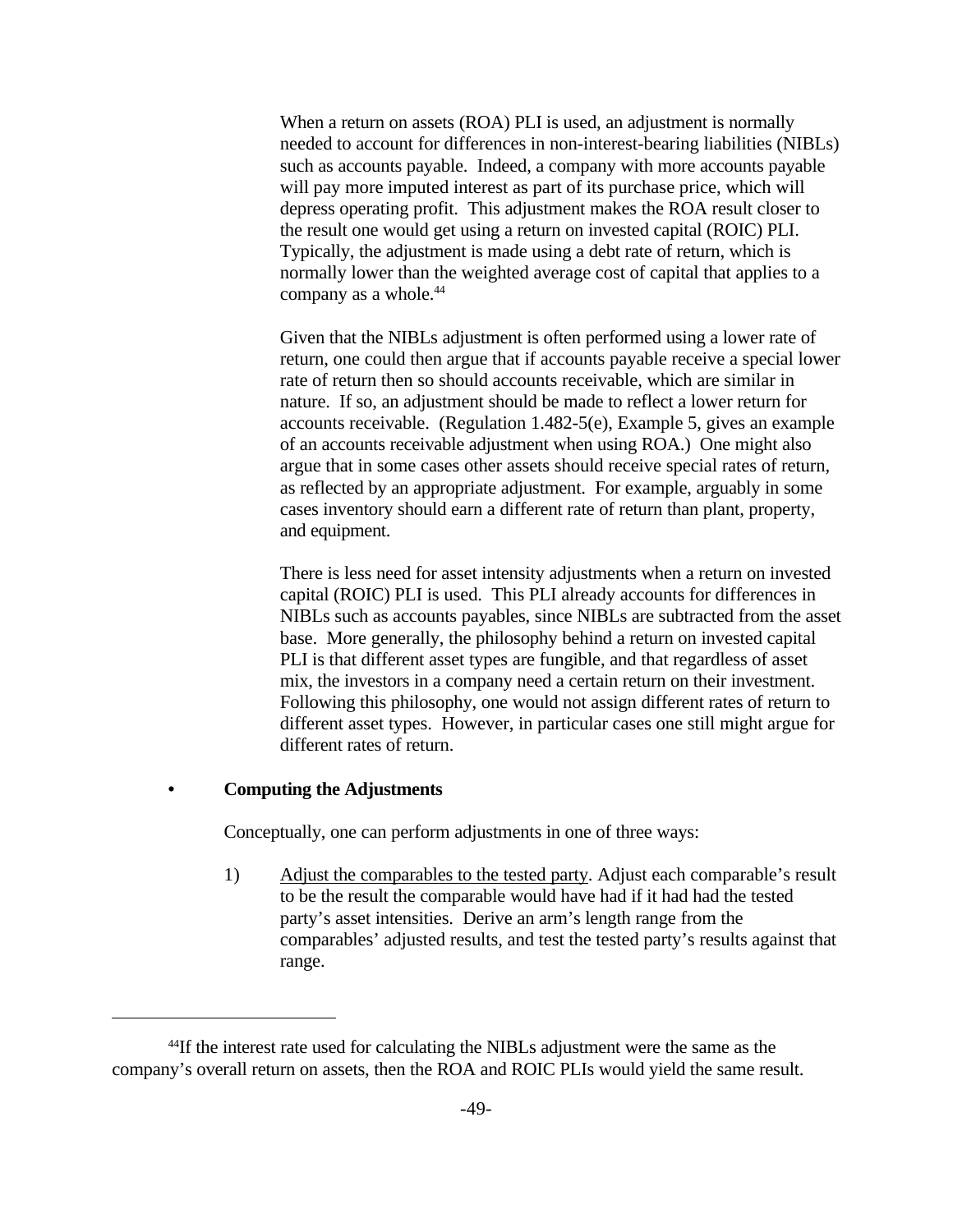- 2) Adjust the tested party to the comparables. Derive an arm's length range from the comparables' unadjusted results. Before comparing the tested party's results against that range, adjust the tested party's results to be what they would have been if the tested party had the comparables' asset intensities. (If there are more than one comparable, one might use average asset intensity figures across the whole set of comparables.)
- 3) Adjust both the tested party and the comparables to asset intensities of zero. Adjust each comparable's result to be the result the comparable would have had if its pertinent asset intensities were zero. Derive an arm's length range from the comparables' adjusted results. Before comparing the tested party's results against that range, adjust the tested party's results to be what they would have been if the tested party's pertinent asset intensities were zero.

In principle, all three approaches should yield the same results, except that the second approach could yield somewhat different results because one is not separately using each comparable's asset intensities. The first and third approaches are most commonly used. The APA Program typically has used the first approach.

The precise formulas used to perform these adjustments have been the subject of much discussion. Many versions used, differing in various technical details. Unfortunately, there is no good reference discussing the variations and their pros and cons. Fortunately, the different formulas tend to achieve similar results.

The APA Program has generally required that tested party's and comparables' data be compared on a first-in first-out ("FIFO") inventory accounting basis. Although financial statements may be prepared on a last-in first-out ("LIFO") basis, cross company comparisons are less meaningful when one or more companies use LIFO inventory accounting methods. Thus, if the tested party and/or comparables have data stated on a LIFO basis, the data must first be converted to a FIFO basis before any asset intensity adjustments are done. This conversion is straightforward; it makes used of the "LIFO Reserve" accounting item. This conversion directly affects costs of goods sold and inventories. Since it affects cost of good sold, it therefore affects profitability, even before asset intensity adjustments are performed.

To compare the profits of two entities with different relative levels of receivables, inventory, payables, and (in some cases) PP&E, the APA Program has estimated the carrying costs of each item and adjusted profits accordingly. Although somewhat different formulas have been used in specific APA cases, Exhibit D presents one set of formulas used in many APAs. These formulas are used in the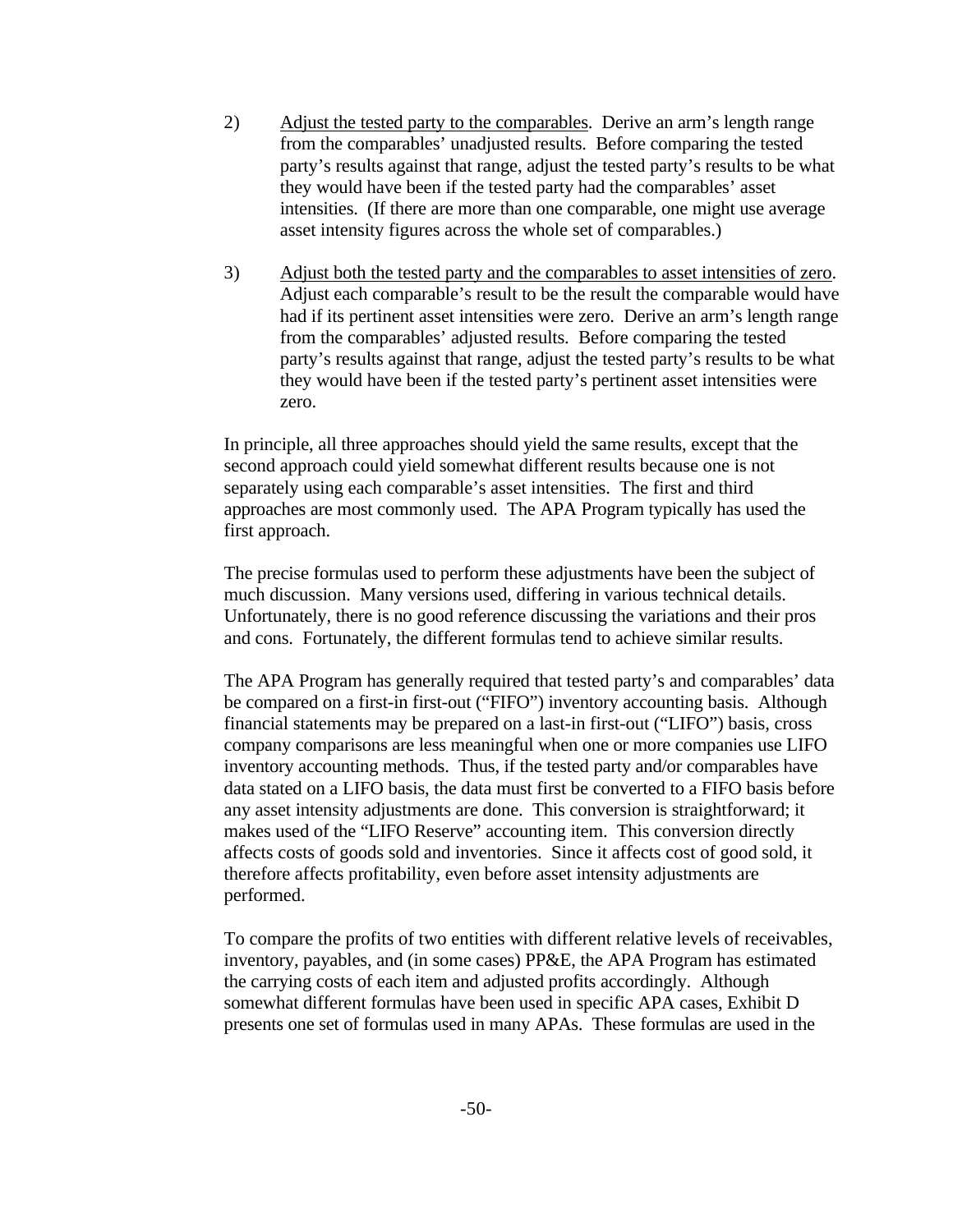APA Program's "TPTOOL" software,<sup>45</sup> but they do not represent any official position of the APA Program or the Service.

The software estimates comparables' year-average asset levels by averaging the beginning and end of year levels. This is fairly standard practice in the Service and with practitioners. However, it can lead to inaccuracies. For example, if a distributor has a somewhat seasonal business with inventories elevated in the summer, and has a December fiscal year end, then averaging the levels from two consecutive year ends would underestimate the average inventory during the intervening year. In such a case, one might consider averaging comparables' quarterly data.<sup>46</sup>

The tested party's year-average asset levels are also by common practice computed by averaging the beginning and end of year levels. However, in particular cases a different approach should be used. As with comparables, there may be an issue of seasonal fluctuations. The tested party may have other unusual fluctuations or trends in asset levels that make the normal approach inaccurate. A practical alternative approach is sometimes to take the average of monthly levels.

Another issue sometimes arises concerning the tested party's asset levels. Conceptually, the comparables' results and the comparables' and tested party's asset intensities in the analysis window are used as a proxy for what these results and asset intensities are expected to be during the (usually later) APA years. Typically the assumption that the APA years will be similar to the analysis window in this regard seems reasonable, so that one proceeds on that basis. However, in some cases this assumption is not accurate. In one executed APA, the tested party's receivables intensity climbed substantially between the analysis window and the APA years. Had the asset intensity adjustments been recomputed using actual

<sup>45</sup>TPTOOL consists of a report file and a concepts file, with documentation, that run on Compustat's Research Insight user interface. TPTOOL accesses Compustat's North American database for information on comparables. The user inputs the tested party's asset intensities and inputs appropriate carrying costs. The software then performs asset intensity adjustments (adjusting the comparables to the tested party) and computes interquartile ranges. The software was initially developed in 1997 and 1998 by Robert Weissler of the APA Program, and has been modified some since then. The current documentation consists of the original documentation dated March 5, 1998, and a package of emails and memos describing subsequent changes.

<sup>&</sup>lt;sup>46</sup>The regulations do not directly address how to compute a yearly average asset level in the context of asset intensity adjustments. However, in defining operating assets for the purpose of a return on assets PLI, the regulations mandate using the average of the beginning and end of year asset levels "unless substantial fluctuations . . . make this an inaccurate measure of the average value over the year," in which case a more accurate measure of that average value must be used. Reg. § 1.482-5(d)(6).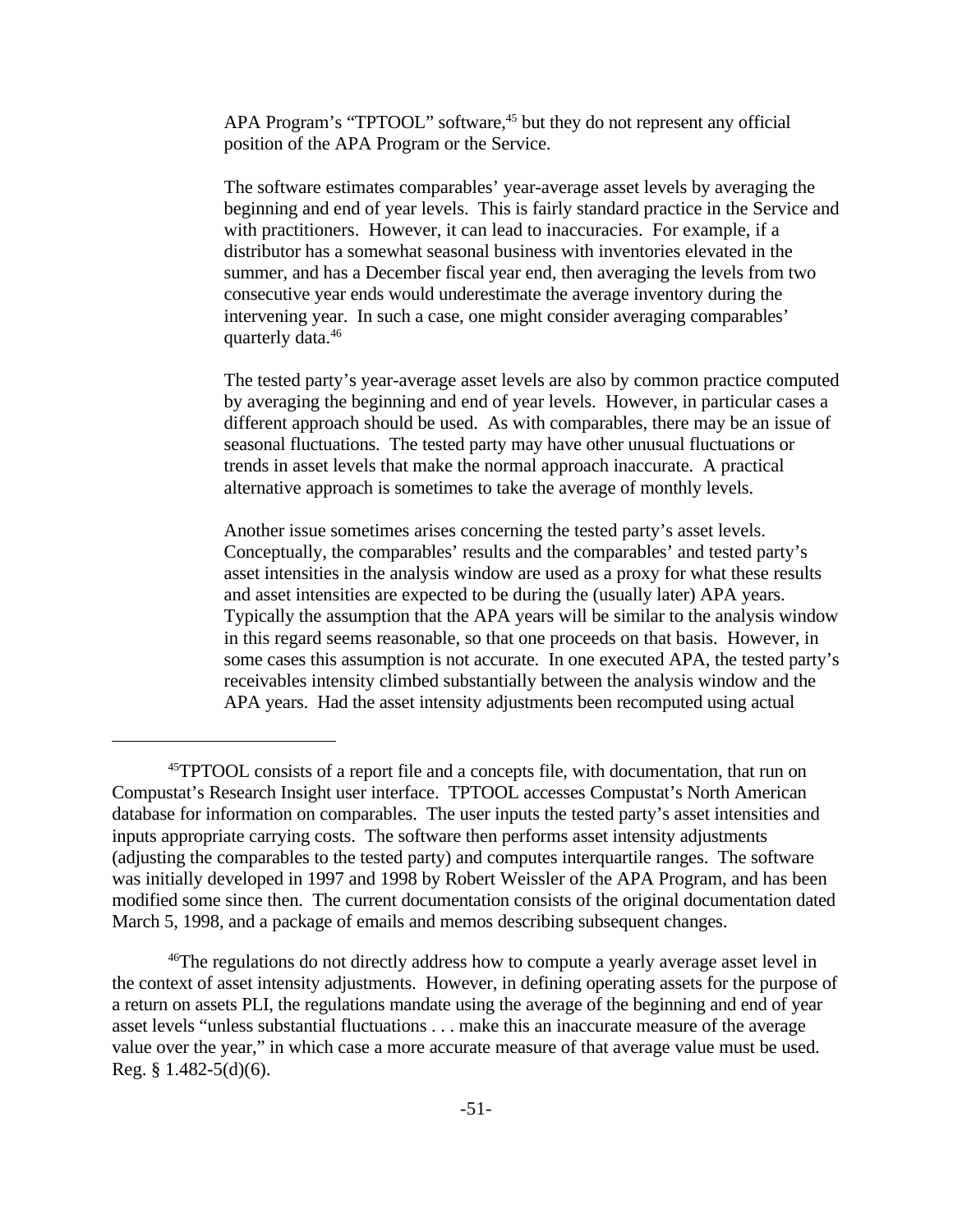balance sheet amounts, the computed arm's length range of operating margins would have changed significantly in the direction of increased profitability. When that APA came up for renewal, the APA Team and the taxpayer agreed to perform the asset intensity adjustments for receivables differently for each APA year, depending on the tested party's receivables level in that year. In the renewal negotiations, the Service also argued that certain other tested party asset intensities during the analysis window were aberrational and therefore not a good proxy for expected intensities during the APA period. The Service and the taxpayer agreed to substitute other values for some historical asset intensities, based on the intensities in other, more normal years of the analysis window.

#### **• Regulatory Provisions**

The regulations recognize the need for asset intensity adjustments but do not extensively discuss them. In general, reg.  $1.482-1(d)(2)$  provides that if "there are material differences between the controlled and uncontrolled transactions," then "adjustments must be made if the effect of such differences on prices or profits can be ascertained with sufficient accuracy to improve the reliability of the results."

In discussing the CPM, the regulations under 1.482-5 build on this general principle. Reg.  $1.482-5(c)(2)(iv)$  provides:

> *Adjustments for the differences between the tested party and the uncontrolled taxpayers*. If there are differences between the tested party and an uncontrolled comparable that would materially affect the profits determined under the relevant profit level indicator, adjustments should be made according to the comparability provisions of Sec. 1.482-1(d)(2). In some cases, the assets of an uncontrolled comparable may need to be adjusted to achieve greater comparability between the tested party and the uncontrolled comparable. In such cases, the uncontrolled comparable's operating income attributable to those assets must also be adjusted before computing a profit level indicator in order to reflect the income and expense attributable to the adjusted assets. In certain cases it may also be appropriate to adjust the operating profit of the tested party and comparable parties. For example, where there are material differences in accounts payable among the comparable parties and the tested party, it will generally be appropriate to adjust the operating profit of each party by increasing it to reflect an imputed interest charge on each party's accounts payable.

This provision thus recognizes asset level differences as a reason for adjustments and specifically mentions differences in accounts payable. It also recognizes that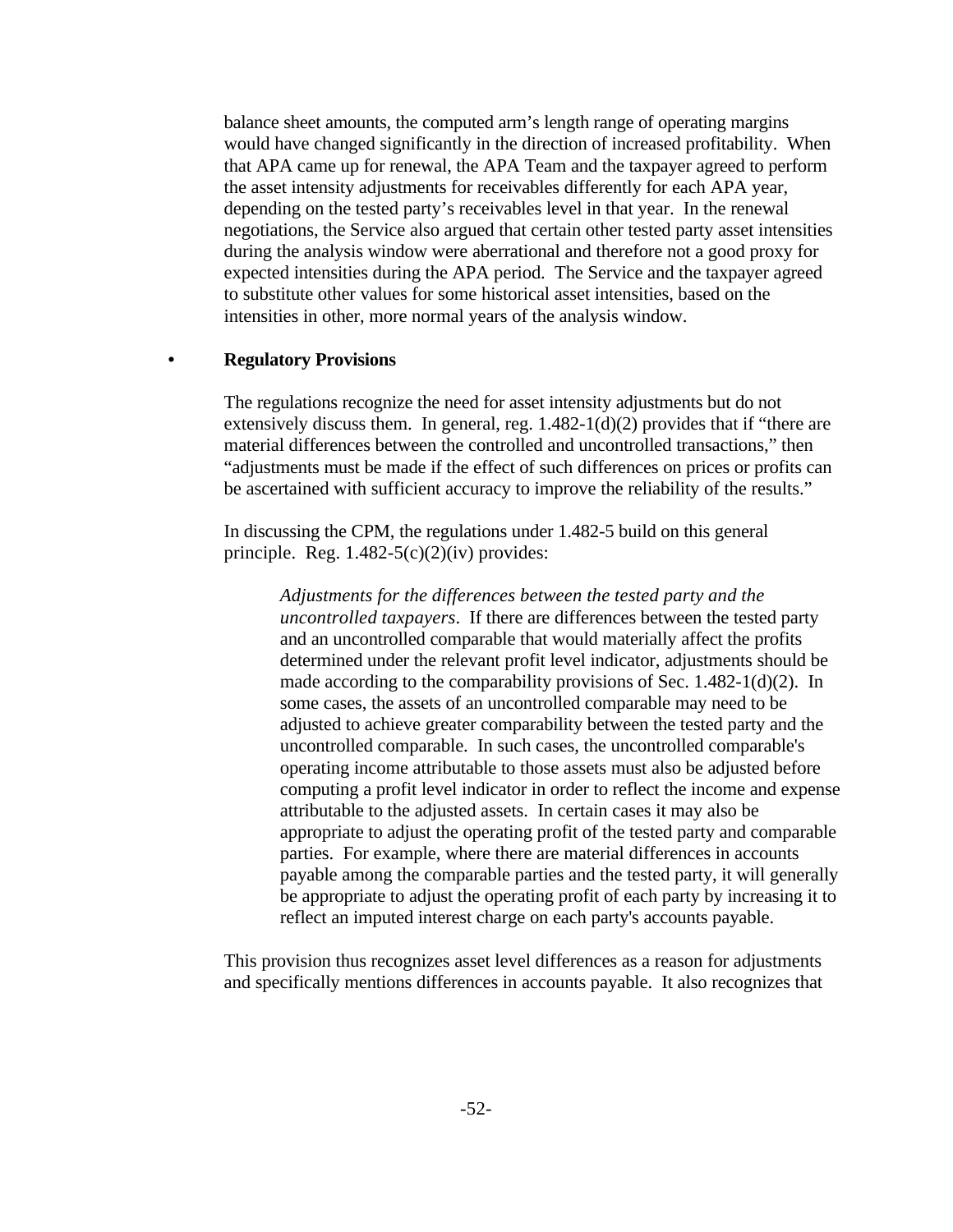one might as a matter of implementation perform adjustments just to the comparables or to the comparables and the tested party.<sup>47</sup>

Two examples in regulation 1.482-5(e) also discuss asset intensity adjustments. Example 5 involves a return on capital employed PLI and an adjustment for accounts receivable. The adjustment is stated as follows:

Each uncontrolled comparable's operating assets is reduced by the amount (relative to sales<sup>48</sup>) by which they exceed [the tested party's] accounts receivable. Each uncontrolled comparable's operating profit is adjusted by deducting imputed interest income on the excess accounts receivable. This imputed interest income is calculated by multiplying the uncontrolled comparable's excess accounts receivable by an interest rate appropriate for short-term debt.

Thus, this example specifically mentions accounts receivable and uses a short-term debt rate to adjust that asset.

Example 6 does not specify the PLI used and assumes differences in accounts payable:

To adjust for these differences, the district director increases the operating profit of the uncontrolled distributors and [the tested party] to reflect interest expense imputed to the accounts payable. The imputed interest expense for each company is calculated by multiplying the company's accounts payable by an interest rate appropriate for its short-term debt.

This example uses a short-term debt rate for accounts payable.

The regulations do not further discuss asset intensity adjustments. While the regulations touch on some of the issues, they do not provide a developed framework for analysis. Economic analysis must take over where the regulations leave off.

 $47$ The preamble also states that "differences in non-interest-bearing liabilities (such as accounts payable) that would materially affect operating profit generally should be reflected by adjustments to operating profit to reflect an imputed interest charge on each party's liability." The preamble thus recognizes non-interest bearing liabilities as a larger class of assets subject to adjustment, of which accounts payable is one example.

<sup>&</sup>lt;sup>48</sup>It is not clear why this example compares levels of receivables relative to sales. When using a return on capital employed PLI, most economists would compare levels of receivables relative to capital employed. The drafters of this example likely missed this point.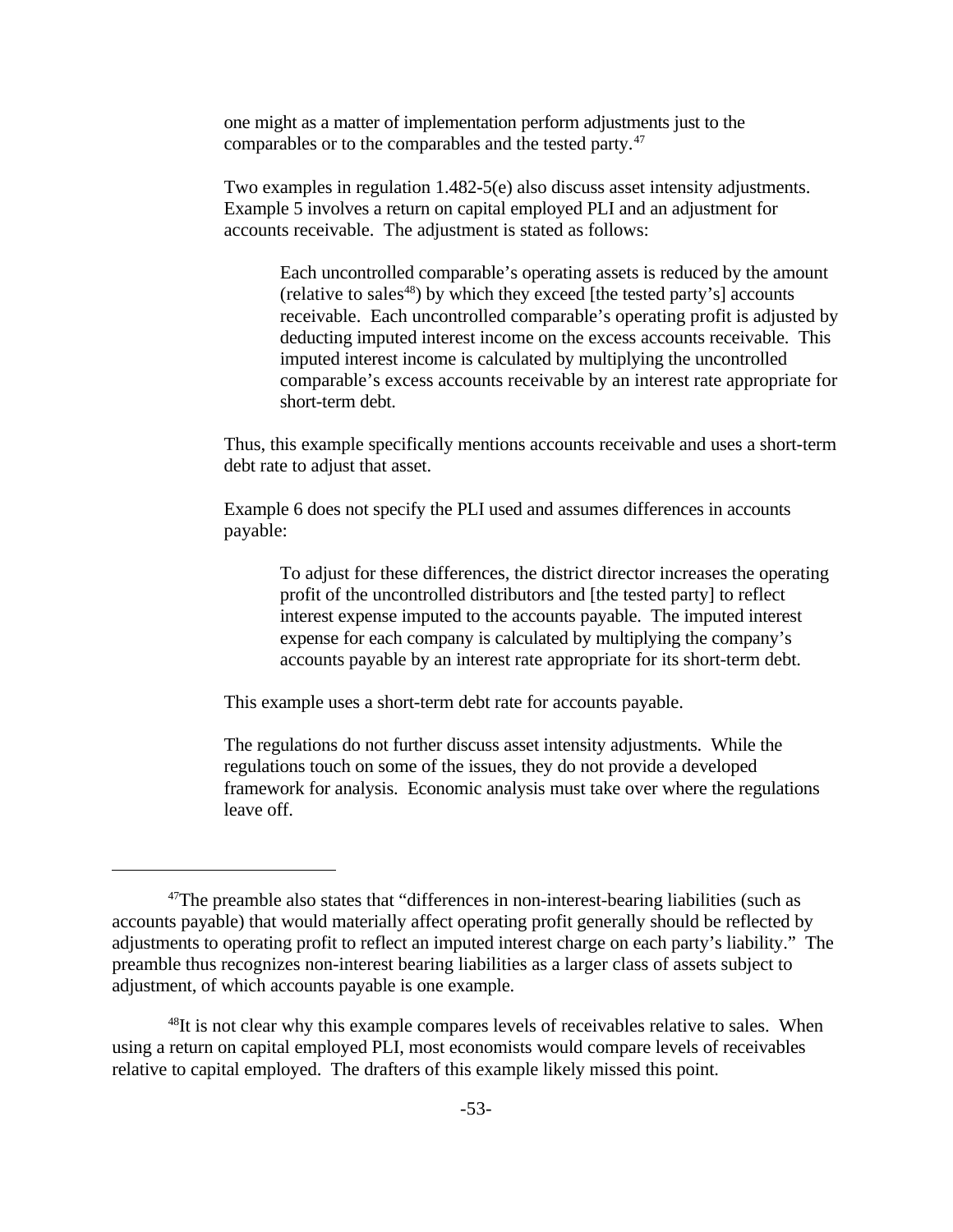#### **Other Adjustments**

Aside from asset intensity adjustments, other types of adjustments are sometimes performed. Sometimes the adjustments are done on an individual basis to each comparable (as asset intensity adjustments are done), and sometimes the adjustments are done to all comparables in the same way. In the latter case, one is typically adjusting for a special circumstance of the tested party that distinguishes it equally (as far as the available data indicates) from all of the comparables.

#### **• Accounting Adjustments**

Accounting adjustments are sometimes done to put all companies on a consistent basis. These adjustments normally are done on an individual basis to each comparable. One adjustment normally done, already mentioned above in connection with asset intensity adjustments, is to put all companies on a FIFO basis for inventory accounting. Certain circumstances may warrant other accounting adjustments. For example, companies may differ in how they treat customer rebates (as a deduction from sales or an operating expense) or writeoffs from obsolete inventory (as cost of goods sold, operating expense, or extraordinary expense). Generally, such adjustments are made only if an accounting issue seems important and if it is possible to get sufficient data to perform the adjustment.<sup>49</sup>

#### • **PLI Adjustments**

The earlier discussion of the CPM method (in the section on TPMs) explained that one can partly or fully transform one PLI into another by adding certain financial results of the tested party to the comparables' results. For example, one might compute an operating margin range for the comparables but then add in the tested party's operating expenses to get a gross margin range. Another way to think of this approach is that one starts with each comparable's gross margin and then adjusts that gross margin by adding the difference between the tested party's operating expenses and the comparable's operating expenses. Adding this difference constitutes an "operating expenses" adjustment, which is done individually for each comparable.

#### **• Other Adjustments Used**

Sometimes adjustments have been performed to account for differences in currency risk (to be discussed in Lesson 2) or functions such as R&D and manufacturing. Occasionally, there also have been adjustments for startup costs, geographic market

<sup>&</sup>lt;sup>49</sup>During the APA term, before the tested party's results are tested for compliance with the agreed TPM, those results must be put on the same accounting basis as that used to adjust the comparables (e.g., FIFO inventory accounting, same treatment of inventory writeoffs).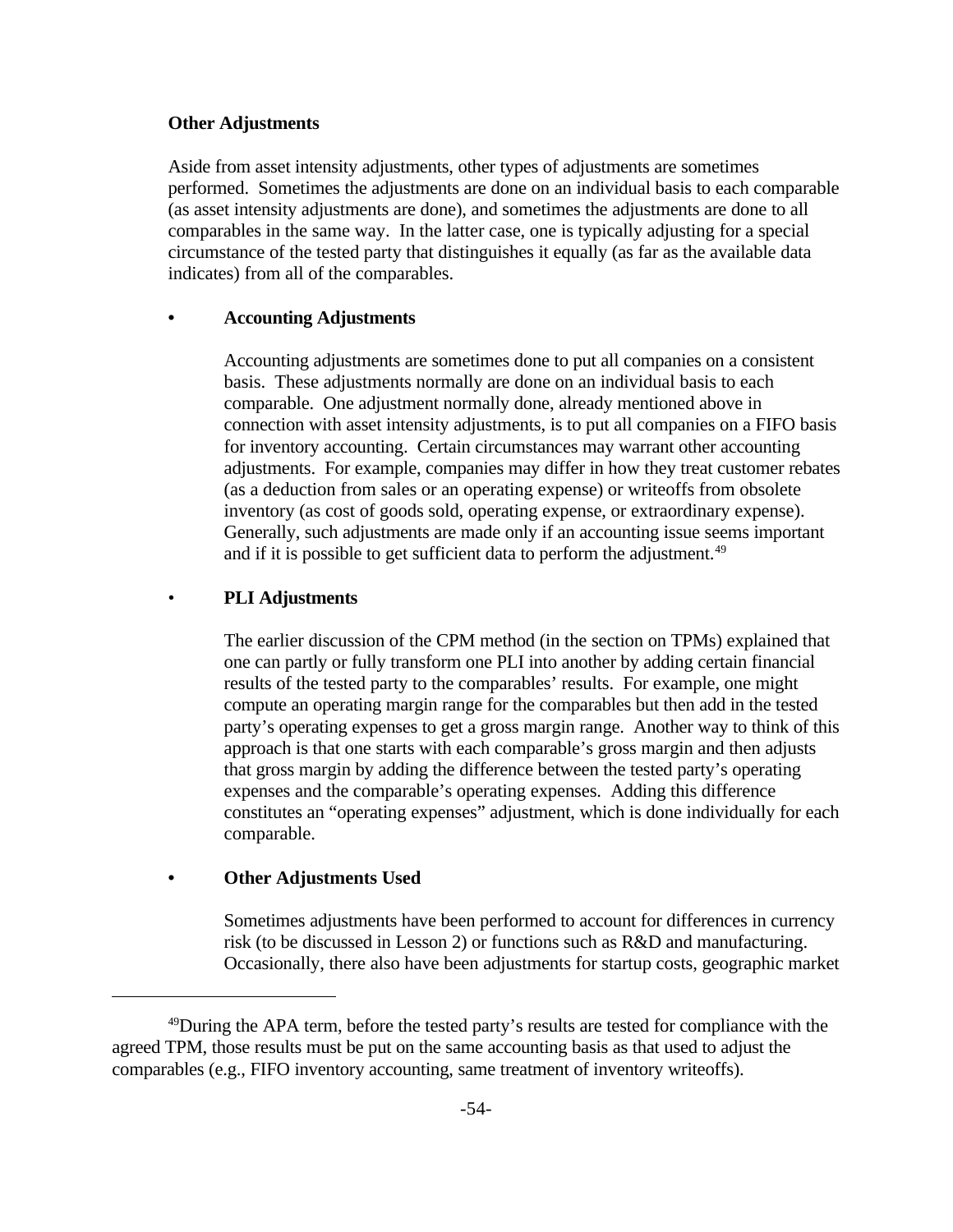(see Reg.  $1.482-1(d)(4)(ii)$ ), cost of capital variations,<sup>50</sup> nonroutine intangibles, sales shocks (i.e., dramatic unexpected changes in sales levels), and product liability. These adjustments have been evaluated on a case by case basis and made only when doing so improved the reliability of the results. They are sometimes done individually for each comparable, and sometimes done the same way for all comparables.

Sometimes an adjustment applies only to some of the APA years. For example, one case involved a distributor whose business suffered during a particular year because of a recession in its parent's country. The Service and the taxpayer discussed possible adjustments to reflect that the distributor would not be expected to earn a normal profit in that year.

As a matter of computation, when an adjustment applies only to some of the APA years (or applies differently from one APA year to the next) and the tested party's results are tested on a multiple-year basis (as discussed in the section below on testing and adjusting the tested party's results), it is simpler to make an adjustment to the tested party's results before they are compared to the applicable range, rather than making an adjustment to the range for that particular year. For example, suppose that an APA specifies an operating margin of 2.0 percent to 4.0 percent, except that for one year the range would be adjusted downward by 1.0 percent. In that year, one could for computational purposes leave the range at 2.0 to 4.0 percent but increase the tested party's result by 1.0 percent before comparing it to the range. Then it is straightforward to average results from different years, since they all are subject to the same range. If, for example, the taxpayer must in each APA year meet the range on the basis of the average operating margin for that year and the two previous years, then one can simply average the results for a three-year period (including an increase of 1.0 percent for the special year) and compare the average to the range of 2.0 to 4.0 percent.

#### **• Taxpayers' Proposed Adjustments Supported by Regression Analysis**

<sup>&</sup>lt;sup>50</sup> Sometimes taxpayers have proposed a geographic market adjustment that is in effect an adjustment for the different costs of capital to operate in those two markets. If a balance sheet based PLI is used (e.g., return on assets, return on capital employed), then the comparable's returns could be adjusted based on the difference in cost of capital between the two markets. If an income statement based PLI is used (e.g., operating margin, markup on total costs), then the comparable's returns could be adjusted using a variant of the normal asset intensity adjustments, in which the comparable and the tested party each have a different carrying cost for the assets in question. Such a modified asset intensity adjustment, if proposed by the taxpayer, would require careful scrutiny. One concern would be to make sure that the approach is sound in business and economic terms. Another concern is that certain approaches, if accepted in one case, might be improperly extended by treaty partners or taxpayer representatives to other cases.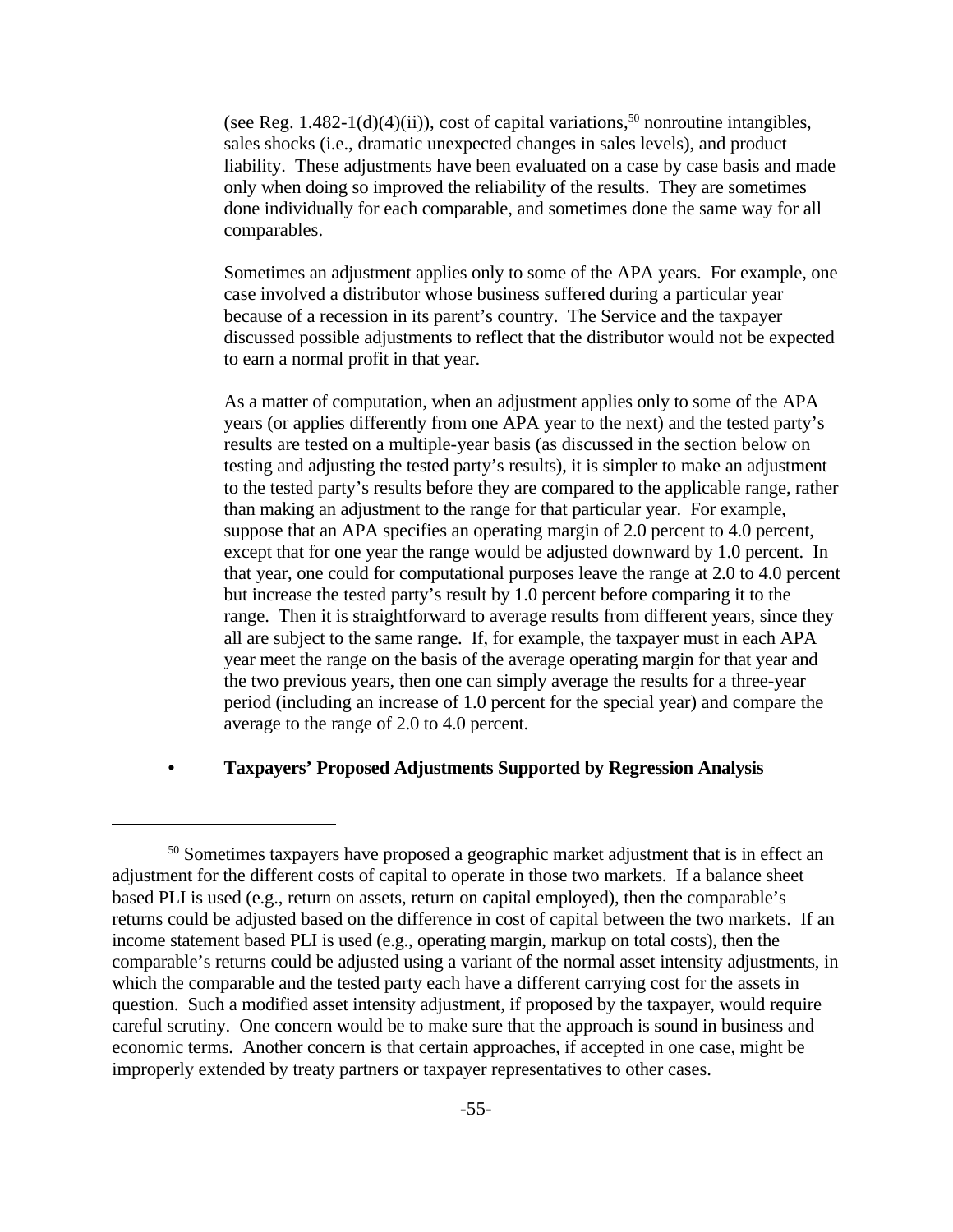Taxpayers sometimes propose creative adjustments supported by statistical regression analysis. For example, if the tested party is a Japanese distributor of scientific instruments, a taxpayer might present statistical evidence that in this industry in Japan the distributor's profit level increases with the level of imports. The taxpayer would then propose adjusting each comparable's profit level to what it might have been if the comparable had had the same level of imports as the tested party. Such arguments can be valid. In one bilateral case, the APA Program included in a recommended negotiating position such an adjustment based on the effect of sales fluctuations on profits. However, these arguments from taxpayers require careful scrutiny as follows.

First, does the taxpayer's analysis make economic sense? To continue the above example, suppose the tested party sells only imports because its goods come from its foreign parent, while the comparables all sell between 30 and 70 percent imports. Does the level of imports have the same economic meaning for both the comparables and the tested party? For example, the comparables might tend to import only certain specialty products that have higher margins. Thus, comparables with more imports will have higher margins. However, the tested party may import a full line of instruments, mostly unspecialized, from its foreign parent. Then a high level of imports would not have the same significance. Also, it is in any event questionable that one can reliably extrapolate from comparables with 30 to 70 percent imports to the case of 100 percent of imports.<sup>51</sup> If import level is important, perhaps one should seek comparables closer in this regard to the tested party. (One might still then do the suggested adjustment, but it would be more reliable.)

Second, is the taxpayer's analysis statistically sound? Is the regression omitting other explanatory variables that should be added? Is the regression's sample size large enough? Several other questions could be asked.

Third, even if the taxpayer's analysis makes economic sense and is statistically sound, bear in mind that the taxpayer may have tried many possible adjustments and carefully engineered one that gives a desired result. Does the taxpayer's result seem fair? Also, might the Service propose other adjustments that might seem equally justified but give opposite results?

# **CONSTRUCTING A RANGE OF ARM'S LENGTH RESULTS**

<sup>&</sup>lt;sup>51</sup>Cf. Reg. 1.482-1(d)(3)(ii)(C), Example 2 (when discounts are given to various uncontrolled customers depending on volumes, linear extrapolation is not reliable to determine the discount for a controlled customer with volume much higher than all the uncontrolled customers).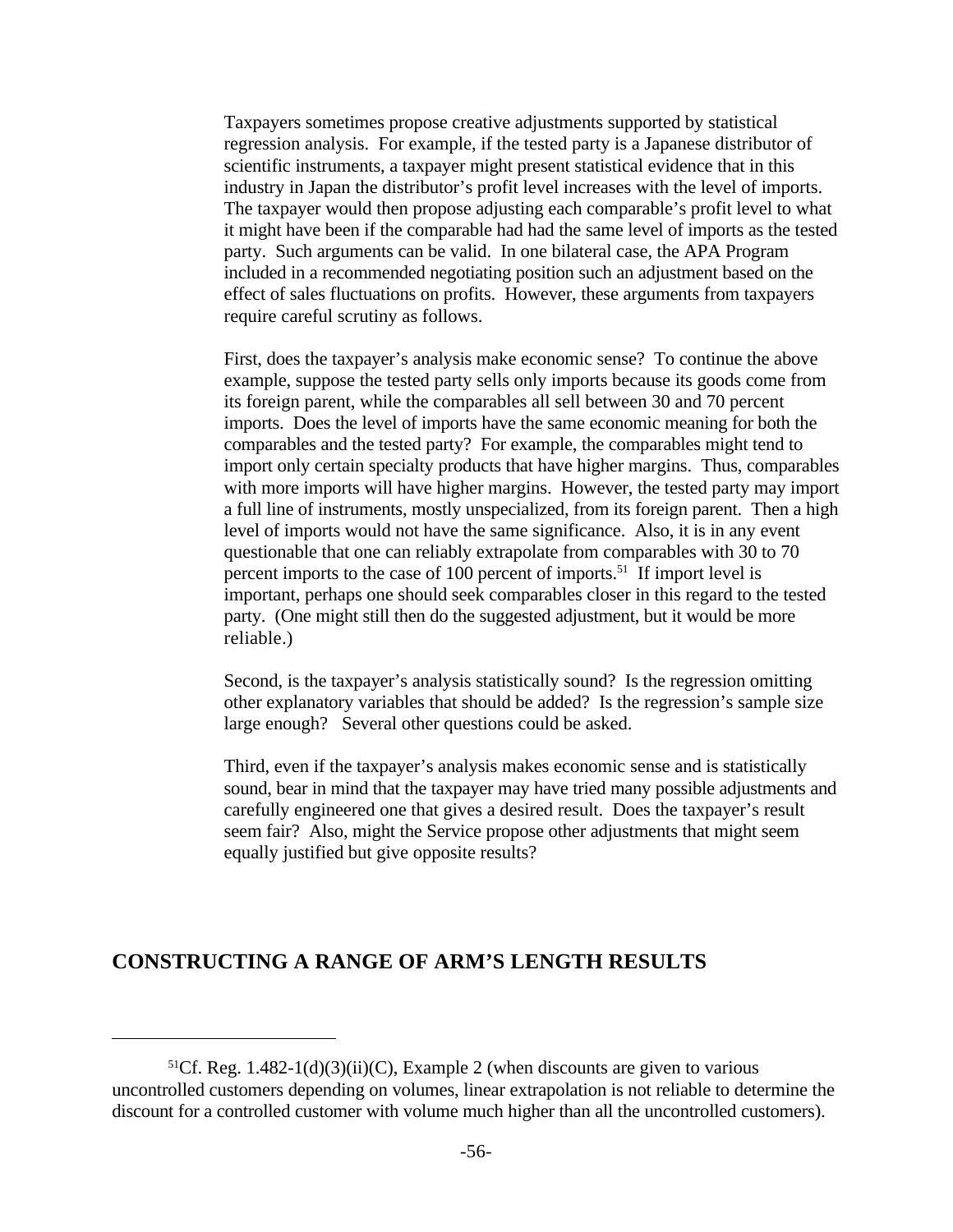The types of ranges used in APAs completed through December 1999, are set forth in Table D8. The terms used in this table are defined below.

## **TABLE D8**

## **Types of Ranges In APAs Concluded Through December 1999**

| Type of Range                                                                 | Number of APAs<br>That Involve This<br><b>Type</b> |
|-------------------------------------------------------------------------------|----------------------------------------------------|
|                                                                               |                                                    |
| Full range                                                                    | 5                                                  |
| Interquartile range                                                           | 41                                                 |
| Interquartile range recomputed after Tukey filter                             | 5                                                  |
| Agreed range                                                                  | 11                                                 |
| Floor (result must be no less than $x$ )                                      | 20                                                 |
| Ceiling (result must be no more than $x$ )                                    | 4                                                  |
| Specific result                                                               | 144                                                |
| Financial products - statistical confidence interval to test for internal CUP | 16                                                 |

## **Arm's Length Range**

Reg. § 1.482–1(e)(1) states that sometimes a pricing method will yield "a single result that is the most reliable measure of an arm's length result." Sometimes, however, a method may yield "a range of reliable results," called the "arm's length range." A taxpayer whose results fall within the arm's length range will not be subject to adjustment.

Under Reg.  $§$  1.482–1(e)(2)(i), such a range is normally derived by considering a set of two or more uncontrolled transactions<sup>52</sup> of similar comparability and reliability. If these

<sup>&</sup>lt;sup>52</sup>The term "transaction" here can include many transactions by one company, considered on an aggregate basis. See Reg. § 1.482-1(f)(2)(iv) (product lines).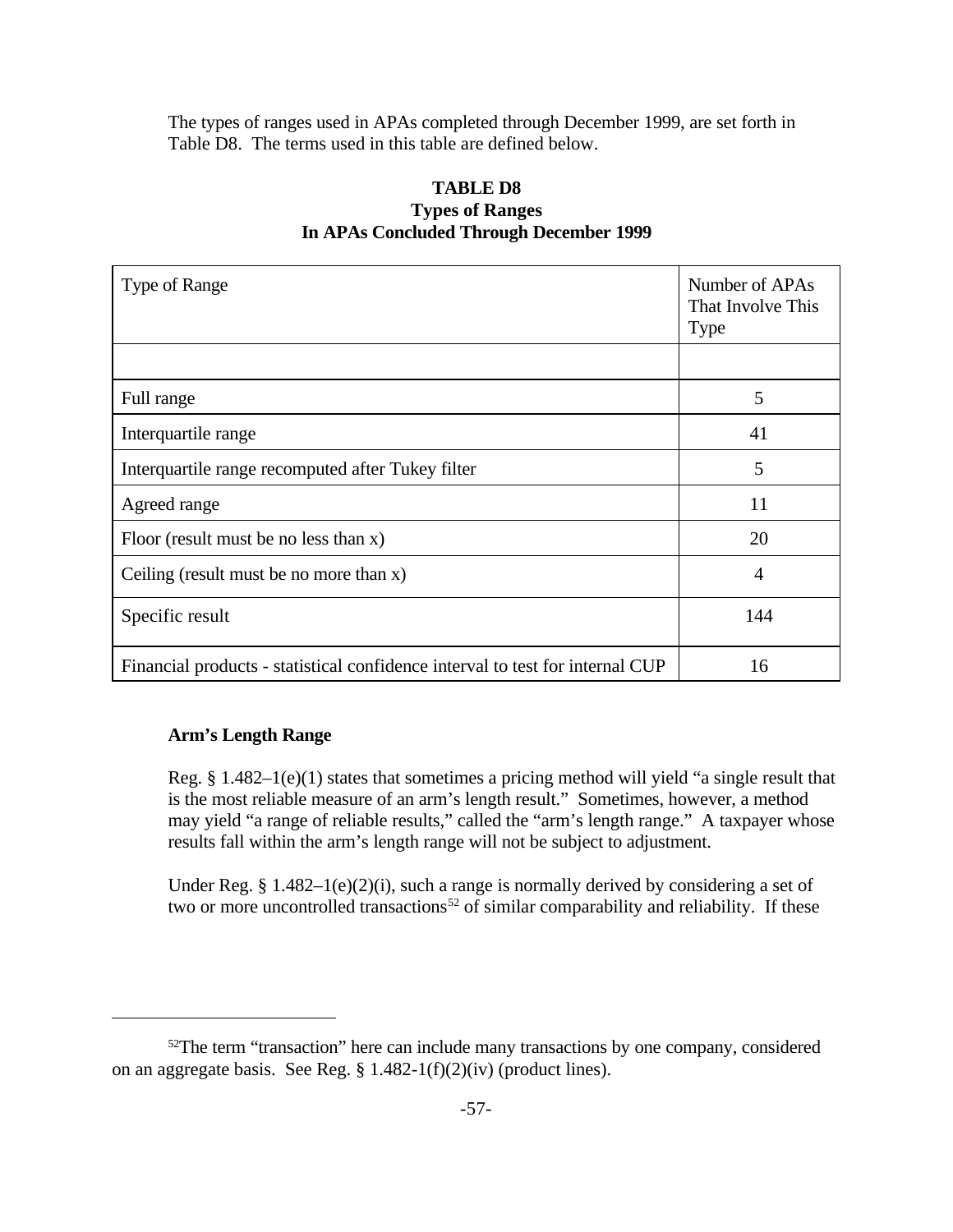comparables are of very high quality, as defined in the Regulations,<sup>53</sup> then under Reg.  $§1.482-1(e)(2)(iii)$ (A) the arm's length range includes the results of all of the comparables (from the least to the greatest). However, the APA Program has only rarely identified cases meeting the requirements for the full range. If the comparables are of lesser reliability, then under Reg.  $\S 1.482-1(e)(2)(iii)(B)$  "the reliability of the analysis must be increased, where it is possible to do so, by adjusting the range through application of a valid statistical method to the results of all of the uncontrolled comparables." The reliability "is increased when statistical methods are used to establish a range of results in which the limits of the range will be determined such that there is a 75 percent probability of a result falling above the lower end of the range and a 75 percent probability of a result falling below the upper end of the range." One such method, the "interquartile range," "ordinarily provides an acceptable measure of this range," although a different statistical method "may be applied if it provides a more reliable measure."<sup>54</sup> In the case of bilateral APAs, other methods for setting a range have been agreed upon between the Competent Authorities.

## **Interquartile Range**

The "interquartile range" is the range from the 25th to the 75th percentile of the comparables' results. The precise definition in the regulations<sup>55</sup> is somewhat difficult to understand. Table D9 shows how to compute the interquartile range for comparable sets of

<sup>54</sup>One statistical method occasionally considered with large sets of comparables is to assume that the comparables' results are a random sample of a larger set of results with a normal distribution. One can then use statistical techniques to estimate that larger set's median and standard deviation based on the observed comparables' results. By the definitions of normal distribution and standard deviation, a range extending 0.675 standard deviations in either direction from the median will contain 50% of the members of the assumed larger set of results, with 25% of the members of that set lying above this range and 25% of the members lying below this range.

<sup>554</sup> For purposes of this section, the interquartile range is the range from the 25th to the 75th percentile of the results derived from the uncontrolled comparables. For this purpose, the 25th percentile is the lowest result derived from an uncontrolled comparable such that at least 25 percent of the results are at or below the value of that result. However, if exactly 25 percent of the results are at or below a result, then the 25th percentile is equal to the average of that result and the next higher result derived form the uncontrolled comparables. The 75th percentile is determined analogously." Reg.  $§ 1.482-1(e)(2)(iii)(C)$ .

<sup>&</sup>lt;sup>53</sup>For such comparables, "it is likely that all material differences have been identified" between the uncontrolled comparable and the controlled transaction. Further, each identified difference has "a definite and reasonably ascertainable effect on price or profit, and an adjustment is made to eliminate the effect of each such difference." Reg.  $\S$  1.482-1(e)(2)(iii)(A).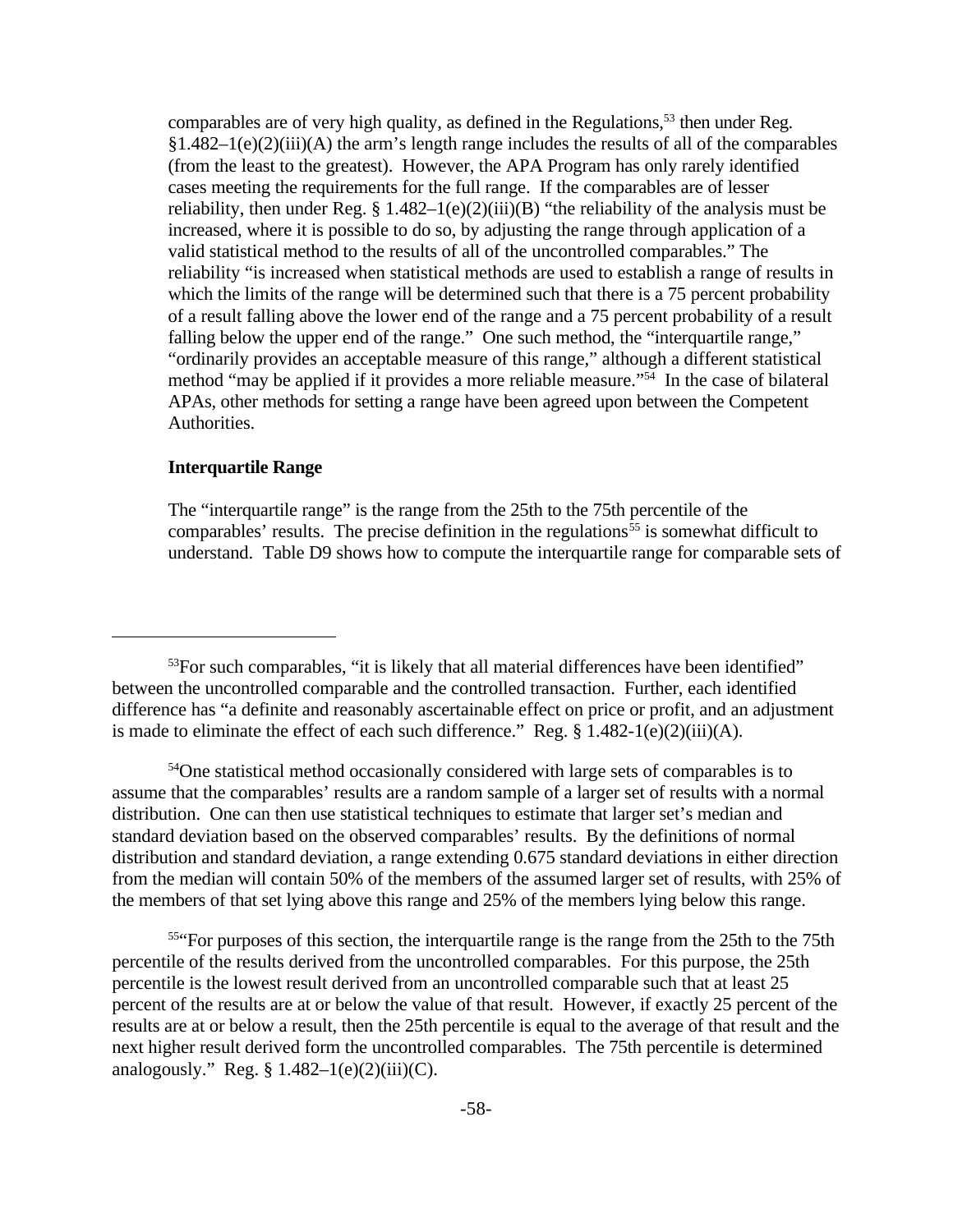different sizes. The table shows a recurring pattern that can be extended indefinitely.<sup>56</sup> In the table's center and right columns, 1 denotes the lowest comparable result, 2 denotes the next lowest comparable result, and so on.

<sup>&</sup>lt;sup>56</sup>The table starts with a set of only one comparable and literally follows the definition in the regulations. However, for sets of one to three comparables, one might question how meaningful the definition of the interquartile range is. In those cases, the interquartile range is defined to be the same as the full range.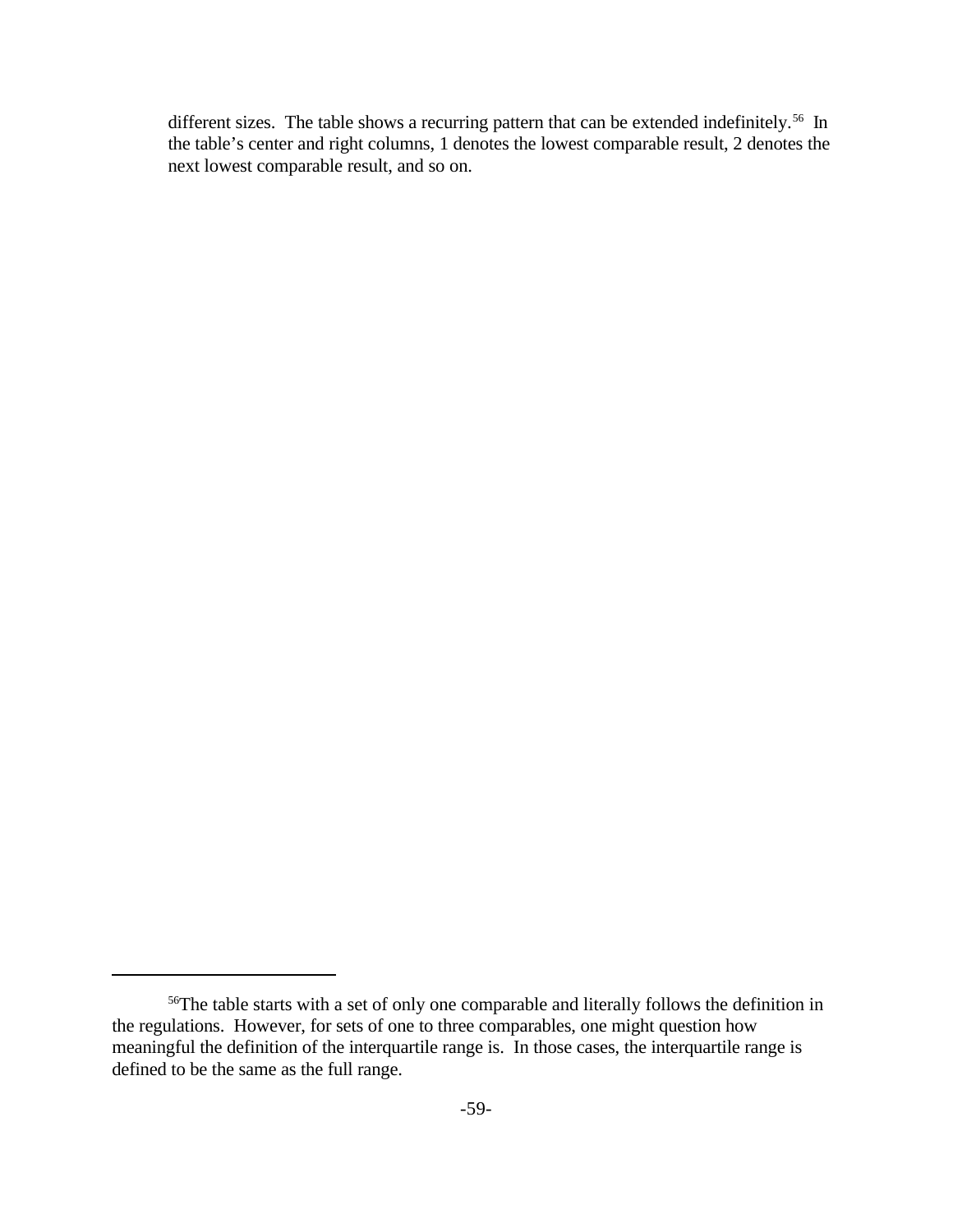#### **Table D9**

| <b>Interquartile Ranges</b> |  |  |
|-----------------------------|--|--|
|-----------------------------|--|--|

| Number of Comparables | <b>Bottom of Interquartile Range</b> | Top of Interquartile Range |  |  |
|-----------------------|--------------------------------------|----------------------------|--|--|
| $\mathbf{1}$          | $\mathbf{1}$                         | $\mathbf{1}$               |  |  |
| $\mathfrak{2}$        | $\mathbf{1}$                         | $\overline{2}$             |  |  |
| $\mathfrak{Z}$        | $\mathbf{1}$                         | 3                          |  |  |
| $\overline{4}$        | average of 1 and 2                   | average of 3 and 4         |  |  |
| 5                     | $\mathbf{2}$                         | $\overline{4}$             |  |  |
| 6                     | $\overline{2}$                       | 5                          |  |  |
| $\tau$                | $\overline{2}$                       | 6                          |  |  |
| 8                     | average of 2 and 3                   | average of 6 and 7         |  |  |
| 9                     | 3                                    | $\boldsymbol{7}$           |  |  |
| 10                    | 3                                    | 8                          |  |  |
| 11                    | 3                                    | 9                          |  |  |
| 12                    | average of 3 and 4                   | average of 9 and 10        |  |  |
| 13                    | $\overline{4}$                       | 10                         |  |  |
| 14                    | $\overline{4}$                       | 11                         |  |  |
| 15                    | $\overline{4}$                       | 12                         |  |  |
| 16                    | average of 4 and 5                   | average of 12 and 13       |  |  |
| 17                    | 5                                    | 13                         |  |  |
| 18                    | 5                                    | 14                         |  |  |
| 19                    | 5                                    | 15                         |  |  |

A variant on the interquartile range involves a "Tukey filter," as follows. First, the set of comparables is used to derive a standard interquartile range. Then the difference D between the top and bottom of the interquartile range is computed. Next, all comparables whose results are more than a certain multiple of D (often the multiple 1.5 is used) outside the interquartile range are discarded as "outliers." Finally, the reduced set of comparables (without the outliers) is used to compute a second interquartile range, which is then used as the arm's length range. This approach has only occasionally been used for APAs (see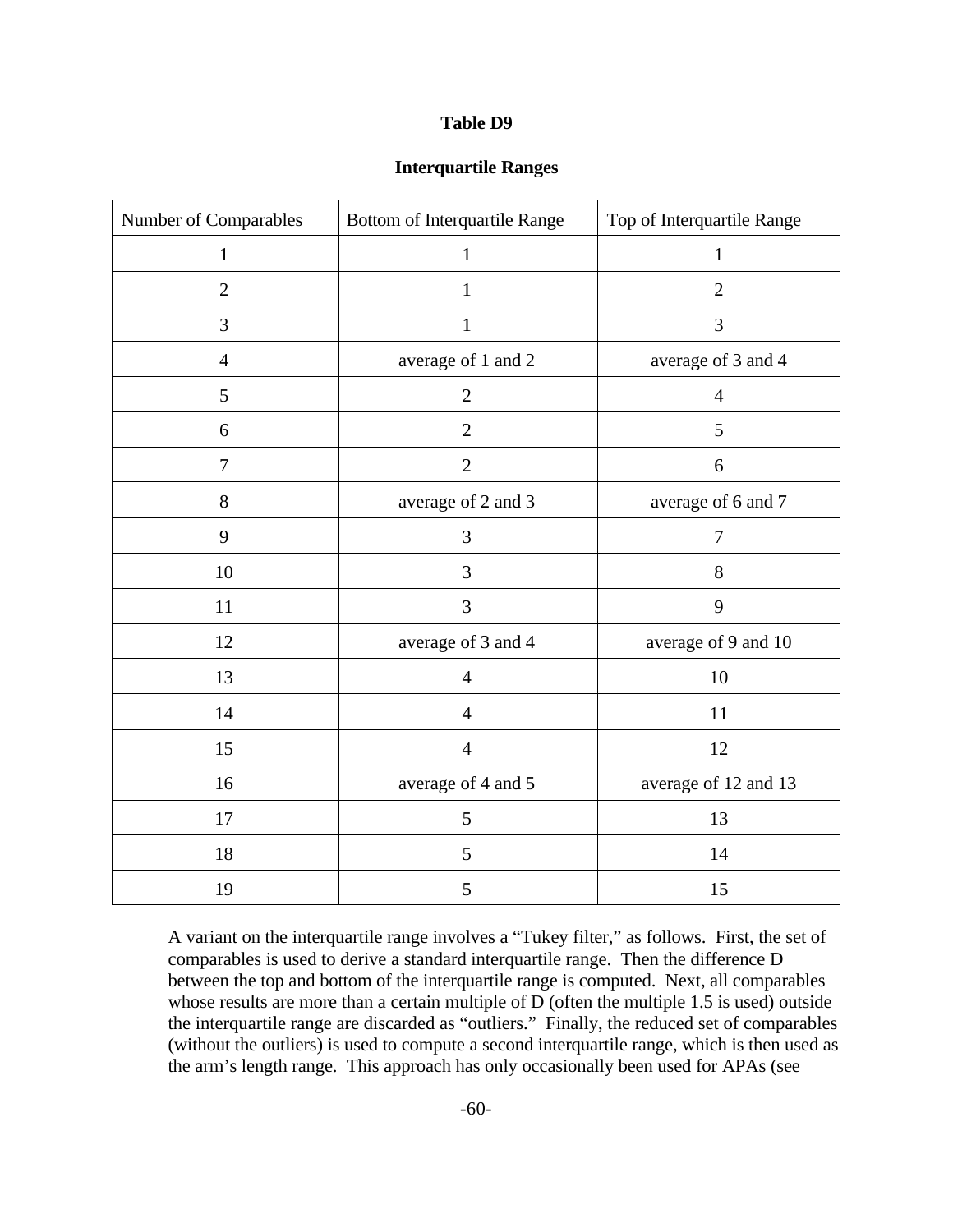Table D8). The Tukey filter has been used to eliminate companies that were so anomalous that they arguably should not have been included as comparables in the first place. Taxpayers have argued that proper comparable selection plus use of the interquartile range should eliminate anomalous companies, and that adding a Tukey filter is a redundant safeguard that unduly narrows the arm's length range.

## **Specific Result ("Point")**

Even though a set of comparables could yield a range of results, some APAs have specified a single or specific result, also called a "point." This approach has been used in some APAs to avoid the possibility of manipulation to produce a result near the bottom of a specified range. For bilateral APAs, each country might be concerned about the potential for such manipulation, making it easier for the two countries to agree on a specific result than on a range. In many APAs, the specific point has been the median point of the set of comparables' results. However, in some APA cases, arguments for a different point have been made and accepted.

APAs also have often used a point in establishing a royalty rate. A set of comparables may yield a range of possible arm's length royalty rates. However, as a matter of business practice, companies typically fix precise royalty rates in advance. Therefore, APAs often require a specific royalty rate. Other methods in which a point rather than a range has been used include CUP, resale price, and cost plus. Sometimes only one comparable transaction is used,<sup>57</sup> yielding a specific result rather than a range. A point has also been used with CPM and with profits splits (discussed later). A point has commonly been used when applying the CPM to determine an arm's length markup for integral services.

## **Floors and Ceilings**

Some APAs specify not a point or a range, but a "floor" or a "ceiling." When a floor is used, the tested party's result must be greater than or equal to some particular value. When a ceiling is used, the tested party's result must be less than or equal to some particular value. Such an approach has been used, for example, where the TPM is a CPM with operating margin as the PLI and the comparable transactions reflect certain current business conditions that might improve. The APA required that the tested party's operating margin should always be above the bottom of the interquartile range, but permitted the operating margin to go above the top of the interquartile range in case conditions improved.

Floors and ceilings are normally used only in unilateral APAs, to guarantee at least a certain minimum level of U.S. income or maximum level of foreign income. For bilateral APAs, the treaty partner normally would object to an approach that put a minimum but no

<sup>&</sup>lt;sup>57</sup>The use of only one comparable transaction is more likely when that transaction is an "internal" comparable uncontrolled transaction, that is, a transaction that involves one of the related parties under evaluation.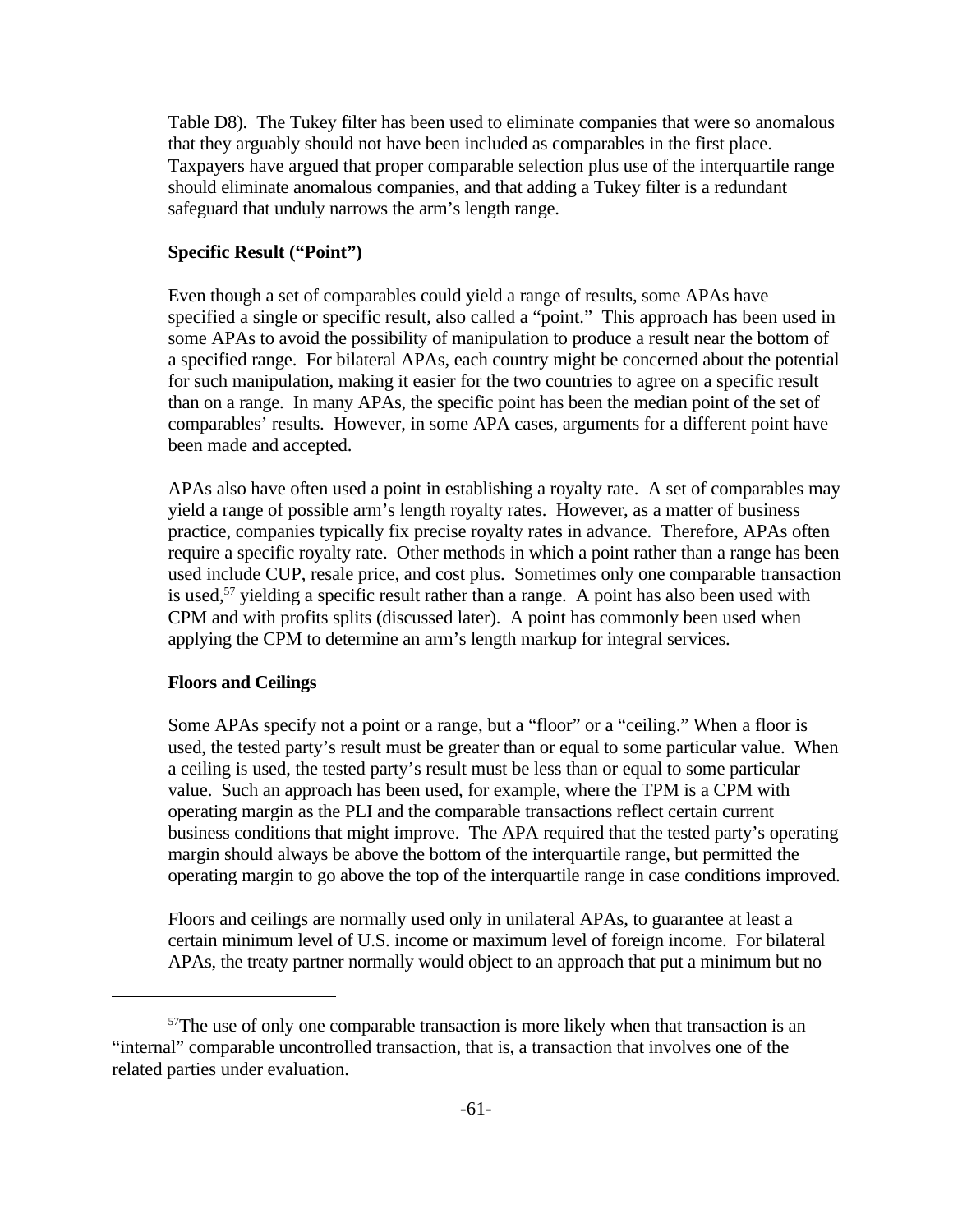maximum on U.S. income. Current APA Program practice does not favor the use of floors or ceilings.

## **Approaches for Profit Splits**

APAs have tended to adopt a point rather than a range when applying profit split methods. In some cases the choice of point or range, or the size of the range, has been an important negotiating point.

## **• Comparable Profit Split**

In a comparable profit split under Reg.  $$1.482-6(c)(2)$ , total profit is split in the same ratio as the profit of comparable uncontrolled parties is split. Typically this method produces a specific ratio of profit split, although if more than one set of comparable parties were used it would be possible to derive a range. (Only one APA has ever used a comparable profit split.)

## • **Residual Profit Split**

In a residual profit split under Reg.§  $1.482-6(c)(3)$ , each party is first assigned a routine return, and any residual profit or loss is split according to each party's relative contribution of pertinent intangible property. Normally, the proportion in which to split the residual is a specific result that comes from specific values assigned to each party's intangible contribution.

As normally implemented, this method also uses a specific result for the routine returns. This approach is the simplest. Then for each APA year, the total U.S. profit, which consists of the U.S. routine return and the U.S. share of the residual profit or loss, will be a specific result. However, in some APA negotiations, the taxpayer has argued that the regulations entitle it to the interquartile range of each routine return. Under this approach, any total U.S. profit that results from any combination of routine returns within these ranges (and from splitting the residual profit or loss as agreed) is deemed to be arm's length.

The regulations do not give clear guidance on whether taxpayers are entitled to such interquartile ranges. Reg.  $1.482-1$ (e) explains that a taxpayer is permitted an arm's length range, defined by the comparables, which can be either the full range, the interquartile range, or some other suitable range. However, this section of the regulations does not appear to contemplate a TPM in which two sets of ranges would be used to generate a final result. Reg.  $1.482-6(c)(3)(iii)$  gives an example of a residual profit split in which a point value is used for the routine profit.

## **• "Profit Creation"**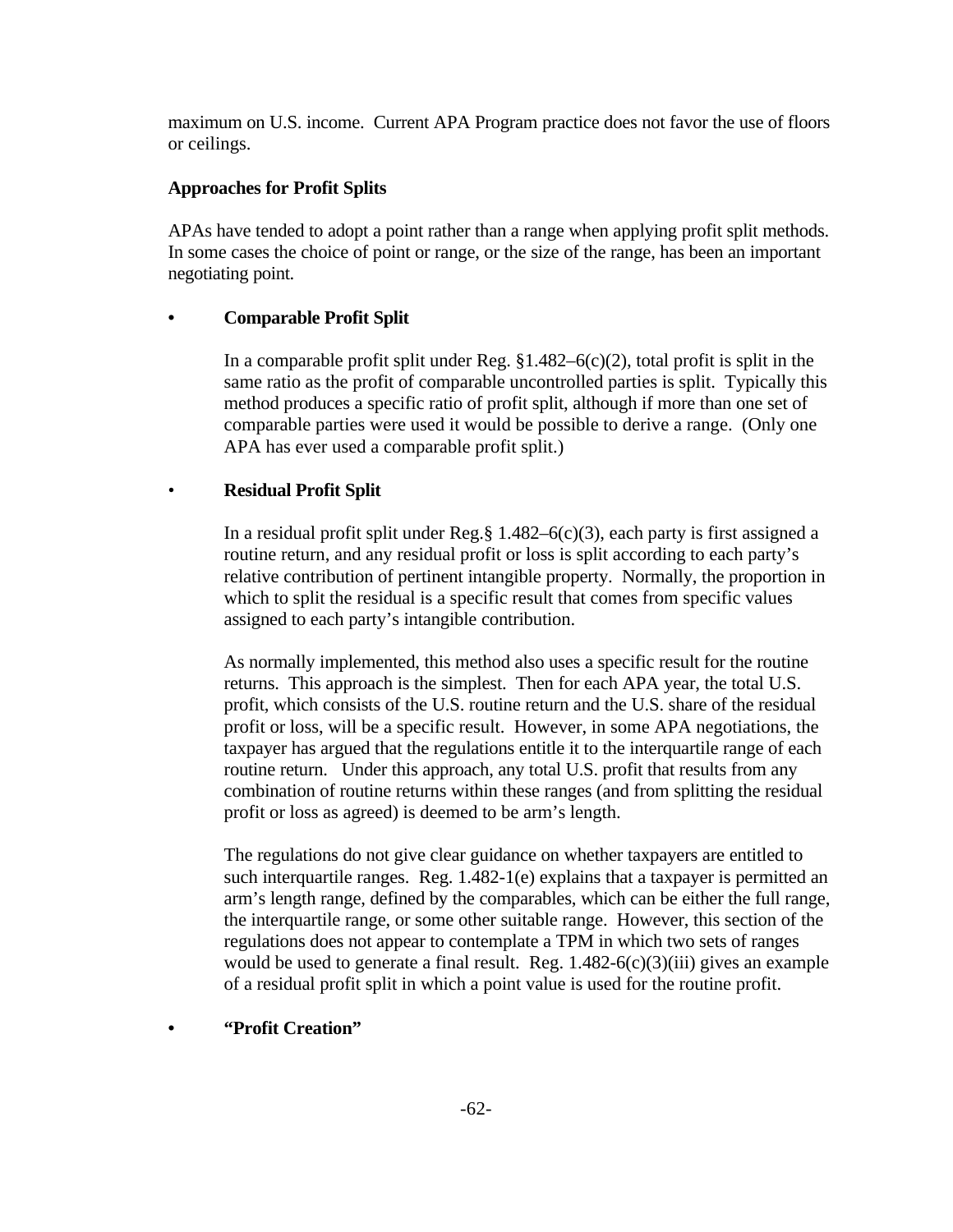Another issue bearing on the range used in a residual profit split is what one treaty partner has called "profit creation". This term term refers to the situation in which one party to a controlled transaction earns a profit even though there is a total system loss from the transactions at issue.<sup>58</sup> This can occur when there is a residual loss after routine profits are taken. For example, suppose the tested party manufacturer's expected routine profit is \$4M and the tested party distributor's expected routine profit is \$8M, but there is a system loss of \$2M. There is then a residual loss of \$14M. Suppose that this loss is split 50/50 (\$7M each). Then the manufacturer's total profit will be \$4M minus \$7M, or -\$3M, while the distributor's total profit will be \$8M minus \$7M, or \$1M. The distributor thus makes \$1M profit despite a system loss of \$3M.

The Service's position is normally that if the TPM was properly chosen, such "profit creation" is correct. However, one treaty partner finds such "profit creation" troubling. To accommodate this concern, the Service in some cases has agreed on constraints that minimized the extent of "profit creation." For example, in some cases involving a profit split range, a constraint was added that each party's profit could not exceed the greater of (1) zero, (2) the system profit, and (3) the bottom of the range as originally determined. Thus, a party could not earn above the bottom of its range if that would give the party positive profit greater than the system profit.

#### **• Other Profit Splits**

The various points just discussed concerning ranges under a residual profit split could also apply to an unspecified profit split structured similarly to residual profit splits. Such a TPM would assign a routine profit to each party and then split the residual in some manner other than according to intangible contributions as would be required for a residual profit split under Reg.  $1.482-6(c)(3)$ .

#### **Statistical Confidence Intervals**

Some APAs involving financial products have employed a "statistical confidence interval" to compare pricing of a large set of controlled transactions with a comparable set of uncontrolled transactions. An example is a financial institution with fairly autonomous branches in several countries. Pursuant to the business profits article of the applicable income tax treaties and Prop. Reg. §1.482–8(b), APAs have been executed allowing the taxpayer to allocate profits between branches with reference to the branches' internal

<sup>&</sup>lt;sup>58</sup>The treaty partner has also used the term "loss creation" for the situation in which one party has a loss despite an overall system profit. The treaty partner has similar concerns about "loss creation." With both "profit creation" and "loss creation," one party has a profit and the other a loss.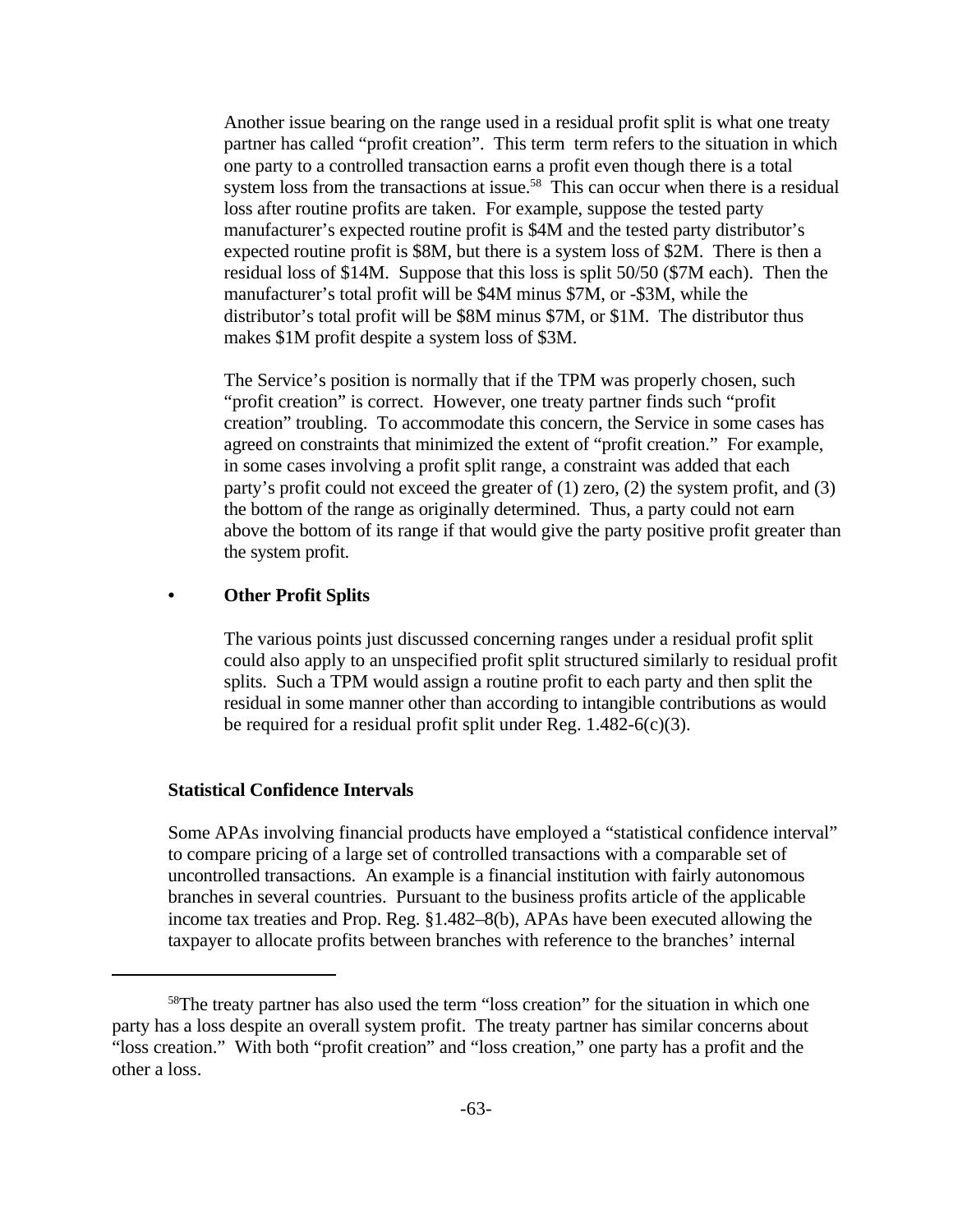accounting methods, taking into account all trades, including interbranch and/or interdesk trades. In order for this method to provide a reliable result, however, it is necessary to ensure that all such controlled trades be priced on the same market basis as uncontrolled trades. To test whether this is so, a branch's controlled trades are matched with that branch's comparable uncontrolled trades made at times close to the controlled trades. A statistical test is performed to detect pricing bias, by which the controlled trades might as a whole be priced higher or lower than the uncontrolled trades. This has been accomplished by construction of a statistical "confidence interval." Typically a two-tailed 95% confidence interval is used. This means that the controlled trades are accepted as arm's length unless the prices of the controlled trades are so different from the prices of the uncontrolled trades that random variations would have caused differences of that size (or greater) less than 5% of the time.

# **TESTING RESULTS DURING THE APA PERIOD, AND CONSEQUENCES OF BEING OUTSIDE THE ARM'S LENGTH RANGE**

Once an arm's length range is determined, the results of the tested party or parties must be measured against that range. If the results are outside of that range an adjustment to income may be warranted and there may be other consequences.

## **How To Test the Results (Time Period and Averaging)**

A preliminary question is the time period over which to test the tested party's results. The simplest approach is to test each year's results against the arm's length range. Other approaches involve averaging<sup>59</sup> over a multiple-year period.<sup>60</sup>

Averaging can be mathematically tricky if the range is not the same for each APA year. A solution to this problem is to keep the range the same each year and make a special adjustment to the tested party's results in particular years before comparison with the range. This approach is described earlier in the section on adjusting the comparables' results.

 $60$ In an audit context, if "data relating to uncontrolled comparables from multiple years is used, data relating to the controlled taxpayer for the same years ordinarily must be considered." Reg.  $1.482-1(f)(2)(iii)$ (A). However, as discussed above in the section on analysis windows, in

<sup>&</sup>lt;sup>59</sup>Averages can be computed on a simple basis (averaging the numerical results from each year) or on a weighted average basis, which is equivalent to taking total results for the whole period (e.g., total operating profit divided by total sales, to yield a total or a weighted average operating margin). These concepts are discussed above in the section on analysis windows. The weighted average approach is often considered preferable since it reflects the taxpayer's total results.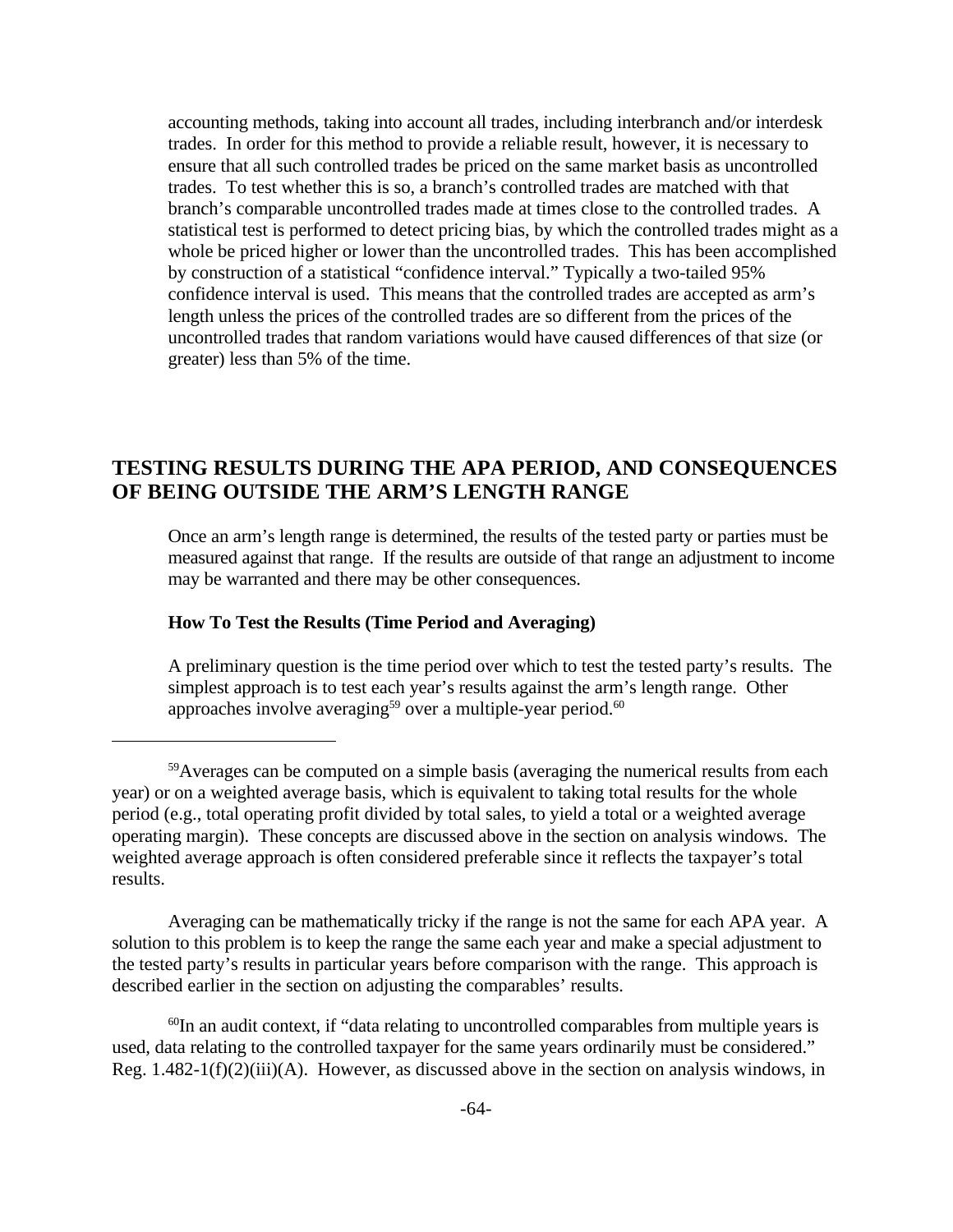There are different approaches to averaging. One approach is to require only that the average results within all the APA years in aggregate fall within the arm's length range. Another approach is to use a rolling average over a number of years, for example a threeyear rolling average. With a three-year rolling average, in any given APA year the average results for that year and the two previous are tested against the arm's length range. (The testing might start in the first APA year; alternatively, it might start in the third.)

Taxpayers often argue for averaging on the ground that their industry is subject to cyclical or otherwise fluctuating return. See Reg.  $1.482-1(f)(2)(iii)(B)$  ("Circumstances that may warrant consideration of data from multiple years include . . . the effect of business cycles in the controlled taxpayer's industry, or the effects of life cycles of the product or intangible being examined.") However, averaging can permit a taxpayer to defer taxable income by deliberately achieving profits below the range in early years that are averaged with higher profits in later years. With some taxpayers this danger is greater than with others. The APA Program's policy is that averaging should be done only when justified by particular circumstances. These circumstances could include, among others, the nature of the industry, the desire to renew a prior APA on the same basis, and a treaty partner's desire to avoid the need for adjustments. Some circumstances might argue against averaging, such as a taxpayer's apparent manipulation of averaging to defer income in a prior APA.

Sometimes compromise approaches are used. For example, a taxpayer may accept a narrower range in exchange for being tested on an average basis. Or averaging may be used, but a taxpayer still must on a yearly basis meet an expanded range.

Sometimes the possibility of deferral is lessened through the choice of averaging method. For example, for a five-year APA, a three-year rolling average permits less deferral than an average over the whole term. However, rolling averages can pose special problems requiring creative solutions. Suppose a three-year rolling average is used and the testing starts in the first APA year. Then a taxpayer could arbitrarily lower its profits for the first two years of the APA term but still be within the range on a three-year rolling average basis as a result of high profits in the two years prior to the APA term. The Service might consider this non-arm's-length behavior. One compromise is to state that, for purposes of computing a three-year average, the results for the two years right before the APA period will be deemed not to exceed (for example) the top of the arm's length range. As another example, suppose that a three-year rolling average is used, the testing starts in the third APA year, and the APA period is five years. The taxpayer could deliberately report very low profits in the first, second, fourth, and fifth APA years but very high profits in the third APA year. For example, suppose the operating margin range is 2 to 4 percent, the taxpayer's sales are the same each year, and the taxpayer reports the following results:

the APA context the analysis window (that is, the period of the comparables' results) usually cannot match the APA period (during which the APA's TPM applies).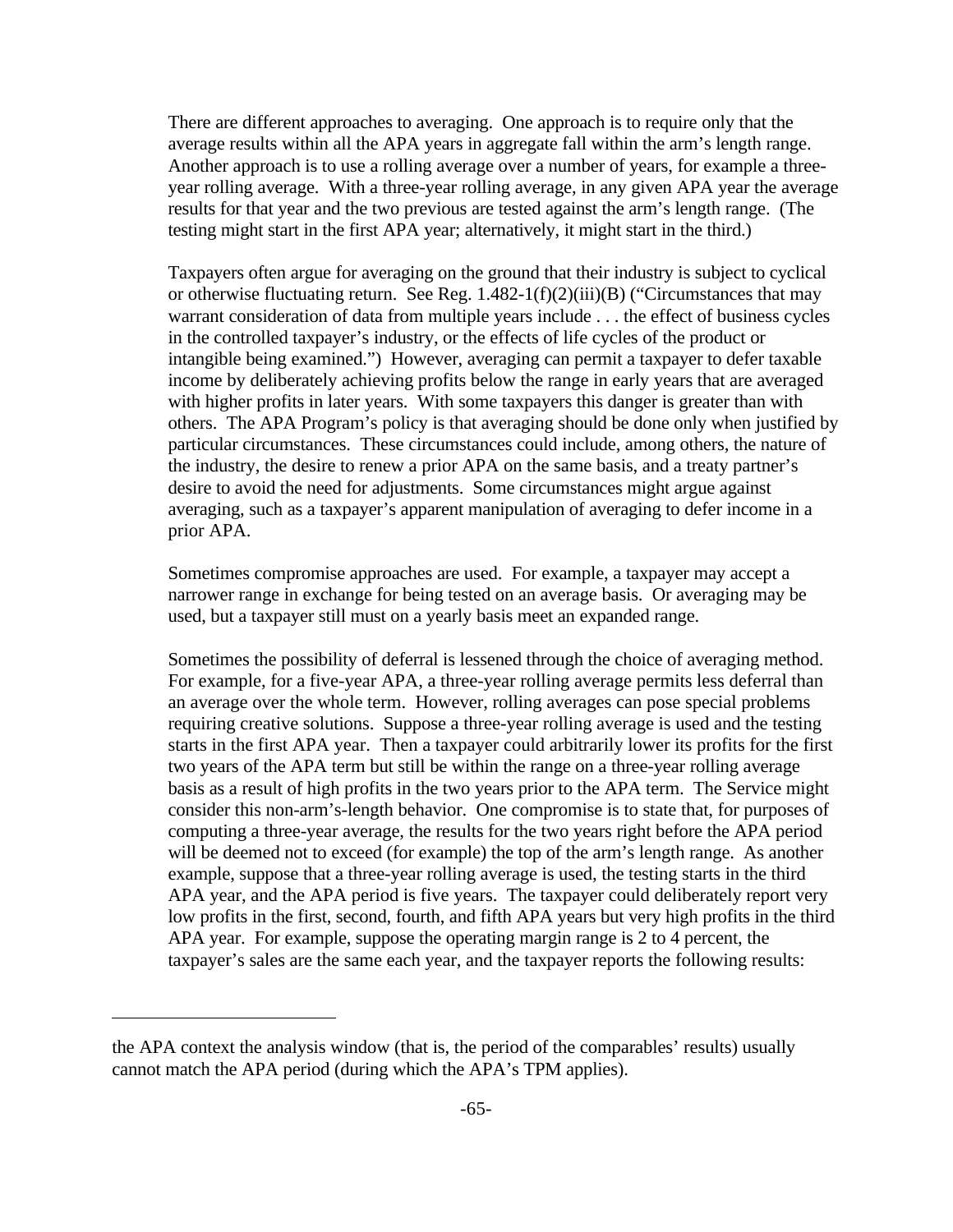| Year                                  |  |  |  |
|---------------------------------------|--|--|--|
| <b>Operating Margin</b><br>Percentage |  |  |  |
| Three-year rolling average            |  |  |  |

While all three-year rolling averages are within the range, taxpayer's operating margin over the whole term (1.2 percent, the average of the yearly operating margins) is below the range. The Service might consider this non-arm's-length behavior. One way to address this problem is to add a test that taxpayer must be within the range on an average basis over the whole APA period.

#### **Consequences of Being Outside the Range**

APAs differ as to the consequences when the taxpayer's results fall outside the arm's length range. Most APAs permit the taxpayer to make a "compensating adjustment" under section 11.02 of Rev. Proc. 96-53 (discussed further below) to bring the results within the arm's length range. The reason for permitting such adjustments is that it is often difficult for taxpayers to ensure a result within the range during its tax year; only after the year's end, when complete accounting data are available, can taxpayers take final stock of the results.<sup>61</sup> However, the compensating adjustment mechanism can be abused to avoid estimated tax payments (see below for the tax treatment of compensating adjustments). $62$ 

A compensating adjustment is a payment between related parties, accomplished for example through actual funds transfer, offset to an existing intercompany account, or a recharacterization of dividends. The payment is made after the tax year ends in order to bring that year's results within the arm's length range. The payment could either increase or decrease U.S. income, depending on whether taxpayer's year-end results showed U.S. results below or above the arm's length range respectively.<sup>63</sup> Taxpayers normally must

<sup>&</sup>lt;sup>61</sup>Depending on the particular taxpayer and TPM, there is a wide variation in the precision with which the taxpayer can hit the range and the effort required to do so.

 $62$ Some bilateral APAs provided for consultations between the competent authorities as to how to proceed when taxpayer does not meet the range. The APA Program's policy is that, while there is no objection to agreeing to consult with another competent authority, enforcement of an APA's terms (including meeting the range, as well as other provisions such as grounds for revoking and canceling an APA) should not depend on approval of another competent authority.

 $63$ Taxpayers occasionally seek to adjust their results after the year end even when the yearend results were within the arm's length range. For example, if the arm's length operating margin is 3 to 5 percent, a taxpayer with year-end results of 5 percent might wish to adjust its results down to 3 or 4 percent. An adjustment under these circumstances is not permitted.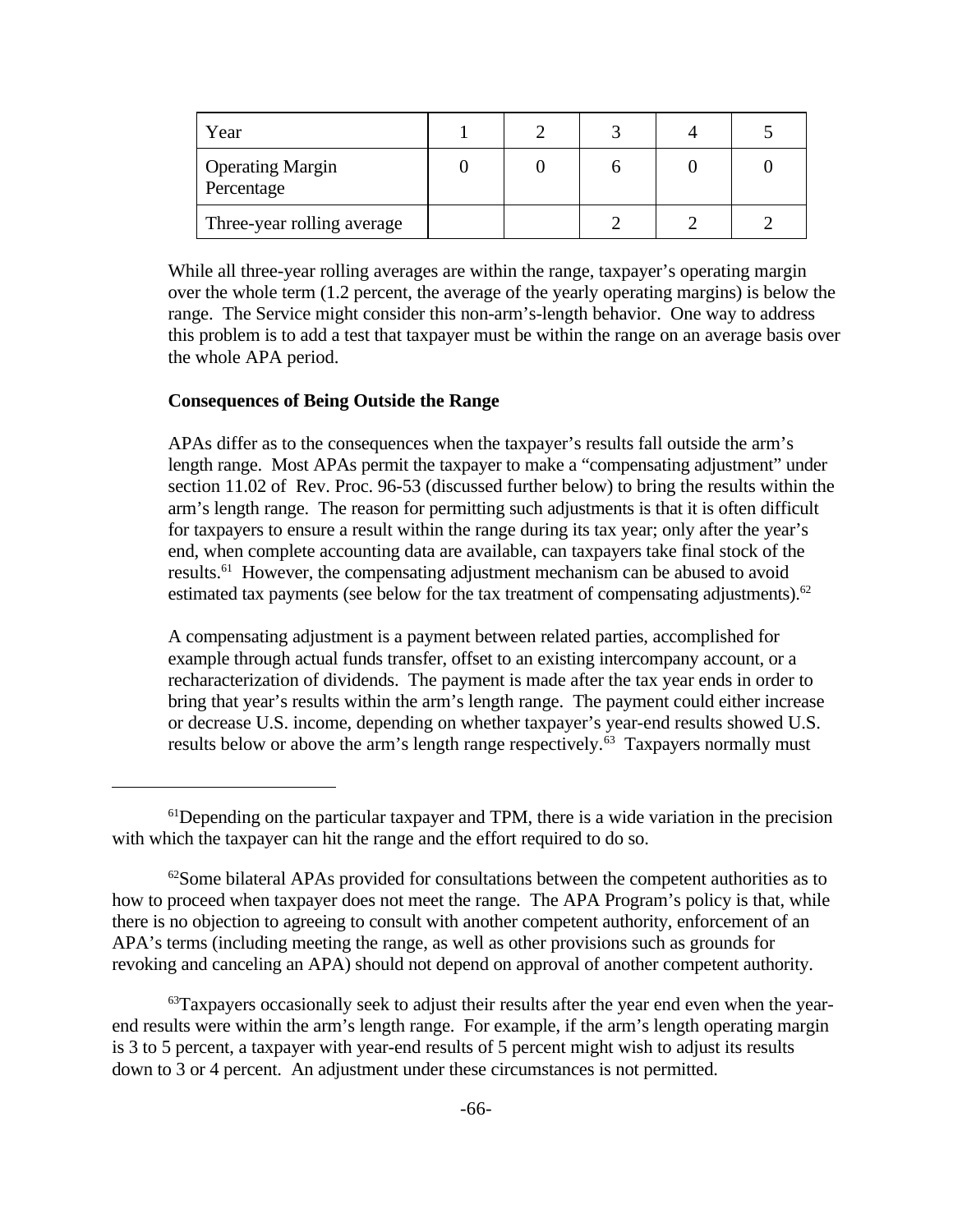make compensating adjustments within 90 days of the due date of the tax return (with extensions) for the year in question, but an APA can provide for a different deadline. If the deadline is met, then no interest is paid or accrued on the intercompany amount due, and the transfer is deemed for estimated tax purposes to occur on the last day of the tax year. (The favorable estimated tax treatment of compensating adjustments is intended to avoid penalizing taxpayers that despite good faith efforts did not come within the range during the tax year.) However, there is no waiver of any interest due on additional tax owed as a result of the compensating adjustment.

Precisely what adjustment is made? Under Reg. § 1.482-1(e)(3), if a taxpayer's results fall outside the arm's length range, the Service may adjust the result "to any point within the arm's length range." Accordingly, an APA may permit or require a taxpayer and its related parties to make an adjustment after the year's end to put the year's results within the range, or at the point, specified by the APA. Similarly, to enforce the terms of an APA, the Service may make such an adjustment.

Of the APAs that involve a range rather than a point, some provide for adjustment to the closest edge of the range. This approach, normally sought by taxpayers, does not penalize a taxpayer for missing the range. Some APAs provide for adjustment to the median or some other point within the range. An adjustment to the median, for example, can discourage taxpayers from aiming for the very edge of the range, since if they miss the range they will be put at the median. An adjustment to the median also can discourage deliberate missing of the range in an abuse of the compensating adjustment mechanism. Reg.  $§$  1.482–1(e)(3) states that the adjustment is "ordinarily" to the median of the comparables' results when the interquartile range is used, and to the arithmetic mean of the comparables' results when the full range is used.<sup>64</sup>

 $64$ The rationale for this distinction may be as follows. When the full range is used, the comparables are of high reliability, such that the arithmetic mean of the results is the best point to choose. When the interquartile range is used, the comparables are of lesser reliability, so some comparables may be inappropriate outliers. Using the median instead of the arithmetic mean decreases the effect of those outliers.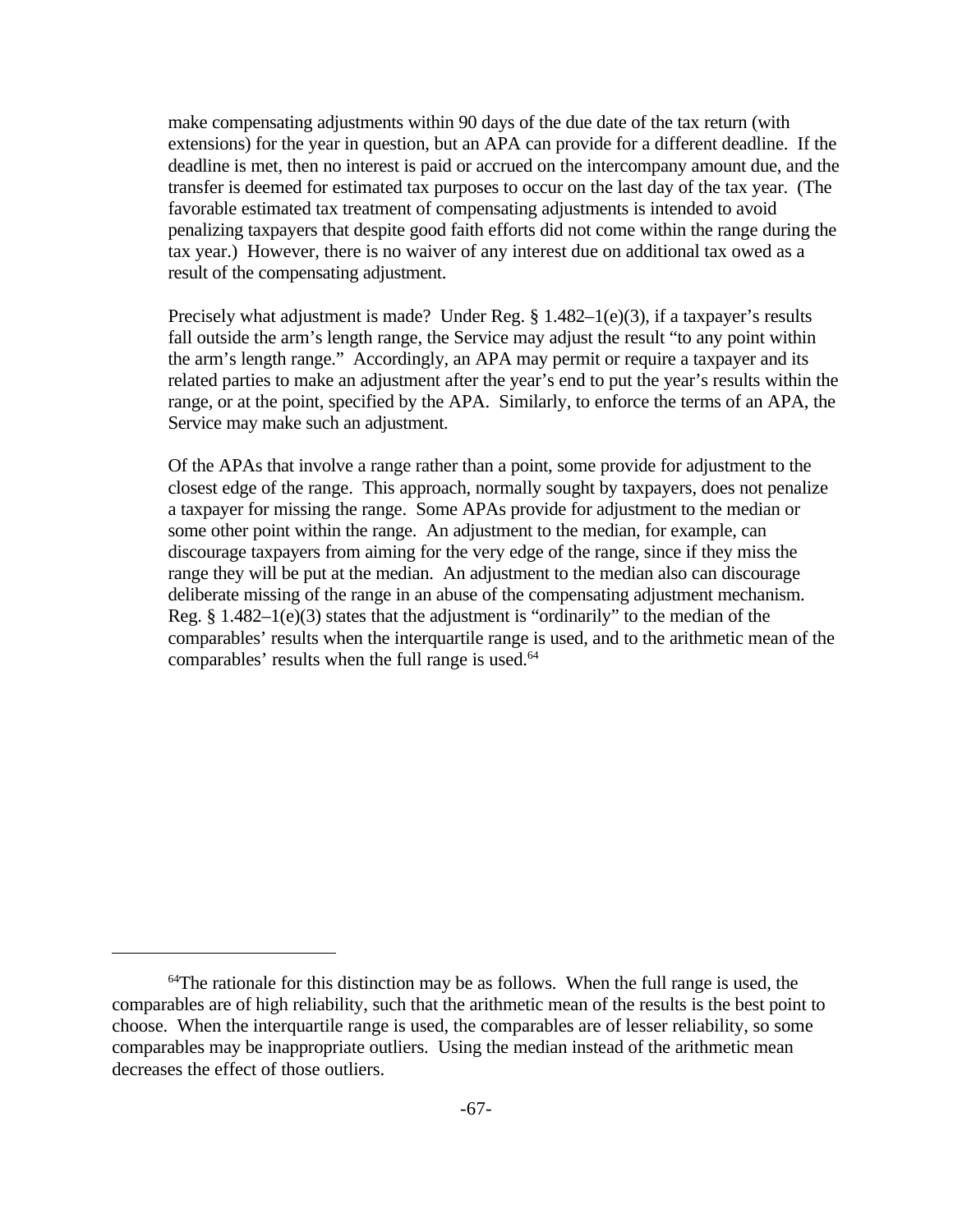Adjustments are more complex when multiple-year averages are used to test results.<sup>65</sup> One issue is whether to just adjust the results for the last year of the averaged period, or to retroactively adjust prior years as well. For simplicity of administration APAs usually adjust only the last year, although this approach can permit taxpayers some tax deferral. Another issue is what size adjustment to make. Typically, the adjustment will be that which brings the multiple year average to the nearest point, median, or some other suitable point of the range. However, when a rolling average approach is used, some APAs adjust only enough to bring the taxpayer's result for the latest year to a suitable point within the range, which in some cases can leave the rolling average result outside the range.

## **CRITICAL ASSUMPTIONS**

APAs include critical assumptions upon which their respective TPMs depend. Critical assumptions are objective business and economic criteria that form the basis of a taxpayer's proposed TPM. A critical assumption is any fact (whether or not within the control of the taxpayer) related to the taxpayer, a third party, an industry, or business and economic conditions, the continued existence of which is material to the taxpayer's proposed TPM. Critical assumptions might include, for example, a particular mode of conducting business operations, a particular corporate or business structure, or a range of expected business volume. Rev. Proc. 96-53, § 5.07. Failure to meet a critical assumption may render an APA inappropriate or unworkable. As described below, the legal effect of failure to meet a critical assumption is that the APA must be renegotiated or, failing that, canceled.

A critical assumption may become unmet due to uncontrollable changes in economic circumstances, such as a fundamental and dramatic change in the economic conditions of a particular industry. (Such a critical assumption might, for example, specify limits on how far actual sales may deviate from budgeted sales.) In addition, a critical assumption may

 ${}^{65}$ Reg. 1.482-1(f)(2)(iii)(D), captioned "Applications of methods using multiple year averages," states that if the tested party's multiple year results fall outside the range, an adjustment ordinarily will be made to the taxpayer's results for the taxable year under review, to bring that year's result within the range defined by the comparables' results for that year. Ordinarily the adjustment will be to the comparables' median result if the interquartile range was used and the comparables' average result if the full range was used. This regulation was written for the audit context and provides limited guidance for the APA context. Specifically, the regulation assumes that the comparables' analysis window and the period for testing the tested party's results are the same, which is rarely true for APAs. Also, the regulation assumes that one is auditing just one year at a time, while APAs with multiple year averaging can treat more than one year in a unified framework. In addition, the fact that the taxpayer knows an APA's TPM in advance might create more opportunity for manipulation of results.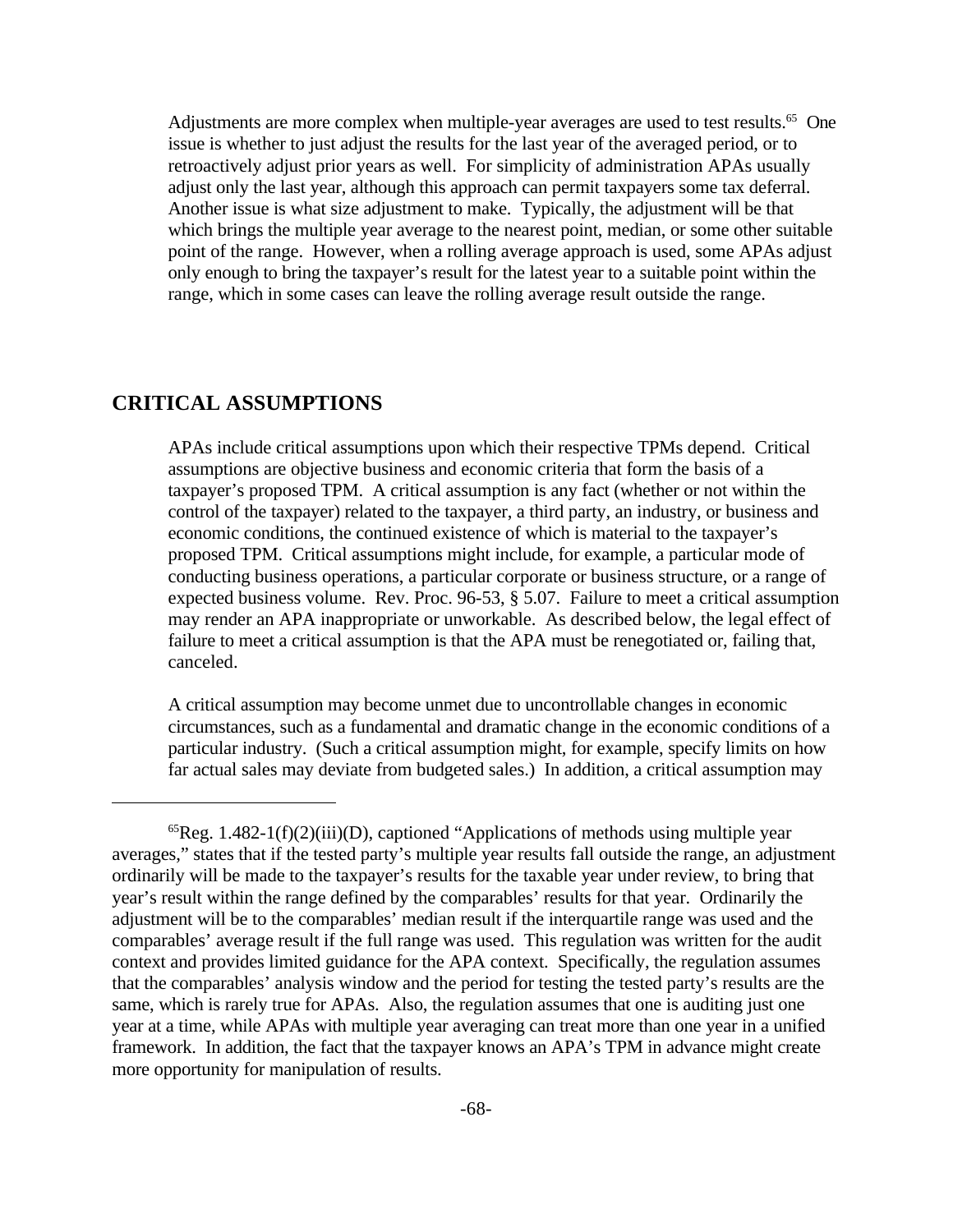become unmet due to a taxpayer's actions that are initiated for good faith business reasons, such as a change in business strategy, mode of conducting operations, or the cessation or transfer of a business segment or entity covered by the APA.

## **Guidelines for Avoiding Problems with Critical Assumptions**

- **1. Make critical assumptions extreme outer limits.** Then, if they are unmet, things have changed so much that cancellation would be appropriate. Also, taxpayers will be less able to manipulate a failure of the assumption. Finally, with this approach critical assumptions will not fail so much. It is a shame to conclude an APA after much effort, only to be back at the negotiating table after a critical assumption fails.
- **2. When possible, make critical assumptions objective.** Critical assumptions can refer to either subjective conditions (e.g., material changes in a business) or objective (e.g., sales dropping by a certain percentage). The standard critical assumption given below is subjective. However, when possible, make other critical assumptions objective. For example, refer to sales dropping by a definite percentage rather than sales dropping "substantially." This practice will avoid disputes over whether the terms of a critical assumption were met.
- **3. Try to use TPM provisions rather than critical assumptions.** For example, instead of having a critical assumption that sales not fluctuate too much from budgeted amounts, it might be possible instead to provide that such fluctuations will cause certain adjustments to the range.<sup>66</sup> As another example, suppose that an APA uses a CPM with a gross margin PLI for a U.S. distributor. The Service may be concerned that the distributor will make excessive advertising expenditures without reimbursement from the parent, with the effect of building up the parent's marketing intangibles. (Such expenditures would not affect gross margin, and thus would not cause the distributor to fall outside an agreed gross margin range.) Instead of including a critical assumption that advertising expenses must be within a certain level, one could specify that for purposes of computing the distributor's gross profit level during the APA years, advertising expenses above a certain amount will be subtracted from sales.
- **4. Do not confuse critical assumptions with the scope of the APA.** For example, an APA may specify that new product types will not be covered. This provision should be part of the definition of covered transactions; the APA should not include a critical assumption that new products not be introduced.

<sup>&</sup>lt;sup>66</sup>Some past APAs took this approach but mislabeled the adjustment to the range as a critical assumption. This practice should be avoided since it can cause confusion and could provide the taxpayer grounds to argue for cancellation.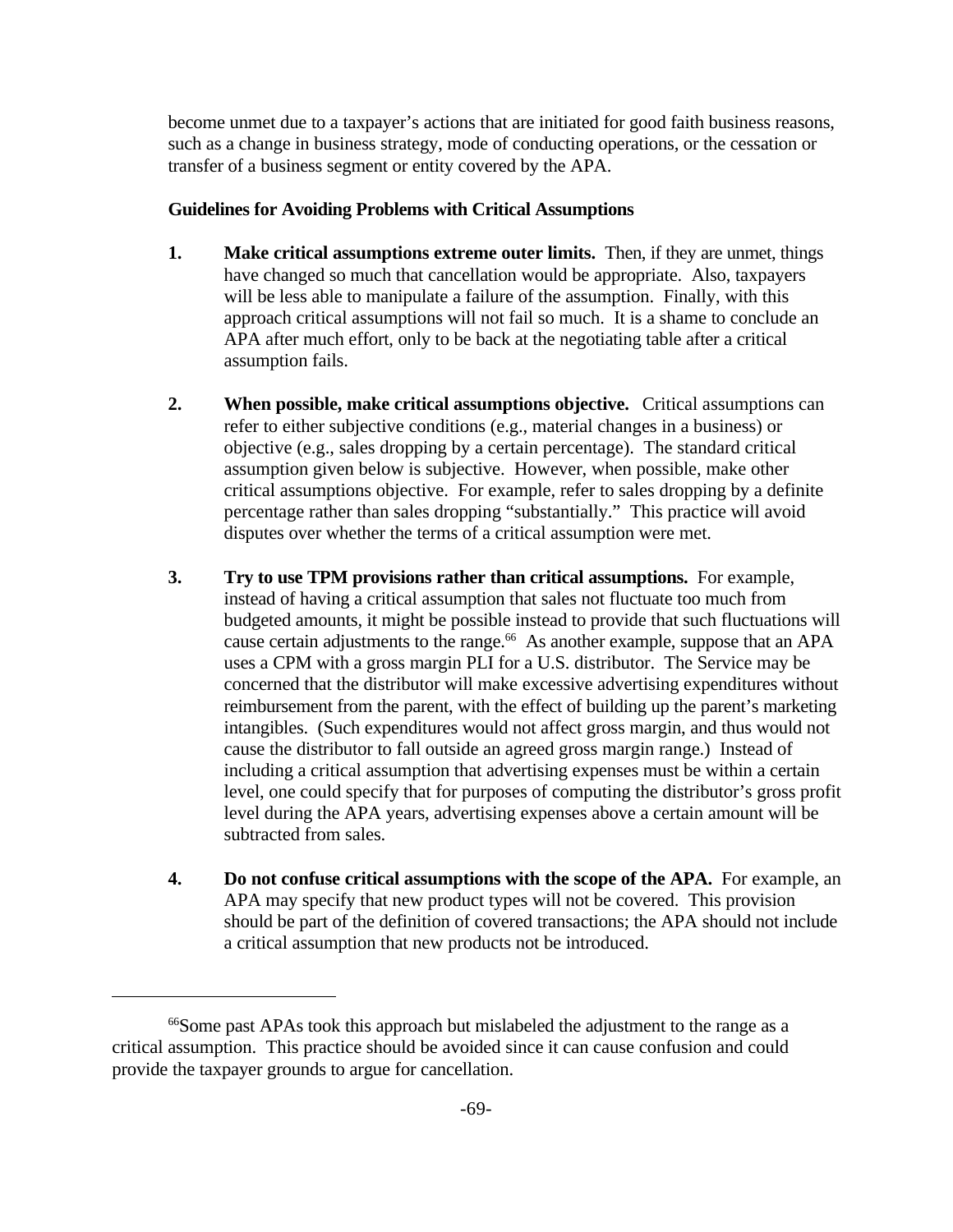**5. Do not confuse critical assumptions with obligations of the taxpayer.** For example, an APA may require a taxpayer to record certain information in a regularly compiled database. (This requirement could be put in an additional paragraph in the text of the APA, with language clearly stating that taxpayer was committing to this obligation as an express term of the APA.) If the taxpayer does not do so, the taxpayer has violated the terms and conditions of the APA, which gives the Service the option to either enforce or cancel/revoke the APA. This obligation of the taxpayer is not a critical assumption and should not be so labeled.

## **Effects of Not Meeting Critical Assumptions**

If a critical assumption has not been met, the taxpayer must notify the Service. (However, the Service itself may determine whether a critical assumption is met, perhaps using information gained on examination.) The parties may agree on certain revisions of the APA, or may agree to keep the APA the same despite the failure of the critical assumption. (For bilateral cases, the foreign competent authority will be consulted, but in absence of agreement by the foreign competent authority the Service and the taxpayer can still reach an agreement.) If the parties cannot agree how to handle the failure of the critical assumption, the APA is canceled. Rev. Proc. 96–53, § 11.07.

## **Standard Critical Assumption**

Included in the model APA is the following critical assumption (this language is subject to revision):

The business activities, functions performed, risks assumed, assets employed, and financial [and tax] accounting methods and categories [and estimates] of Taxpayer shall remain materially the same as described in Taxpayer's request for this APA.

## **Taxpayer Specific Critical Assumptions**

The APAs concluded as of December 31, 1999, included approximately 160 different critical assumptions in addition to the model APA critical assumption noted above. Many of these critical assumptions appear in more than one APA. Most of the critical assumptions reflect specific terms and factors of each taxpayer in an elaboration of the general model APA critical assumption. The critical assumptions have not always followed the guidelines given above.

The critical assumptions can be subdivided into the following categories, discussed further below:

- (i) operational
- (ii) legal
- (iii) tax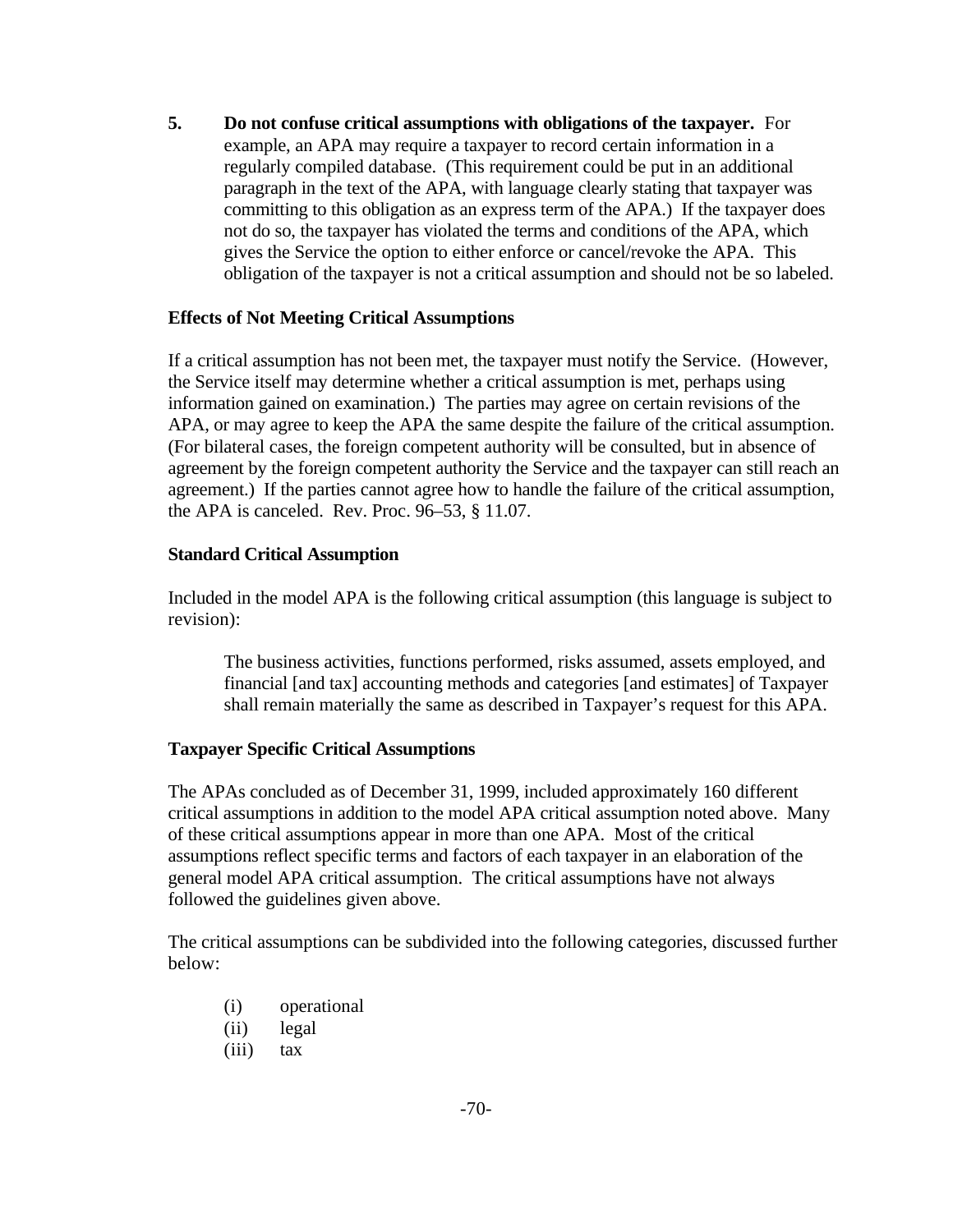- (iv) financial
- (v) accounting
- (vi) economic

# **Operational Critical Assumptions**

Over 100 critical assumptions fell into the operational category. Over twenty involved costs or expenses, such as how the taxpayer defines, computes, allocates, and apportions costs and expenses, and limits on the amount and manner by which expenses and costs can vary. An example is that a U.S. subsidiary's deductions for restructuring fees shall not exceed a stated maximum dollar amount.

Six operational critical assumptions involved sales. These concern limits on sales mixes, maximum sales amounts, projections of sales, and permissible sales trends and variations. An example of this type of critical assumption is that the combined sales of covered products for each APA year must be within 20% of the previous year.

Five operational critical assumptions involved permissible variations in items other than sales or expenses. These include how new or disposed of affiliates are treated, to what extent inventories can fluctuate, or to what extent covered purchases can be imported finished products. An example of this type of critical assumption is that the share of covered products that are imported finished goods can vary by X% from the historical baseline share percentage of imported finished goods.

The rest involved other limits on change. These critical assumptions state in a specific way that the following items remain substantially the same: customers, products, risks, functions, business methods, assets, pricing policies, absence of catastrophic events, business structure, presence and effect of a cost sharing agreement, functional currency, operating assets, presence or absence of intangible assets, intangible asset ownership, parties to the agreement, licensee agreements, specific personnel, location of specific personnel, presence or absence of commissions, and royalty amounts and percentages. An example of this type of critical assumption is that the location of a particular key executive may not change.

# **Legal Critical Assumptions**

Fourteen critical assumptions involved legal issues. They include the nature and scope of competent authority agreements. An example is that the competent authorities' mutual agreement, which is conditioned on the system profit remaining above a specified minimum level, will remain in effect (*i.e*., that such condition will continue to be satisfied).

Other critical assumptions of this nature involved liquidations, dissolutions, customs law changes, major regulatory changes, new import or export barriers, and maintenance of a distributor agreement in a specific form. An example of this type of critical assumption is that customs duties on imported covered products shall not vary beyond certain limits.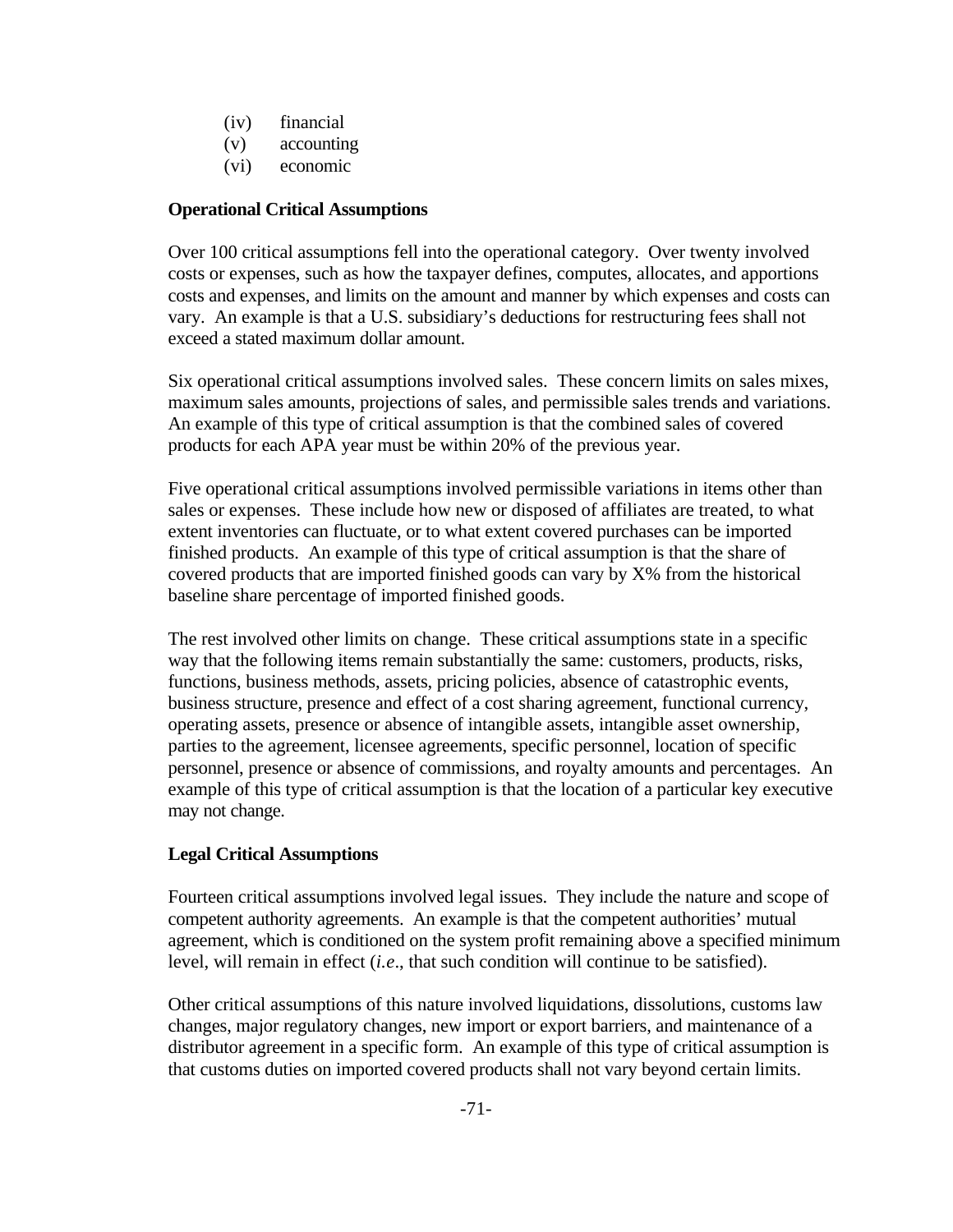Others involved which controlled entity has title to inventory and production equipment, or which controlled entity is required to maintain guarantees, warranties, or product liability. An example of this type of critical assumption is that a parent corporation must maintain existing guarantees for all liabilities of its subsidiary, including its debt and product liability guarantees.

### **Tax Critical Assumptions**

Eleven critical assumptions involved tax issues. These issues include estimated tax liability, period of limitation on assessment, tax effect of specified expenses, sourcing of income, Subpart F income, permanent establishment, foreign tax credit limitation, increasing coverage to other controlled foreign corporations, the ability to change a specified tax election, ability to file for a refund, and a condition of subsequently entering into a closing agreement for rollback years. An example of this type of critical assumption is that the period of limitation on assessments shall be kept open for all APA years until such period expires for the last APA year under U.S. tax law.<sup>67</sup>

## **Financial Critical Assumptions**

Eighteen types of critical assumptions were financial in nature. These involve limitations on system loss, intangible profit projections, buy-in payments, lack of currency risk, and valid business reason for debt. Also included in this category are a number of requirements for maintaining various financial ratios such as profit splits, Berry ratios, operating profit margins, and gross profit margins, within prescribed ranges or within limits. An example of this type of critical assumption is that the TPM may not yield a gross margin outside A% to B% for a controlled subsidiary, nor may the combined operating margins be outside C% to D% for the parent and the subsidiary, unless due to valid business reasons or attributable to economic conditions beyond the parent's control.<sup>68</sup>

### **Accounting Critical Assumptions**

Seven critical assumptions involve accounting methods or practices.<sup>69</sup> These include assumptions regarding the use of generally accepted accounting principles, favorable certified opinions, mark to market accounting, consistency of accounting computations for

 $67$ It probably would have been better not to have a critical assumption for this, but instead to state that the taxpayer had an obligation to keep the statute of limitations open. See Guideline 5 above.

<sup>&</sup>lt;sup>68</sup>It may have been more appropriate to recast some of these critical assumptions as TPM provisions. See Guideline 3 above.

<sup>69</sup>Many of these critical assumptions probably could have been expressed instead as an obligation of the taxpayer. See Guideline 5 above.